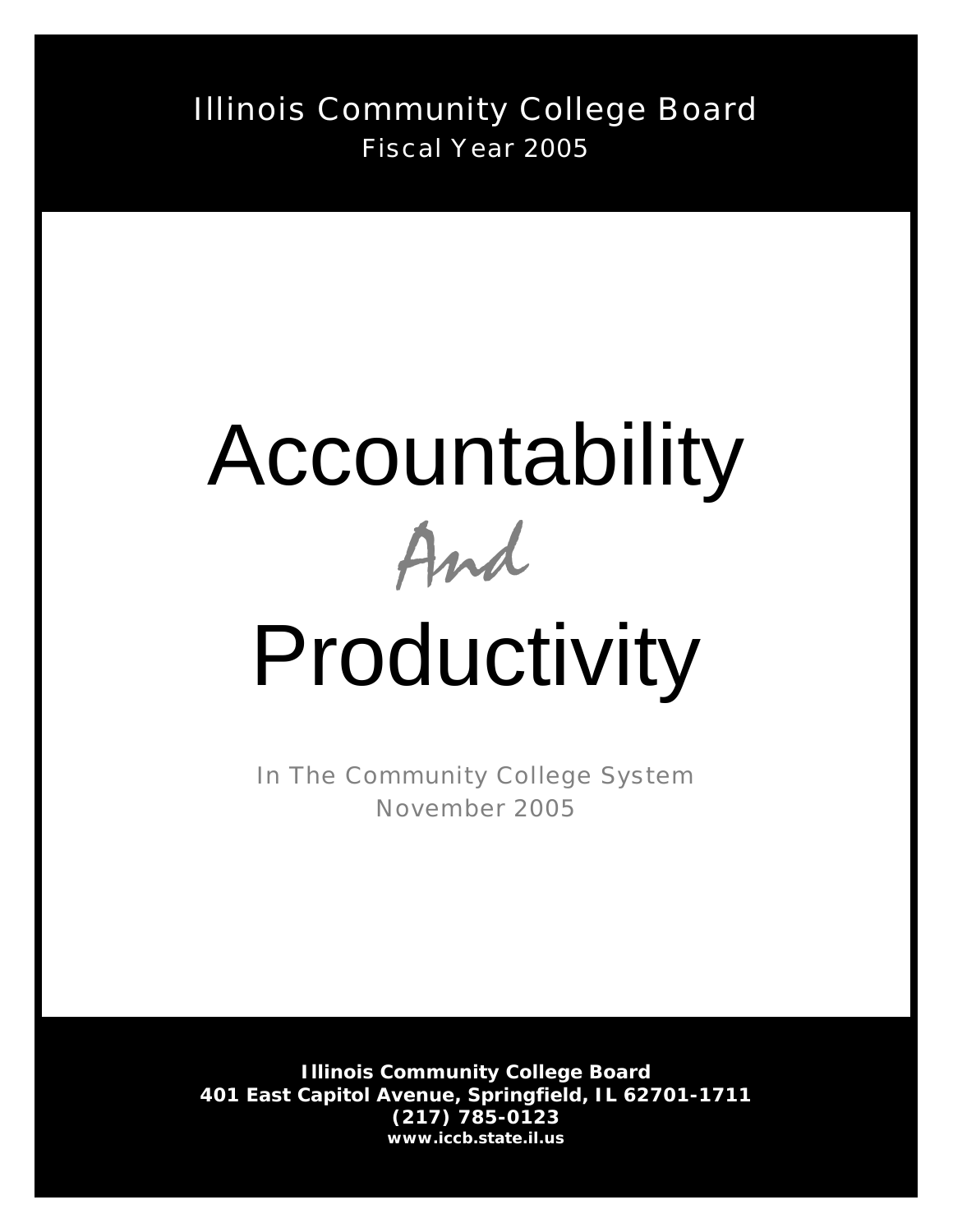Illinois Community College Board

#### **ACCOUNTABILITY AND PRODUCTIVITY IN ILLINOIS COMMUNITY COLLEGES Fiscal Year 2005**

#### TABLE OF CONTENTS

Page

| Analyses of the Results of Fiscal Year 2005 College Program Review |    |
|--------------------------------------------------------------------|----|
|                                                                    |    |
| Adult Education and Family Literacy, English as a Second Language, |    |
|                                                                    |    |
|                                                                    |    |
| Summaries of the Career and Technical Education Program Reviews    |    |
|                                                                    |    |
|                                                                    |    |
|                                                                    |    |
|                                                                    |    |
| Equine Science, Horse Management, and Equestrian Training 13       |    |
| General Horticulture Services Operations and Management  14        |    |
|                                                                    |    |
|                                                                    |    |
|                                                                    |    |
|                                                                    |    |
|                                                                    |    |
|                                                                    |    |
|                                                                    |    |
|                                                                    |    |
|                                                                    | 20 |
|                                                                    | 21 |
|                                                                    |    |
|                                                                    |    |
|                                                                    |    |
|                                                                    |    |
|                                                                    |    |
|                                                                    |    |
|                                                                    |    |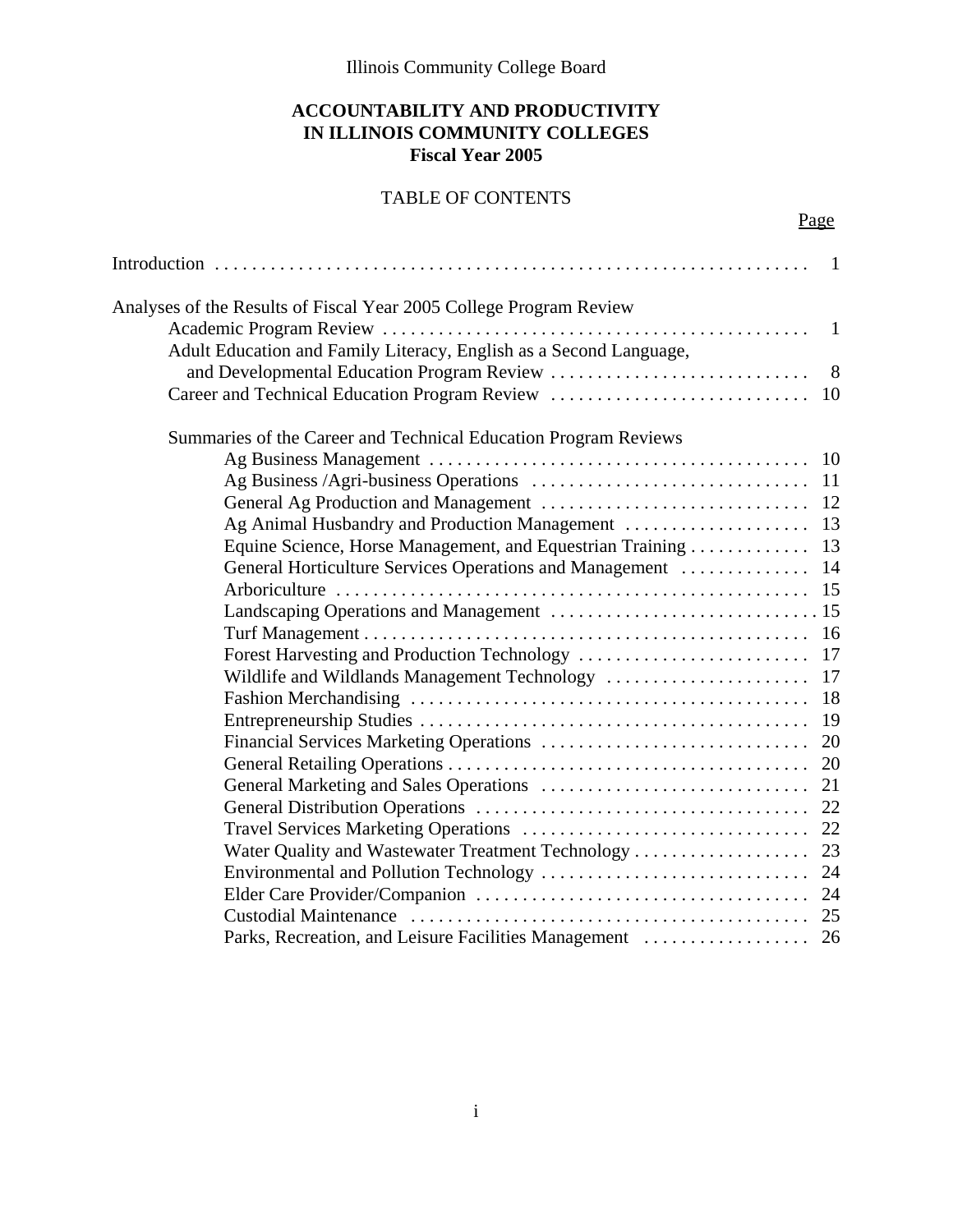Accountability and Productivity Fiscal Year 2005

### TABLE OF CONTENTS (Continued)

| Summary of Analyses of Career and Technical Education        |  |
|--------------------------------------------------------------|--|
|                                                              |  |
| Appendix A - Community College Program Review Summary Tables |  |
| Table A-1: List of Programs Reviewed by                      |  |
| Table A-2: Summary of FY 2005 Reviews of                     |  |
| Table A-3: Occupational Programs Eliminated                  |  |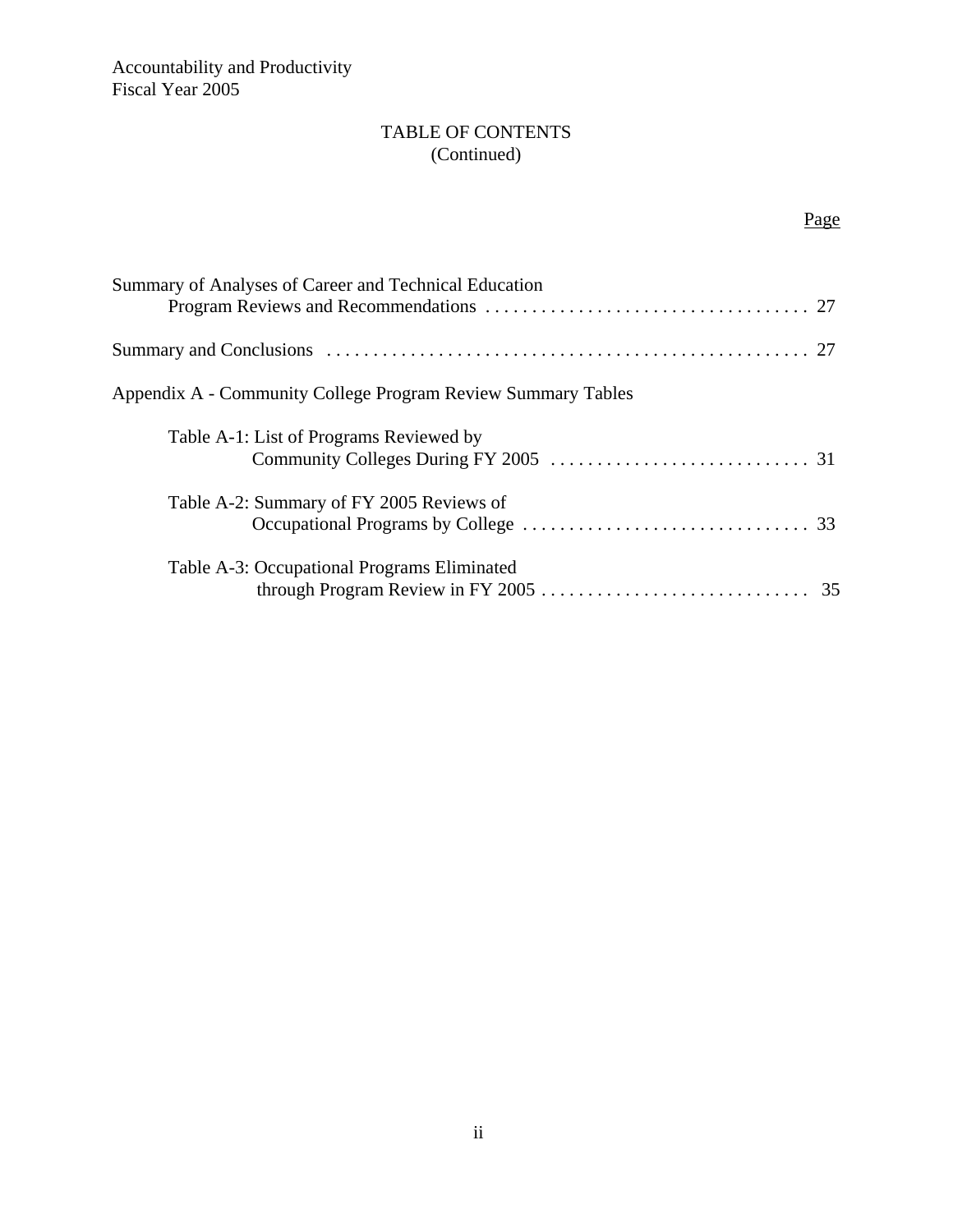#### Illinois Community College Board

## **ACCOUNTABILITY AND PRODUCTIVITY IN ILLINOIS COMMUNITY COLLEGES FISCAL YEAR 2005**

#### **Introduction**

#### **Analyses of the Results of Fiscal Year 2005 College Program Reviews**

In 1983, the Illinois Community College System began a broad-based accountability initiative through regular review of instructional, administrative, and support services programs. Today, the process continues to be a major accountability effort proven to be flexible enough to address the constantly changing policy issues and priorities of the various community college districts. To ensure that programs continue to meet the needs of both students and employers, colleges conduct a review of programs once every five years. The review is based on three criteria: program need, program cost, and program quality.

This report summarizes the results of academic, career and technical, adult education, and developmental education programs that were reviewed during fiscal year 2005. Summaries include both program strengths and the common challenges colleges face in keeping instruction relevant while maintaining cost-efficiency. Specific quality improvements at the local level are also highlighted. During fiscal year 2005, community colleges reviewed **199 academic, 469 career and technical, and 24 adult and developmental education programs. A table illustrating this information by college can be found in Appendix Table 1.**

#### **Academic Program Review**

Community colleges review academic programs at least once every five years, and each college determines when such reviews occur. **This year 199 academic programs were reviewed and all were recommended for continuation with minor improvements.** Every reporting year, an array of innovative program improvements are described. In fiscal year 2005 reports, certain topics could be found across various discipline reviews. These include standardizing course outcomes, developing modes of delivering instruction through technology, taking a team approach to evaluating student work, creating course-related web sites, assessing student outcomes at both the course level and the program level, and standardized exams within disciplines.

*Program Need.* In general, the need for academic coursework is apparent, as it provides the foundation for all degrees, whether occupational or transfer. General education courses develop a breadth of knowledge essential to a greater understanding of the world in which we live — its presence in the universe, its peoples, its environment, and its complexities. For specific disciplines, colleges primarily examine enrollment and retention data to determine what program improvements may be necessary to validate program need.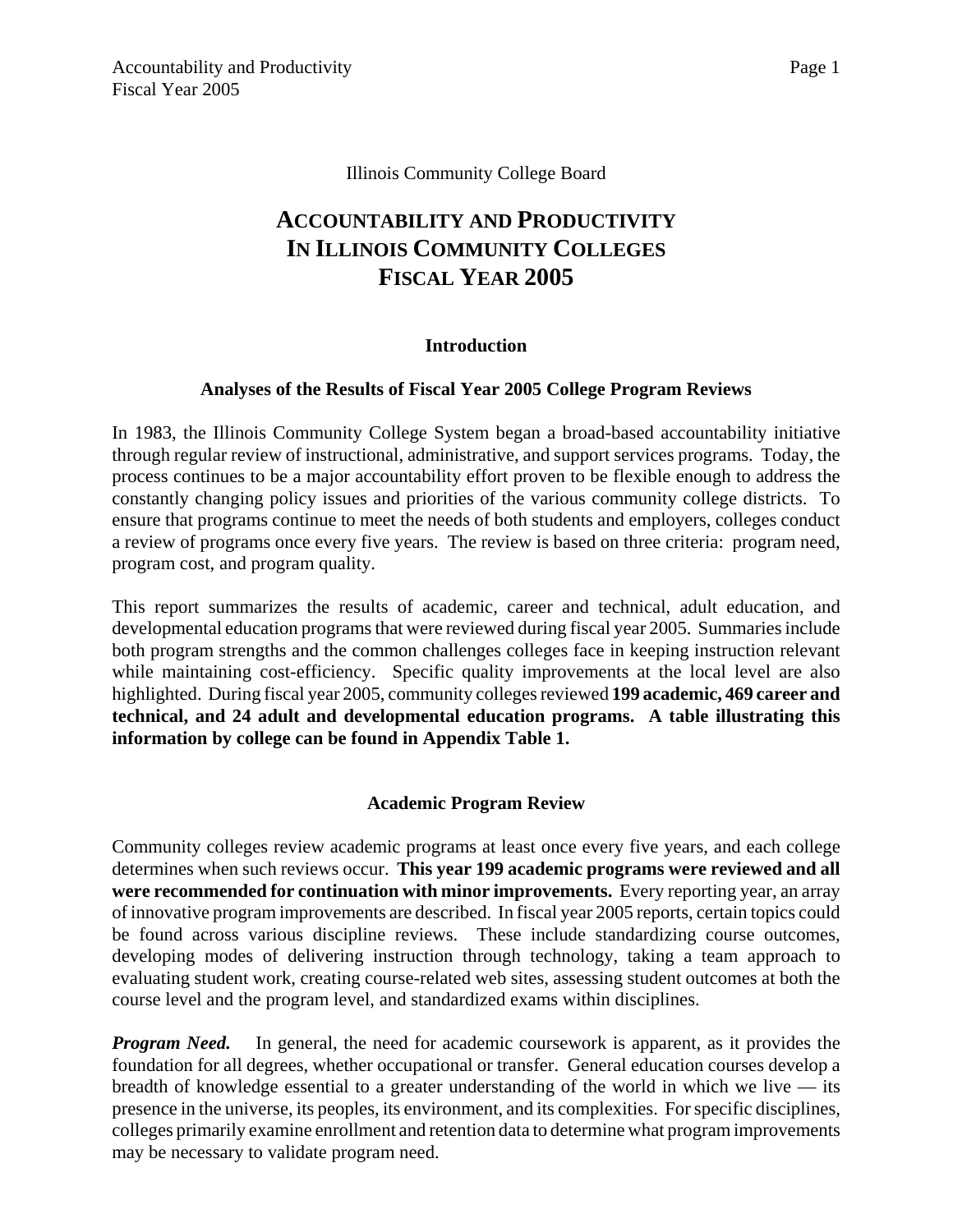The review of programs can identify the need for expanding technology, adding faculty, revising course schedules, establishing greater communication with part-time faculty to ensure consistency of experiences for students, eliminating some courses, adding others, and evaluating assessment methods.

*Program Cost.* Community college program review reports provide evidence that costs are generally in line with state averages. Variations arise when program faculty are adjunct or longtenured, when costly expenditures such as major technological upgrades occur at one time, and when there are particularly high or low enrollments. Whenever possible, colleges use a competitive bidding process to purchase materials and supplies in order to streamline costs.

*Program Quality in Communications:* Courses in English composition and speech are the cornerstone of college curricula. A student who experiences difficulty in these courses is likely to be at a great disadvantage in other general education courses. Composition is a "vital educational component" for three student populations: those fulfilling general education requirements for transfer, those taking courses required in their major, and those enrolling in courses that support career and technical programs.

All community colleges address the needs of students by offering remediation, providing tutoring, and accommodating various learning styles. Writing centers that assist students with their assignments are common throughout the system.

In fiscal year 2005, 15 reports were received on communication courses and programs.

**Triton College** reports that, since the fall of 2002, typical communications courses for the Associate of Applied Science (career and technical) degrees have not been offered. More and more of the A.A.S. students are continuing their education at four-year institutions and need freshman (transfer) rhetoric to meet the four-year general education requirements.

As a required core course, speech can very often be a stumbling block for students. **Lincoln Land Community College** reported that its speech faculty have added sections that are targeted to students with extreme communication anxiety. The first four weeks of the semester are spent learning how to deal with negative cognitions. Students' reactions to the format are positive.

Speech faculty at **Black Hawk College**, including adjunct instructors, meet regularly to discuss base-line objectives and assessment techniques. Video feedback allows students to determine how well they have performed, and it demonstrates to faculty what concepts need to be reinforced. Examples and reflections by both students and faculty become part of the students' portfolio and visibly display progress.

Journalism is an area of communications that wavers between being a career and technical education course and a transfer course. **College of DuPage** reported that there has been a 37.15 percent increase in enrollment in its journalism program over the past five years. The increase is credited to offering the curriculum through independent learning and online instruction. Planning is underway to compare success rates of students in the traditional classroom and those in alternative delivery modes.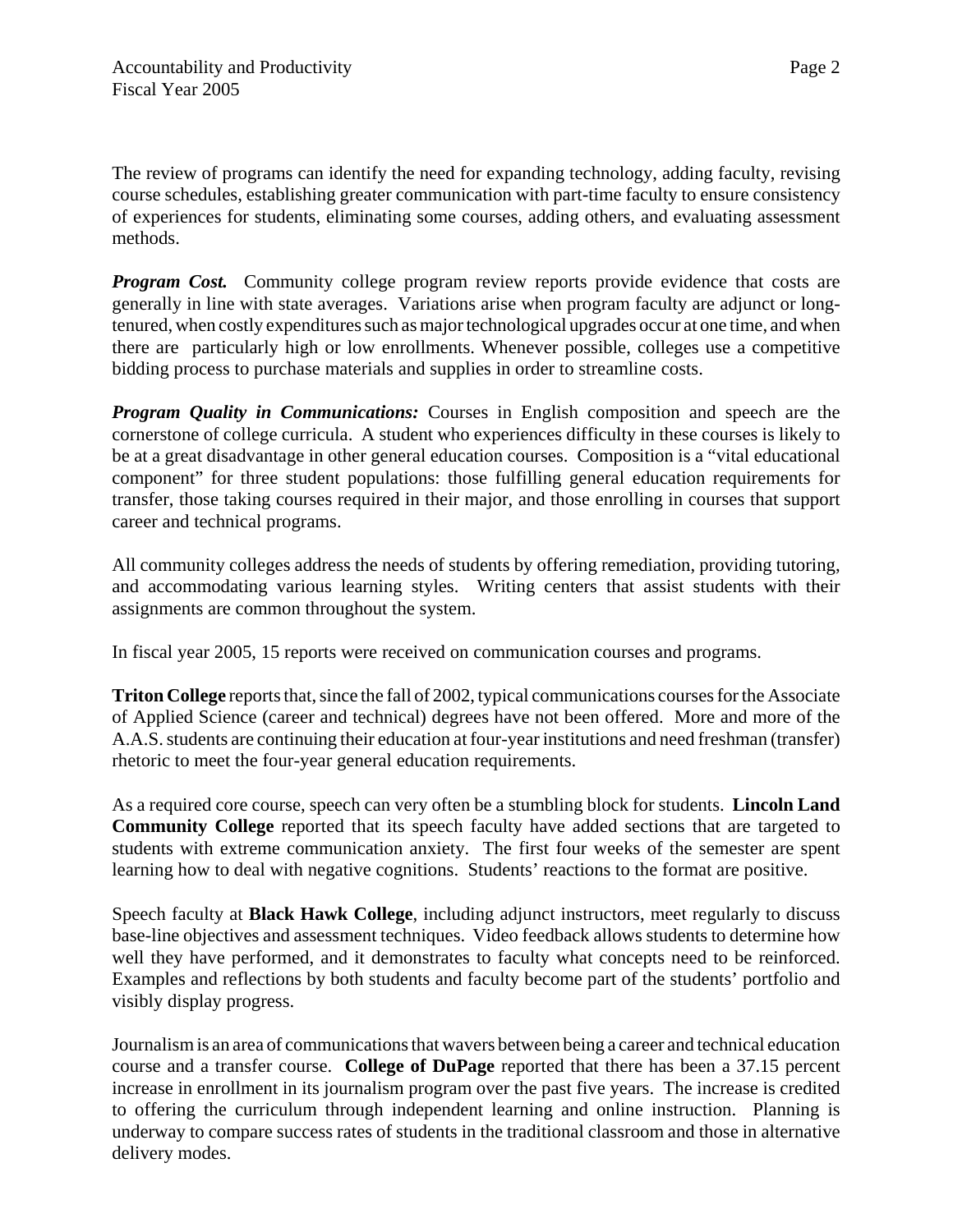*Program Quality in Social and Behavioral Science*: Courses in this area of general education include anthropology, economics, history, human geography, political science, psychology, and sociology. The results of 59 discipline reviews were reported. Nearly every college had enrollment gains in the double digits since the last review five years ago.

Social and behavioral science courses prepare students for further study in the discipline and serve as support courses for other fields. For example, at the **College of Lake County**, one or more courses in psychology are recommended for transfer degrees in business, education, and various majors in social sciences and health care fields. Associate of Applied Science degree programs in Criminal Justice, Human Services, and Nursing are other programs that require coursework in this field.

Learning communities have been successful at numerous community colleges. In this method of instruction, faculty examine and illustrate concepts from disciplines that make instruction meaningful for students. In turn, students become problem solvers, participate in democratic discussions and cooperative processes, and initiate opportunities for self-learning. Over the past five years, **William Rainey Harper College** has developed learning communities uniting the disciplines of philosophy, psychology, business marketing, and business ethics. In a class featuring the "Simpsons" from the television program, a team of faculty uses segments of the show to stimulate student discussions.

Service learning provides a meaningful experience for the student and society. It can be critical in helping the student determine the right career choice. Service learning in psychology at the **College of DuPage** was expanded to include involvement with activities related to elder care, psycho-social rehabilitation, hospice, children's homes, and an aids society and a prevention program relating to gangs and drugs.

Grant programs offer unique opportunities for learning. A Historical and Policy Studies department at **Oakton Community College** received funding for a Great Books Project that encourages faculty and students to explore contemporary cultural themes through discussion of literary, historical, philosophical, and political texts foundational to the Western tradition. Students and faculty form a close intellectual community as they read and analyze provocative texts of powerful imagination and aesthetic beauty that have substantially influenced the development of both our society and its academic disciplines.

Every community college is deeply involved in assessment activities. **Lake Land College's** Instructional Improvement and Assessment Committee monitors the outcomes assessment process and acts as a catalyst for continual improvement. Learner competencies are updated on a yearly basis. Faculty discovered that students could cite factual information correctly, but had difficulty in expanding their thinking beyond this stage. Assignments to expand students' ability to explain concepts to others in their own words are being developed.

*Program Quality in Physical and Life Science*. Disciplines in this field include astronomy, physics, physical science, chemistry, geology, geography, and biology. Colleges reported the importance of these courses to support advanced classes in majors such as Nursing, Radiologic Technology, and Health Information Technology, all of which show strong labor market demand in Illinois. For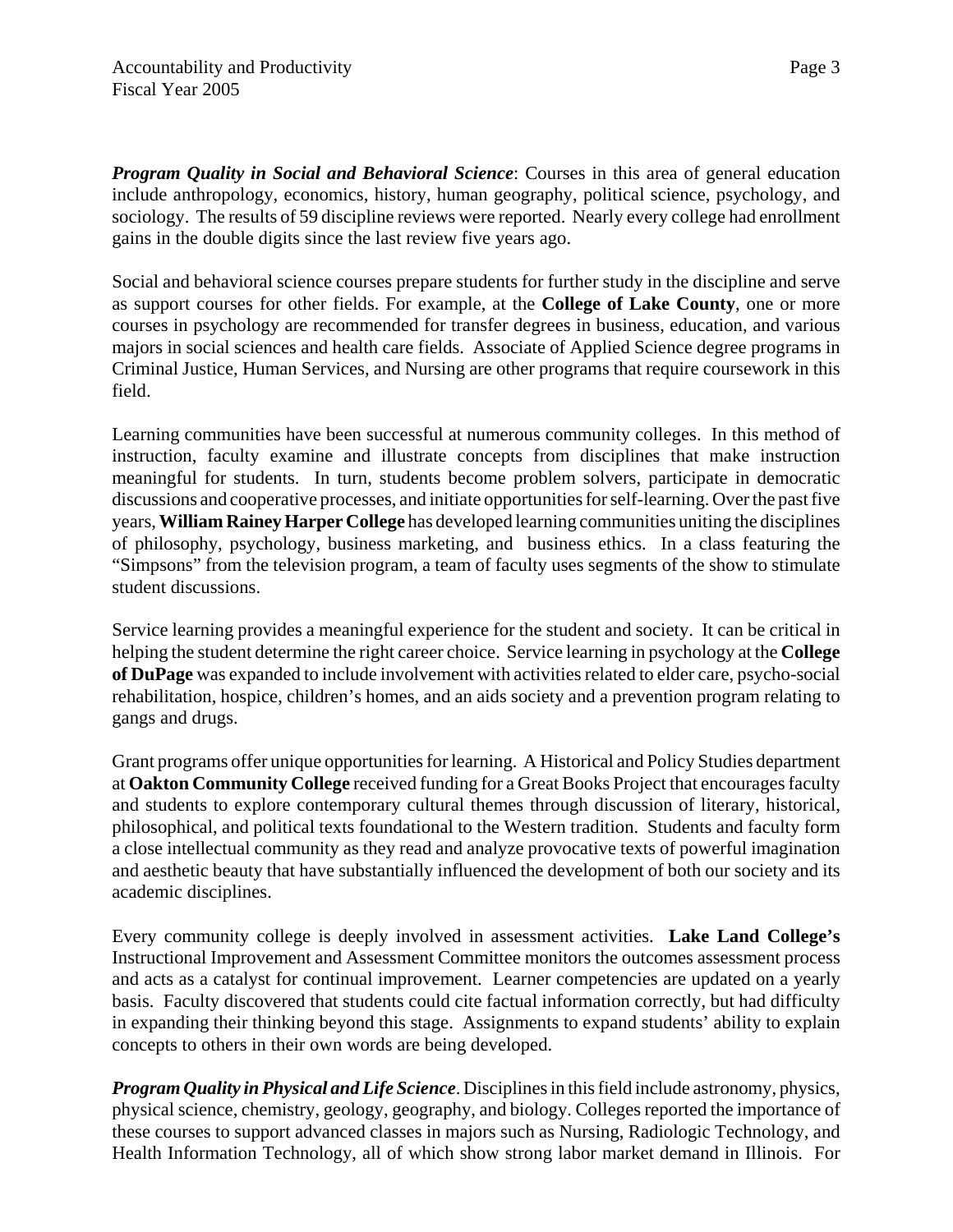students who plan to enter these majors, but need a review of subject matter, **Danville Area Community College** offers a unique developmental course — GSCI 100, Simply Science — for students who plan to take additional transfer-level science courses.

To ensure student readiness for college-level work, a chemistry faculty member at **Southeastern Illinois College** plans to give, via the internet, a spring assessment test to students planning to enter General Chemistry (for majors) in the fall. Students who do not possess the knowledge base to succeed in this course will be identified and advised to enroll in a chemistry course for nonmajors.

Continuing in the area of assessment, **Spoon River College** reports recent completion of a pilot process for portfolio review. A portfolio checklist created by students, advisors, and faculty includes the core competencies and their objectives, the expectations for portfolio development, and the contents/artifacts to include in the portfolio. An evaluation rubric was developed for portfolio assessment that focuses on the student's selection of, and reflection on, the chosen artifacts for the core competencies. A group evaluation was held for each student's portfolio submission for this pilot project.

**Prairie State College** faculty in the Natural Sciences identified five general education learning objectives for science. They agreed that these provide students with a basic understanding of science so they can examine issues and make better decisions regarding environmental impact. They then wrote different sets of multiple choice questions for each area. Aggregated results will be used to improve teaching and learning.

**Elgin Community College** reports impressive enrollment gains between fiscal year 2001 and fiscal year 2004. For example, enrollment in physics was up 49.5 percent, biology increased 30 percent, chemistry increased 26.2 percent, geology saw a 34.6 percent increase, and earth science enrollment grew 58.4 percent. William Rainey Harper College, Olive-Harvey College, Black Hawk College, and Waubonsee Community College also saw significant enrollment gains.

Along with enrollments, community colleges examine retention figures to determine quality of instruction, program need, and cost-effectiveness. The **College of Lake County** attributes the low levels of attrition in geology to the efforts made by faculty on the first day of each semester in each class. Faculty articulate the requirements for successful completion, transferability, and graduation. All faculty have developed extensive field experience and have cultivated numerous industry, agency, and educational contacts.

Lewis & Clark Community College noted the difficulty in offering advanced classes in science due to insufficient enrollments. However, with new faculty and excellent facilities, the college now has the human and physical resources to offer the sequence of courses needed to attract and maintain science majors through completion of the Associate of Science and Associate in Engineering Science degrees.

**Waubonsee Community College** reported on a multi-faceted, institution-wide, faculty driven, quality improvement initiative with the acronym of "TOP". Its mission is to establish an institutionwide framework for outcomes that is guided by the college's mission and core values, providing a benchmark for effective teaching and learning and vehicles for communication of the same. TOP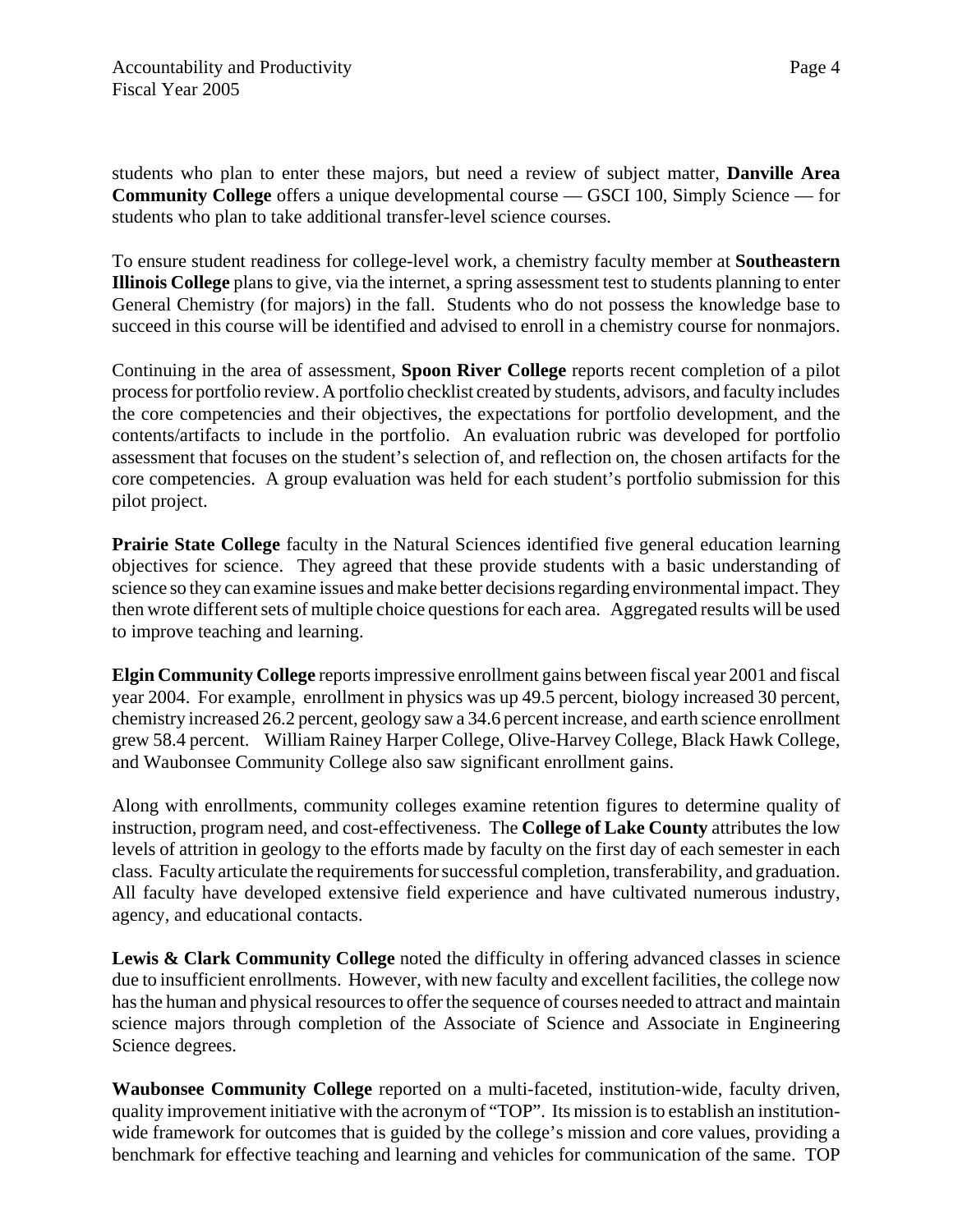is one of the college's three AQUIP action projects. A commitment to a holistic approach for assessing student outcomes is key. Thirty-eight reports were received on physical and life science courses and programs.

*Program Quality in Humanities and Fine Arts:* Forty-six program reports covered Humanities and Fine Arts programs. **William Rainey Harper College** allows opportunities for students and faculty to suggest changes to the curriculum that might improve music course offerings. Suggestions are considered in an open forum during regular monthly faculty meetings. In addition, a national association — the National Association of Schools of Music— regularly evaluates the curriculum and suggests improvements based on the experience of peer NASM institutions and the accrediting body. Furthermore, the department seeks information and advice about curriculum content and development from ten councils, associations, and leagues.

Addressing "Community" in community colleges, **Triton College**'s theatre program partnered with its Continuing Education Department to co-sponsor noncredit and credit course productions. This has encouraged more community participation for individuals pursing their drama interests on a personal and not academic basis.

Advisory committees are typically established for career and technical programs; however, **Black Hawk College** is considering developing an advisory committee for its Theatre program. In the area of assessment, faculty (including adjunct instructors) meet on a regular basis to discuss base-line objectives and assessment techniques that include testing, video taping, and group feedback critiques The college reports there is strong support for continuous quality improvement of student learning.

**Lewis and Clark Community College** faculty are encouraged to make professional development a priority. Unique among community college music faculty, more than 90 percent of Lewis and Clark's faculty members are active, professional performers. The department is planning to expand offerings to include Contemporary Commercial Music, including courses in nonclassical pedagogy and nonclassical vocal instruction in styles such as Jazz, Cabaret, Pop, Country, and Rock Ensembles.

**McHenry County College** reports growth in general education art and music course offerings. The discipline is closely tied to the community through efforts including Second Sunday Concert Series, Skyway Jazz Festival, and professional ensembles. In Art, community events and community service activities include rotating gallery exhibits, visiting artists, yearly art workshops, Clay Workers Guild of Illinois meetings, Fox Valley Conference High School Art Exhibition, Blue Sky Project, elementary and middle school art exhibits, Art Department Open House, Portrait in Print Collection, faculty jurors for local and regional art competitions and art fairs, consultants/resource people to members of the community, and benefit pottery sales.

**Rock Valley College** states that art courses continue to show a steady increase in enrollment. The credit hours generated in the 100 level courses have increased by 20.47 percent between 2002 and 2004, while the number of students enrolled increased by 21.53 percent. Credit hours generated in the 200 level art courses show a 39.81 percent increase and a 39.44 percent increase in the number of students enrolled. Even the most advanced course, ART 253, History of Art III, is at or near capacity through strategic scheduling. The result has been an improvement in cost-effectiveness.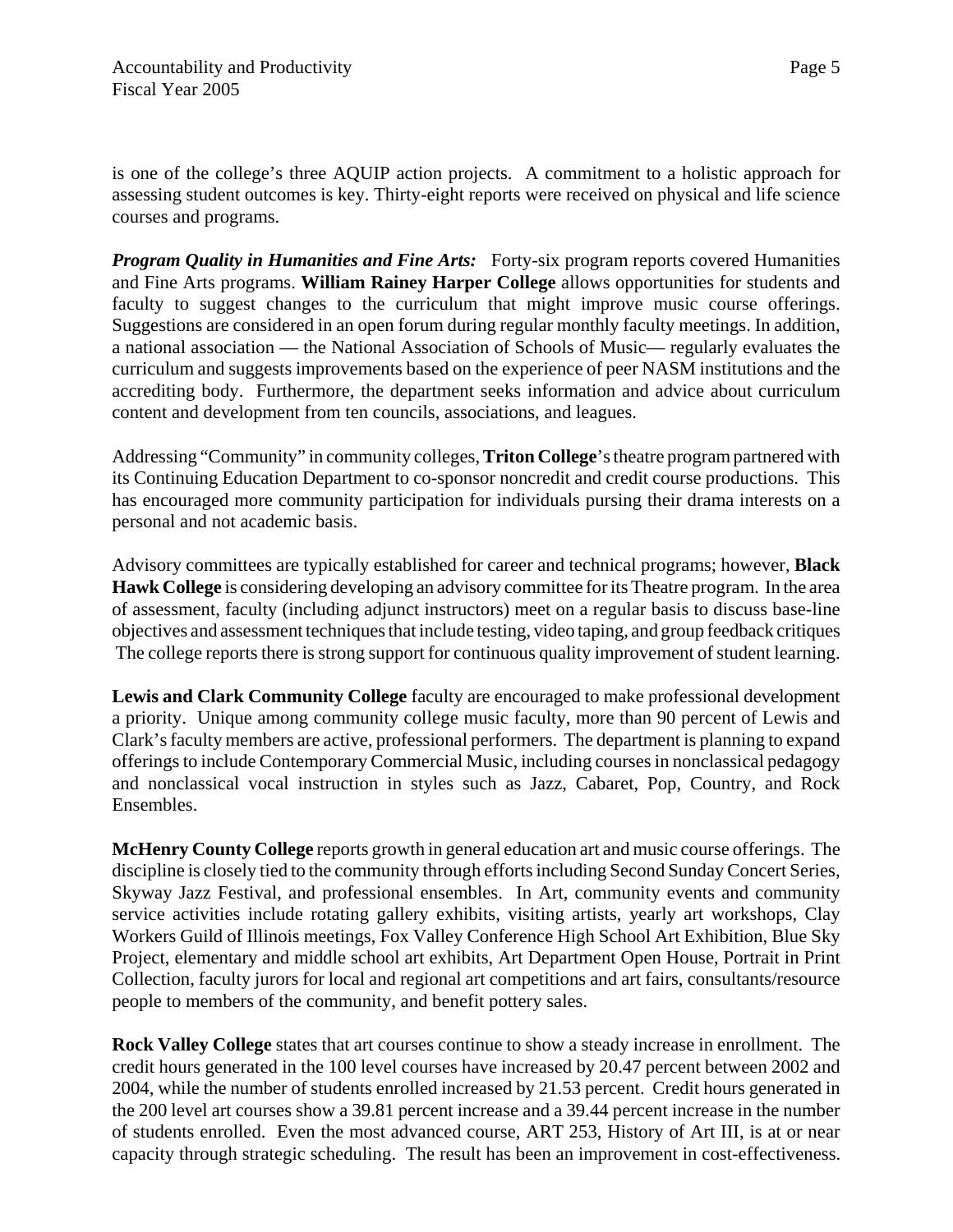**Triton College** reports that it plans to monitor progress and interest in the music production courses and evaluate the need or potential for a separate occupational certificate. The music department partners with the Continuing Education department to co-sponsor courses to encourage more community participation without the demand of credit coursework for those individuals pursuing their music on a personal and not professional basis.

**Moraine Valley Community College** art faculty have been involved with students on an extracurricular level through structured art competitions sponsored by the League of Innovation and college student art shows. These activities encourage student learning outside the classroom and generate students' interest in taking additional art classes. A Student Art Gallery was opened in 2003 giving students in art classes the opportunity to display their work to the public.

At **Harry S Truman College**, faculty are working with the Office of Instruction to reinstate the annual art show, juried by outside judges. Other projects include capstone activities and course portfolios that fulfill North Central Accreditation assessment activities for studio classes. The overall assessment plan is a set of documents that classroom faculty use to gain information and insights needed to improve teaching effectiveness and student learning. It consists of five, circularly connected processes that allow for better planning and allocation of college resources, ultimately leading to improved learning. Faculty have identified the need to engage in ongoing conversations and comparisons of success stories, develop strategies for implementing policies on attendance and plagiarism, increase historical awareness, and assist students in improving study skills.

**Rock Valley College** reports that the constant stream of new technology in the arts means that faculty need additional training to keep up with these trends.

**Harold Washington College** recommended changes for its Speech and Theatre programs that include collaboration with other departments such as Business, Social Work, and Business and Industry and Public Agency and Special Programs and establishing a Speech Communication and Theatre Arts Laboratory for students.

The **College of Lake County** reported on its foreign language programs. Its report states, "As great knowledge of different nations and cultures is required in business or diplomacy, the study of foreign languages and cultures will be increasingly recognized as highly advantageous to students competing in an increasingly global workforce." The addition of Arabic, Japanese, Italian and Chinese grew out of student demand, localized market analysis and the college's response to the possibility of job opportunities in emerging global economies.

Strengths of the Fine Arts program at **Highland Community College** include "contribution to the general education outcomes for college students, cultural enrichment for the college community, and commitment to the role of the arts in society by a talented faculty." Students are assessed in a preand post-test environment as to their development of an understanding and enjoyment of art, music, and theatre. Highland Community College's fine arts program supports the building communities philosophy through its cooperative projects with local schools and the broad range of generations it serves. Funding comes from various community and regional benefactors, a Trust, and members of the community. The college plans to investigate new program options, such as a vocational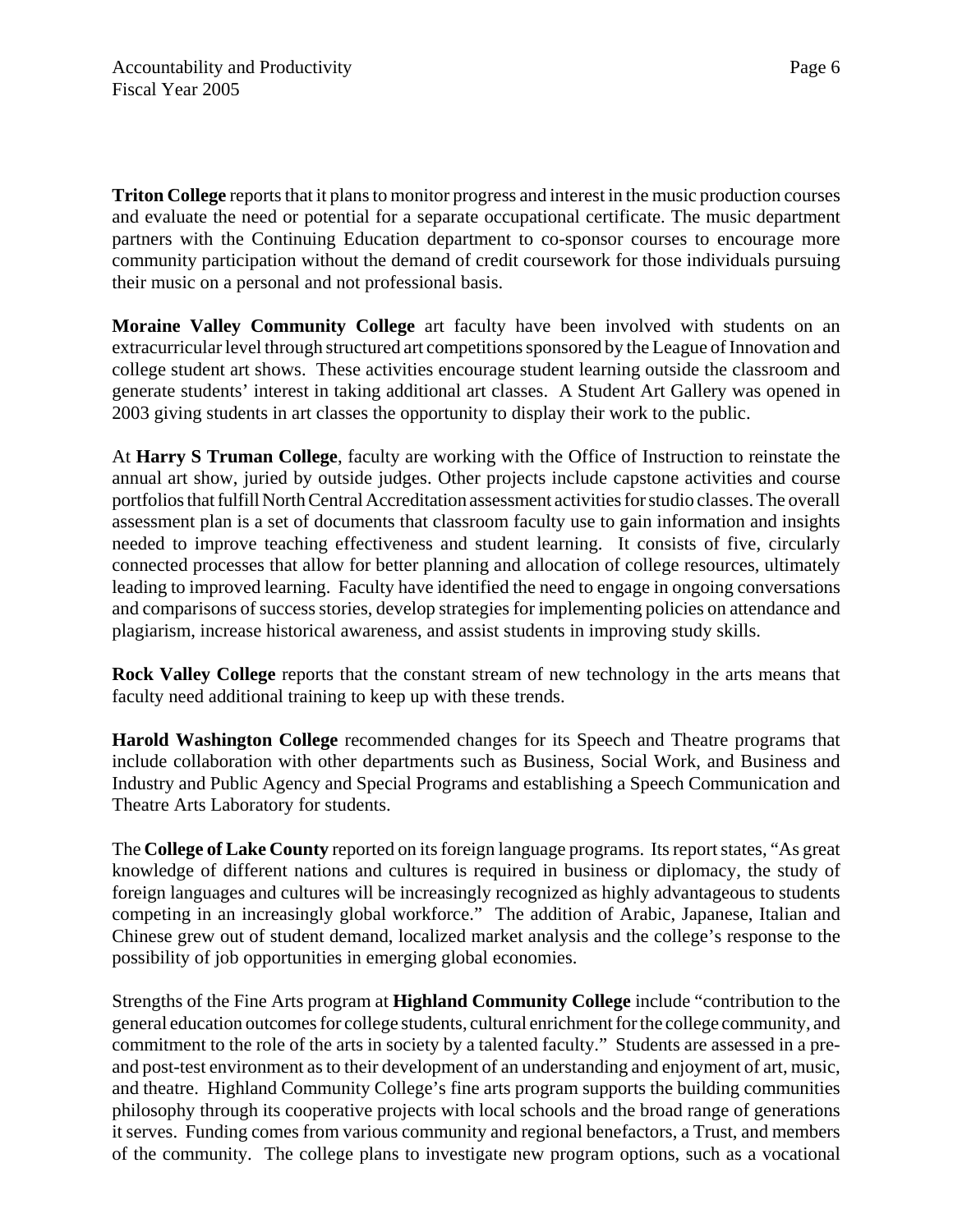certificate in music production, recording industry entry-level skills, and the entire new area of technology and music.

*Program Quality in Mathematics:* Colleges report that there is a need for the discipline based on enrollments, retention, and the preparedness level of freshmen, which is evidenced by performance in placement tests and national workforce math skills deficiencies. Over the five years the review covers, credit hours have increased steadily in developmental and college-level math courses. Five colleges submitted reports on mathematics programs.

The **College of DuPage** reports that developmental math credit hours are 46.1 percent of total math credit hours generated in 2003-2004. The college attributes increased costs to payment for tutoring services. Quality improvements that are planned include developing a process whereby prerequisite completion by students could be verified electronically.

Lewis and Clark Community College faculty are working on a new curricular project to review math and physics content needed by students in career programs and create a new integrated technical sequence. Many full-time math faculty keep a weekly office hour in the Math Center. They participate in tutor training and assist in recruiting. An increasing number of full-and part-time faculty members bring their students to the Math Center at the beginning of the semester or have math center specialists visit their classrooms to explain the services available to students.

**McHenry County College** plans to continue communication and interaction with local high schools, which includes yearly meetings with high school teachers, a high school pilot program that was designed to assist students in preparing for the math placement test and the writing of test questions for the Big Northern High School math competition test.

**Black Hawk College** developed an innovative means of math assessment. During the last week of the fall semester, students in Calculus III made 15-minute presentations to the Calculus I and II classes. They selected a small topic from their three semesters of calculus, explained why they thought it was interesting, and how it related to other courses they had taken. An unexpected outcome of this assessment was when a portion of these students took differential equations in the spring semester, students and the instructor agreed to continue the student presentation idea by having two-person student teams present the course material.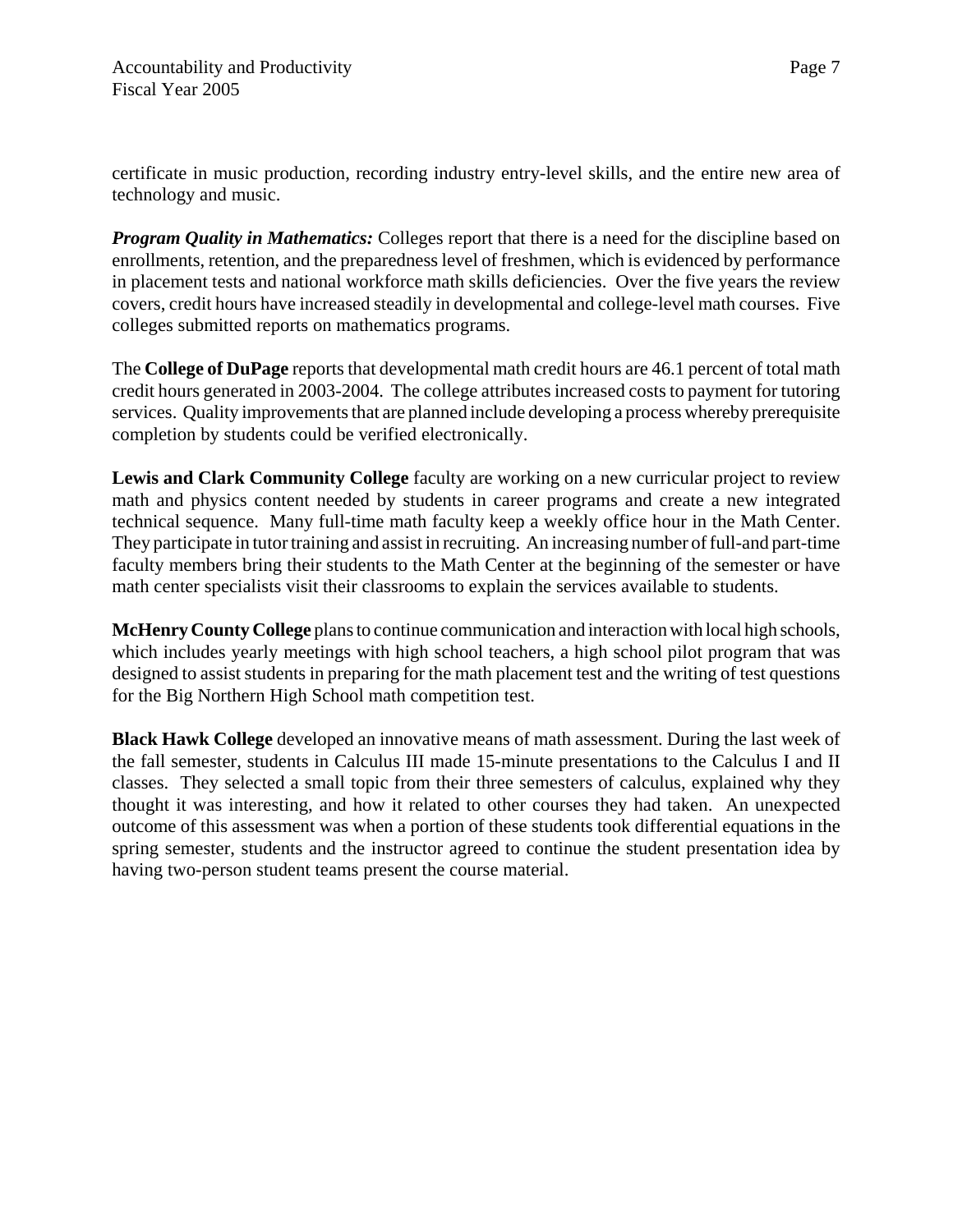#### **Adult Education and Family Literacy, English as a Second Language, and Developmental Education Program Review**

Colleges are required to review their Adult Education and Family Literacy, English as a Second Language (ESL) and Developmental Education programs at least once every five years, according to a schedule developed by each college. **This year, 24 related programs were examined and all were recommended for continuation with minor improvements.**

#### **Adult Education and Family Literacy and English as a Second Language Programs**

Adult Education and Family Literacy programs serve students 16 years of age and older who have less than a high school education and are no longer enrolled, or have never been enrolled, in school. The programs provide education and support services for students wishing to improve their basic skills or to acquire a high school diploma or its equivalent - General Education Development (GED). These programs may also serve students who are determined to, through a skills assessment, lack the basic skills necessary to succeed in employment or further education and training. ESL programs serve non-native English speaking students by providing reading, writing, and math instruction for gaining or improving English language skills. Students may take related instruction through programs offered by community colleges, community-based organizations, or other educational agencies. Seven colleges reported on programs in these categories.

#### **According to the** *2005 Data and Characteristics of the Illinois Community College System,* **16,749 students were enrolled statewide in ABE/ASE programs at community colleges during fiscal year 2004, and 33,242 students were enrolled in ESL programs at community colleges during the same period.**

**Program Need:** All colleges reporting indicated a need for Adult Education and Family Literacy programs. Enrollments were noted as stable or increasing among all levels of Adult Basic Education (ABE), Adult Secondary Education (ASE) and English as a Second Language (ESL) programs. Census data and other community survey information supports the need for these programs in all of the districts reporting. **Triton College** reported a 41 percent increase in ABE/ASE programs since fiscal year 2004, and **Moraine Valley Community College** indicated that the foreign-born population their district serves accounted for 57 percent of the district's growth in the last ten years.

**Program Cost:** All colleges reporting indicated their programs were cost-effective.

**Program Quality:** Colleges identified common strengths as experienced and dedicated full- and part-time faculty and volunteer staff, flexible eight-week schedules, multiple instructional sites, and access to student support services. Retention rates illustrate the quality and effectiveness of these programs, and several colleges reported retention of their ABE/ASE/ESL students between 60- 80 percent through their final course. Common program weaknesses include the need for accommodating increasing enrollments, either through additional staff and/or additional classroom space, and decreases in grant funding.

Specific quality improvements identified by the colleges include **Triton College's** pilot test of Learning Communities and **Morton College's** attempt to transition more GED graduates into credit courses. **Prairie State College** began offering field trips every eight weeks for students who have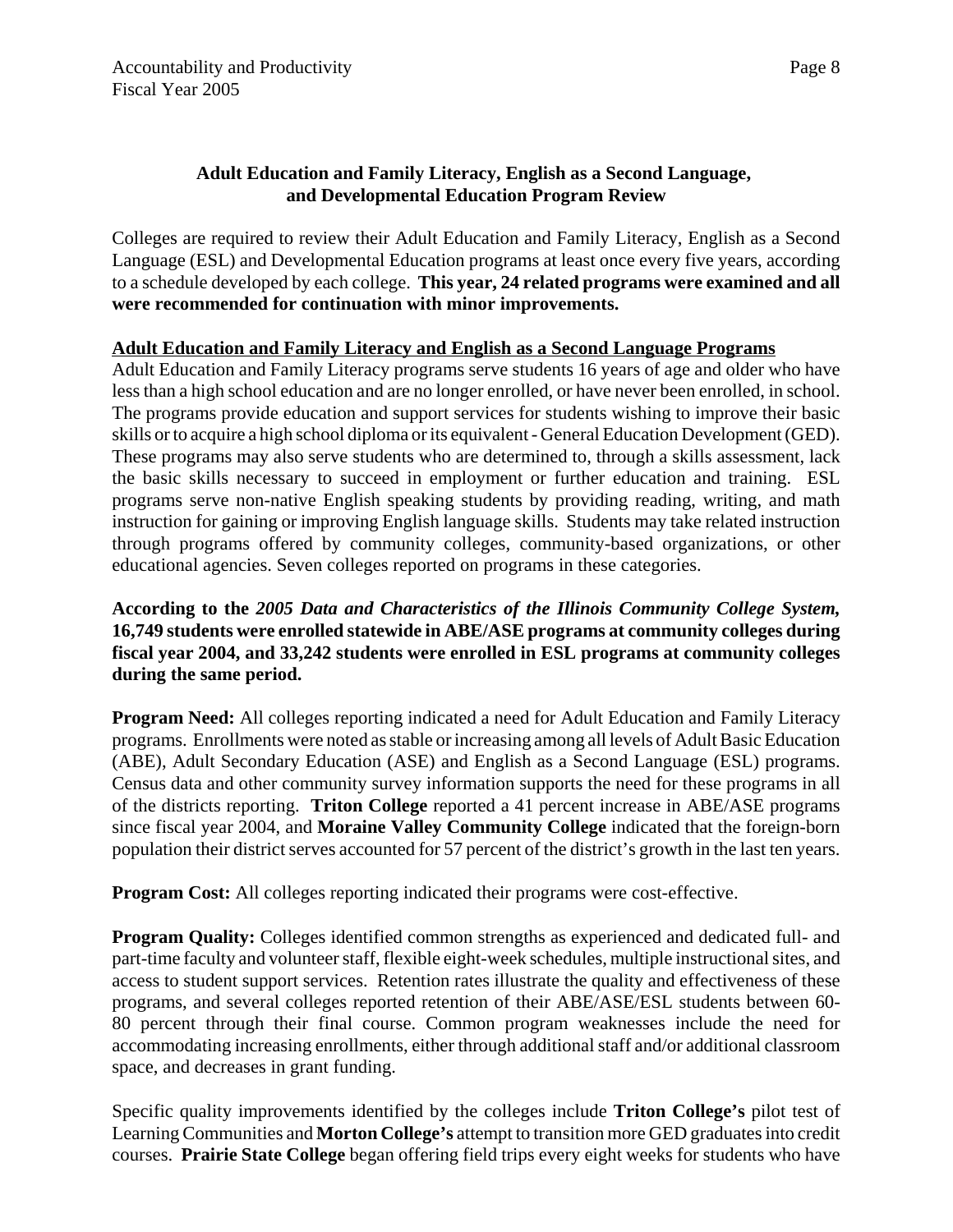perfect attendance in an effort to improve attendance and retention rates. **Danville Area Community College** piloted a citizenship course with the assistance of a corporate grant. **Richland Community College and Lewis & Clark Community College** plan to increase their marketing and recruitment efforts. **Moraine Valley Community College** implemented a plan to better organize placement testing and tracking.

#### **Developmental Education Programs**

Community college developmental education programs are essential to serve students whose skills in English, mathematics, or reading are below college level in order to provide them with the opportunity to be successful in college. Community colleges provide the vast majority of the state's developmental education courses. **During fiscal year 2005, six colleges reviewed their developmental education programs.**

**Program Need:** All colleges reporting indicated stable or increasing enrollments in developmental education courses**,** with math and writing being the most common areas for remediation. Several colleges reported that a substantial portion of all enrollments in math occur in developmental courses. Retention rates were generally lower for developmental courses than for college-level courses; however, a few college reports documented improvement in the rate at which students successfully completed developmental coursework. Colleges have also focused attention on student outcomes in subsequent college-level courses to increase efforts to improve programs and policies.

**Program Cost:** All colleges reporting indicated that developmental education programs are costeffective. Colleges attributed lower-than-average program costs to large enrollment and heavy reliance on adjunct faculty. Conversely, colleges attributed higher-than-average program costs to the use of full-time faculty and/or small class sizes, which they felt contributed to the quality and effectiveness of the programs. The colleges still considered these programs to be cost-effective in relation to the size and needs of the population served.

**Program Quality:** Colleges identified common program strengths as highly qualified and dedicated faculty and staff, flexible scheduling at multiple locations, the availability of student services, and the use of technology to provide access and supplemental self-paced tutorials. Weaknesses most commonly identified include lack of full-time faculty and the need for greater collaboration between part-time and full-time faculty to support transition of students to college-level courses. Specific quality improvements identified by the colleges include **Harper College's** implementation of online and blended course delivery.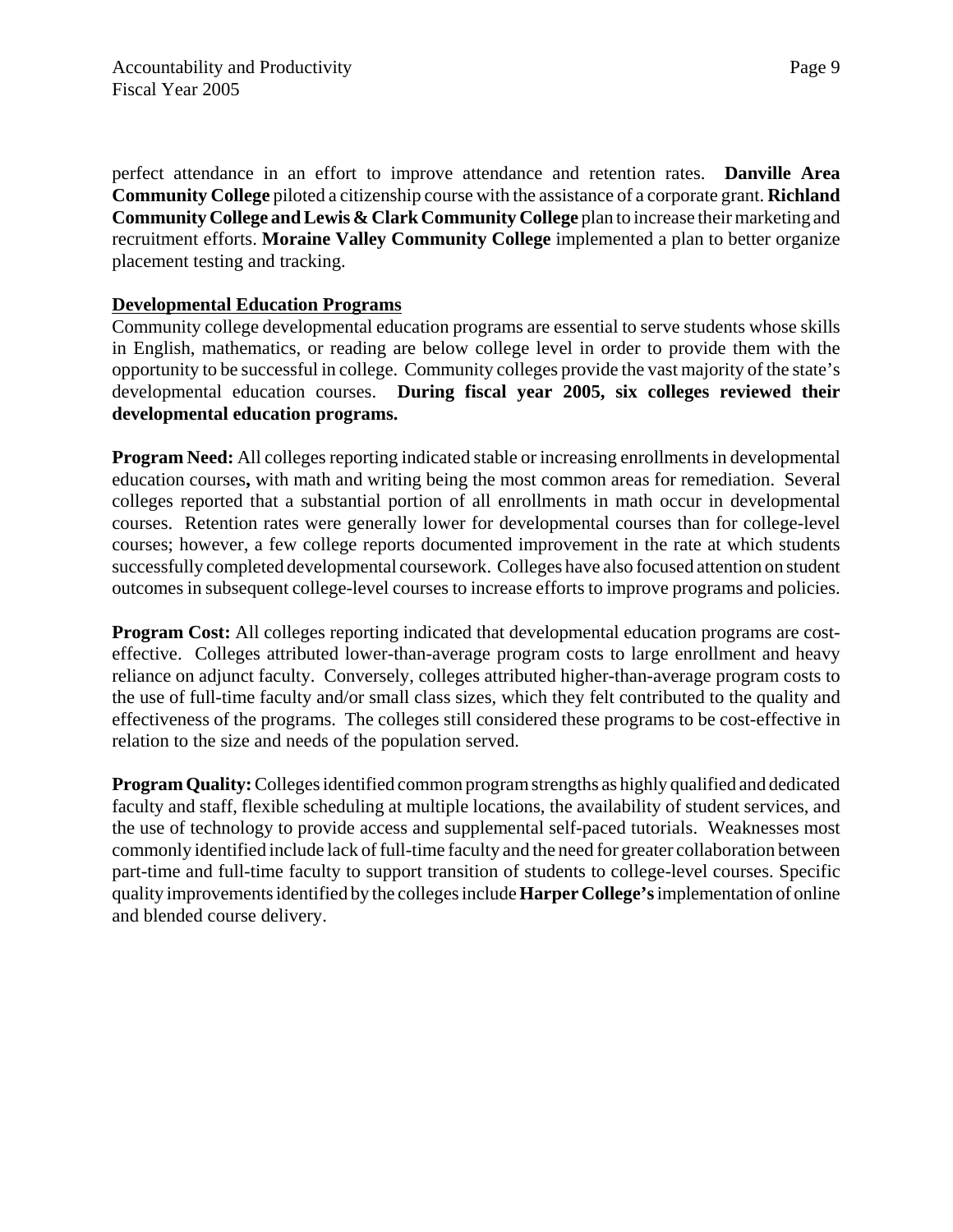#### **Career and Technical Education Program Review**

All career and technical education programs are reviewed within a five-year period. Each year, community colleges review specific career and technical education programs and submit their findings to the Illinois Community College Board. **This year, 469 career and technical education programs were reviewed at the colleges.**

Based on the analysis of their program review outcomes, colleges can elect to (1) continue programs with minor improvements, (2) continue programs with significant modifications, (3) discontinue or eliminate programs, or (4) schedule programs for further review. Reasons for modifying programs might include updating a curriculum to better suit the needs of local business, while elimination of programs might be based on low enrollments and high costs. Many colleges choose to address these concerns through further review of their programs. **According to the program review summaries provided by each college, 392 career and technical education programs were continued with minor improvements, 12 programs were significantly modified, 51 programs were identified for elimination, and 14 programs were scheduled for further review during the coming year. A table illustrating this information can be found in Appendix Table 2, and a list of curricula identified for elimination can be found in Appendix Table 3.**

#### **Summaries of the Career and Technical Education Program Reviews Conducted during Fiscal Year 2005**

*Please note: For all of the following career and technical education program summaries, the number of colleges offering training may not match the number of colleges that reported on the program status chart. This is because some programs are currently inactive, are too new to conduct a meaningful review, colleges reported in the summary may offer more than one program in that specific program area, or colleges may have notified ICCB of circumstances that warrant postponing the review.* 

*In program summaries where information from the Follow-Up Study of Career and Technical Education Program Graduates is "N/A" (Not Available), there were either too few respondents to the Follow-Up Survey for inclusion in the report or the specific program category is an Illinoisspecific classification. This means that Follow-Up Survey data is not broken down by specific program category, but has been combined with its related national program category for which data is available.*

*Furthermore, for program areas where college reports were not submitted or information was insufficient, no statewide summary for that program area has been provided.*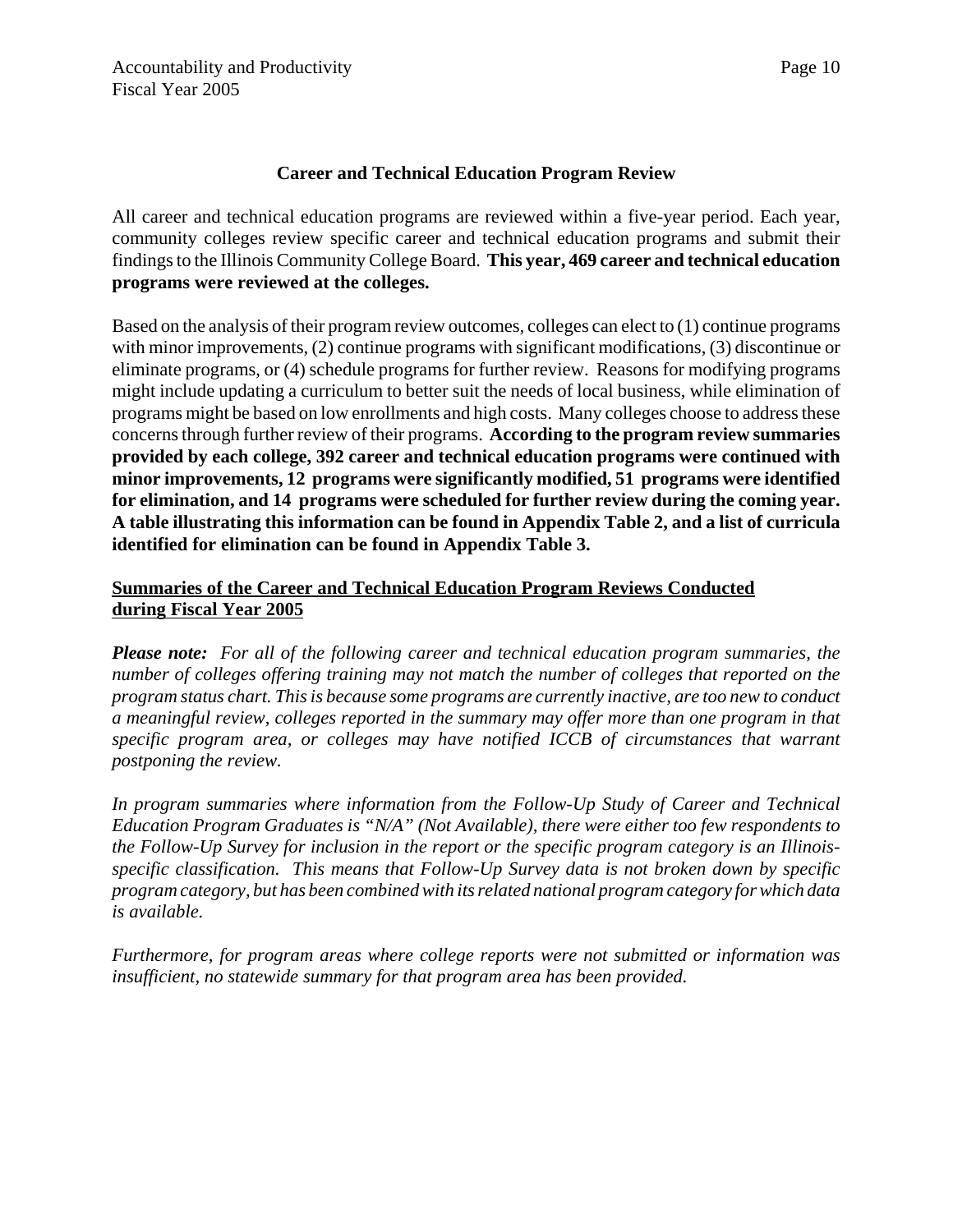#### *Agricultural Business Management (CIP 01.0101)*

Programs that prepare individuals with a broad range of knowledge and skills in organizing, operating, and managing agricultural and related businesses and services.

| <b>Number of Colleges Offering Training</b>                 | 18       |
|-------------------------------------------------------------|----------|
| 2004 Follow-up respondents employed of continuing education | $95.6\%$ |
| 2004 Follow-up respondents working full-time                | 81.8%    |
| 2004 Follow-up respondents working in related jobs          | 89.7%    |

**Results of this Year's Program Review:** As a result of this year's program review, eleven colleges reported plans to continue their General Agricultural Business and Management programs implementing minor improvements, one college reported implementing significant modifications, and one college reported plans to discontinue its General Agricultural Business program.

**Program Need:** The Illinois Department of Employment Security data indicates no change in the projected employment between 2002 and 2012. However, areas of the state show a growth in this area of 6-12.14 percent in agriculture-related occupations. The Occupational Information System for Illinois shows a steady demand for agriculture management-related occupations. Furthermore, several agricultural industry sources report a steady demand for agricultural farm/nonfarm managers.

**Program Cost:** All colleges continuing their programs report them to be cost-effective. The use of part-time faculty has aided in the cost effectiveness. The college that reported its program to not be cost effective will be looking at adding part-time faculty to replace retiring full-time faculty and moving to online courses to reduce cost.

Program Quality: Common program strengths include well-qualified instructors, modern instructional facilities, business partnerships, and availability of internships for students. Colleges reported lack of adequate space and lack of adequate marketing as weaknesses of the program.

#### *Agricultural Business/Agri-business Operations (CIP 01.0102)*

Programs that prepare individuals to manage agricultural businesses and related operations, including those within diversified corporations.

| <b>Number of Colleges Offering Training</b>                 |           |
|-------------------------------------------------------------|-----------|
| 2004 Follow-up respondents employed of continuing education | NA        |
| 2004 Follow-up respondents working full-time                | <b>NA</b> |
| 2004 Follow-up respondents working in related jobs          | <b>NA</b> |

**Results of this Year's Program Review:** As a result of this year's program review, two colleges reported plans to continue their Agricultural Business and Agri-business programs implementing minor improvements, one college reported implementing significant modifications, and one college reported plans to discontinue its General Agricultural Business program.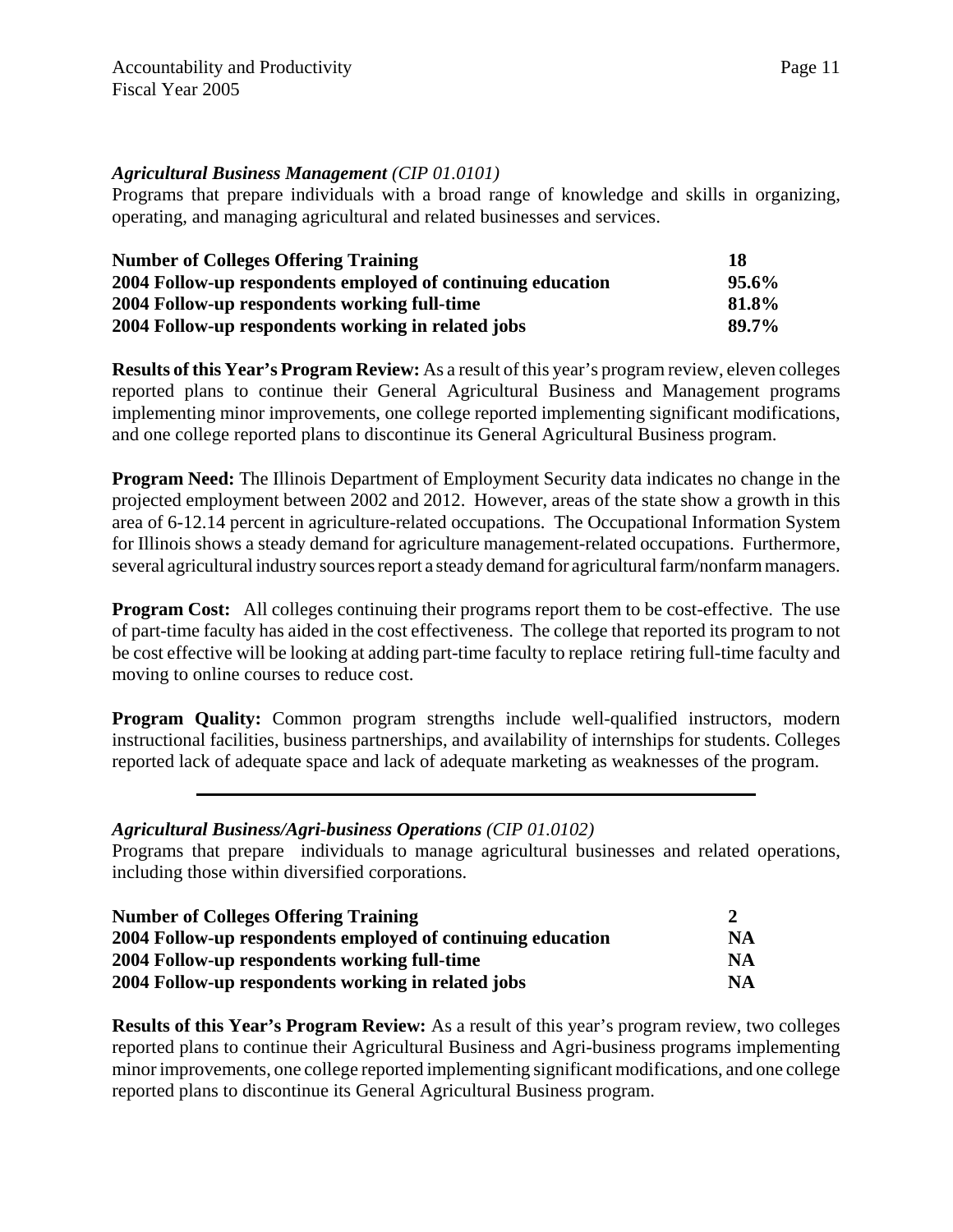**Program Need:** The Illinois Department of Employment Security data indicates no change in the projected employment between 2002 and 2012 for agri-business-related occupations. Enrollments in related courses remain steady as do program completions and placements.

**Program Cost:** All colleges continuing their programs report them to be cost-effective. The use of part-time faculty has aided in the cost effectiveness.

**Program Quality:** Common program strengths include well-qualified instructors, modern instructional facilities, business partnerships, and availability of internships for students. Colleges reported lack of adequate space and lack of adequate marketing as weaknesses of the program.

Specific quality improvements for general agriculture business management include **Richland Community College** and **Danville Area Community College's** incorporation and expansion of dual credit opportunities for students.

#### *General Ag Production and Management (CIP 01.0301)*

Programs that prepare individuals for working in and/or managing ag production operations, such as crop and animal farming.

| <b>Number of Colleges Offering Training</b>                 | 13    |
|-------------------------------------------------------------|-------|
| 2004 Follow-up respondents employed of continuing education | 97.4% |
| 2004 Follow-up respondents working full-time                | 82.9% |
| 2004 Follow-up respondents working in related jobs          | 75.9% |

**Results of this Year's Program Review:** As a result of this year's program review, seven colleges reported plans to continue their General Agriculture Production Workers and Managers programs implementing minor improvements. One college reported planning to review its program in the upcoming year.

**Program Need:** The Illinois Department of Employment Security data indicates a 12 percent increase in the projected employment between 2002 and 2012. The Occupational Information System for Illinois shows a steady demand for agriculture management-related occupations. Enrollments in related courses have remained steady since the last review cycle.

**Program Cost:** All colleges reported their programs to be cost-effective. The use of part-time faculty was cited as aiding in the cost effectiveness.

**Program Quality:** Common program strengths include highly qualified instructors and staff, modern instructional facilities and labs, business partnerships, and availability of internships for students. Colleges reported faculty retirements and lack of adequate marketing for recruitment as weaknesses of the program.

Specific quality improvements for general agriculture production worker and managers include **Lake Land College**'s expansion of its Land Laboratory. **Black Hawk College** plans to institute lab fees and share expenses for equipment among several curriculum areas. **John Wood Community**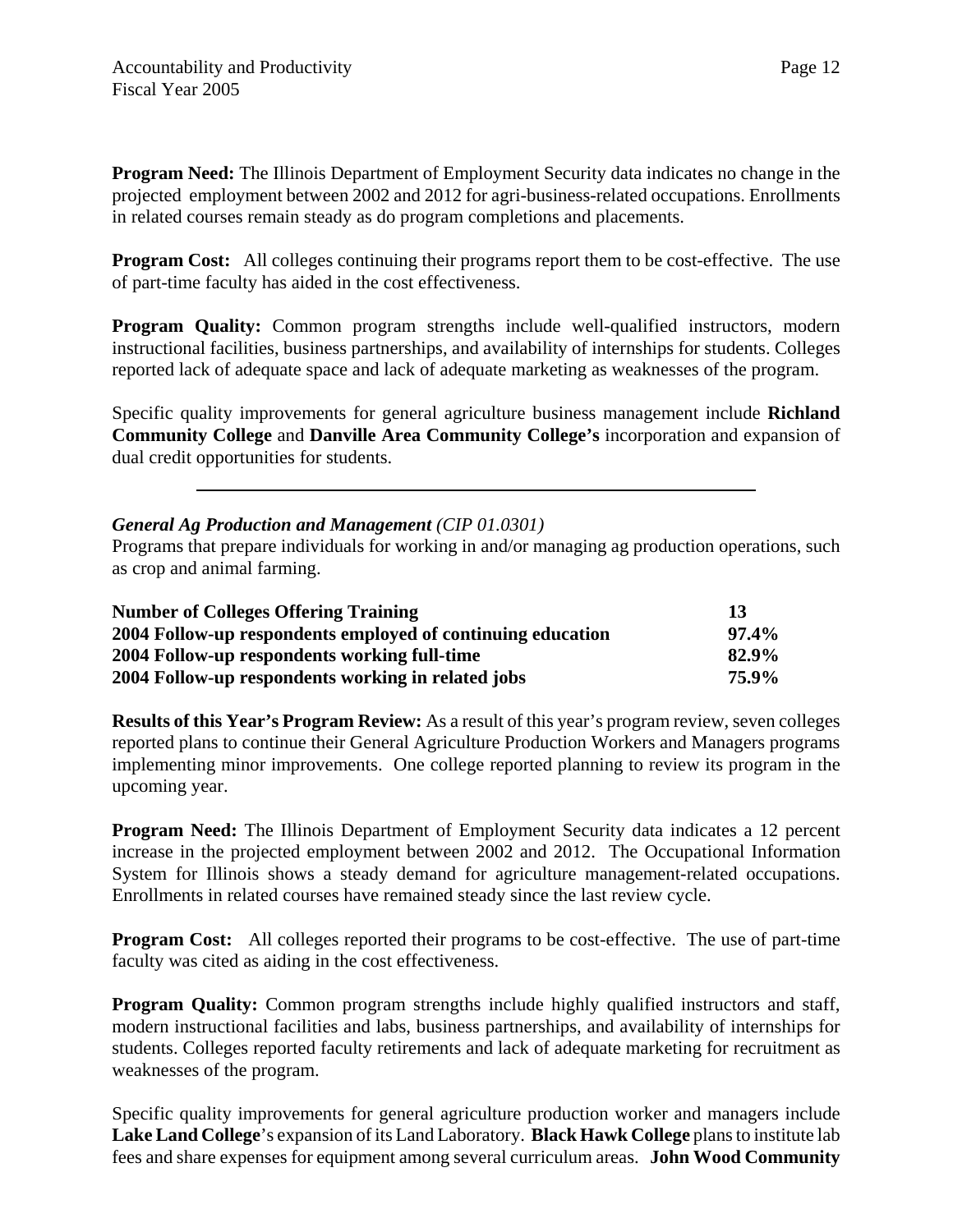**College** plans to improve marketing and recruitment by implementing a Student Ambassador Pilot program.

#### *Ag Animal Husbandry and Production Management (CIP 01.0302)*

Programs that prepare individuals for managing the selection, breeding, care of and marketing of animal livestock and small farm animals.

| <b>Number of Colleges Offering Training</b>                 | 6         |
|-------------------------------------------------------------|-----------|
| 2004 Follow-up respondents employed of continuing education | NA        |
| 2004 Follow-up respondents working full-time                | <b>NA</b> |
| 2004 Follow-up respondents working in related jobs          | <b>NA</b> |

**Results of this Year's Program Review:** As a result of this year's program review, two colleges reported plans to continue their Agriculture Animal Husbandry and Production Management programs implementing minor improvements.

**Program Need:** The Illinois Department of Employment Security data indicates a 9 percent increase in the projected employment between 2002 and 2012. The Occupational Information System for Illinois shows a steady demand for agriculture management-related occupations. Furthermore, several agricultural industry sources report a steady demand for agricultural farm/nonfarm managers.

**Program Cost:** All colleges reported their programs to be cost-effective. The use of part-time faculty was cited as aiding in the cost effectiveness.

**Program Quality:** Highly qualified instructors and staff, modern instructional facilities, community need, and availability of internships for students were all cited as strengths of the programs. Colleges reported funding for transportation to sites and cost for specialized equipment as weaknesses of programs.

Specific quality improvements for general agriculture production worker and managers include **Joliet Junior College's** plans to increase written and performance based testing for both laboratory and lecture coures.

*Equine Science, Horse Management, and Equestrian Training (CIP 01.0507)*

Programs that prepare individuals to care for horses and horse equipment; ride and drive horses for leisure, sport, show, and professional purposes; and manage the training of horses and riders.

| <b>Number of Colleges Offering Training</b>                 |          |
|-------------------------------------------------------------|----------|
| 2004 Follow-up respondents employed of continuing education | 100%     |
| 2004 Follow-up respondents working full-time                | $62.5\%$ |
| 2004 Follow-up respondents working in related jobs          | 50.0%    |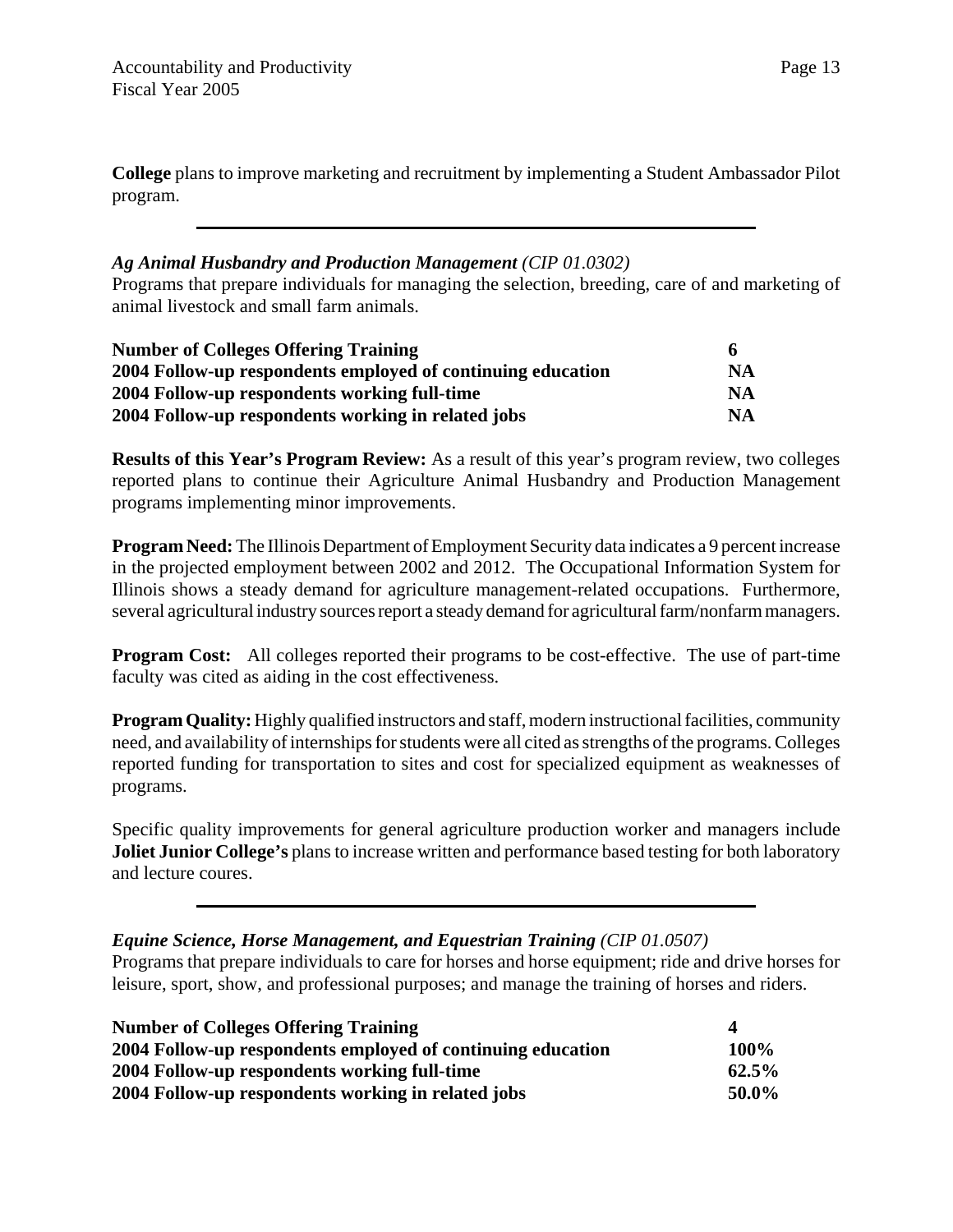**Results of this Year's Program Review:** As a result of this year's program review, one college reported plans to continue its Equestrian/Equine, Horse Management, and Training program implementing minor improvements.

**Program Need:** The Illinois Department of Employment Security indicates a steady demand for agriculture management related occupations through 2012. Furthermore, several agricultural industry sources report a steady demand for agricultural farm/nonfarm managers. Equine studies is a subset of agricultural management that requires specialized training and skills. Locally, **Black Hawk College** reports a continued interest in this program. Enrollments in related courses have remained steady since the last review cycle.

Program Cost: **Black Hawk College** reported its program to be cost-effective.

**Program Quality: Black Hawk College** cited highly qualified instructors, a nationwide work experience program, and extensive extracurricular activities as strengths of the programs. The college reported costs for specialized equipment as a weakness of the program.

#### *General Horticulture Services Operations and Management (CIP 01.0601)*

Programs that prepare individuals for the general production and processing of domesticated plants and flowers, shrubs and trees, and related plant materials. Also includes instruction in the management of horticulture services businesses.

| <b>Number of Colleges Offering Training</b>                 | 21    |
|-------------------------------------------------------------|-------|
| 2004 Follow-up respondents employed of continuing education | 90.0% |
| 2004 Follow-up respondents working full-time                | 70.7% |
| 2004 Follow-up respondents working in related jobs          | 80.0% |

**Results of this Year's Program Review:** As a result of this year's program review, eleven colleges reported plans to continue their General Horticulture Services, Operation, and Management programs implementing minor improvements. One college plans to make significant changes to its program. Three colleges plan to discontinue their Horticulture programs, and two colleges plan to review their programs in the upcoming year.

**Program Need:** The USDA and Economic Research Service notes the nursery and greenhouse industry comprises the fastest growing segment of U.S. Agriculture. The Illinois Department of Employment Security indicates the number of jobs in the Horticulture field are "expected to grow faster than average through the year 2012." The Occupational Information System for Illinois shows a steady demand for Horticulture management-related occupations.

**Program Cost:** Seventeen colleges reported their programs to be cost-effective. One college reported that its program was not cost effective citing instructional cost.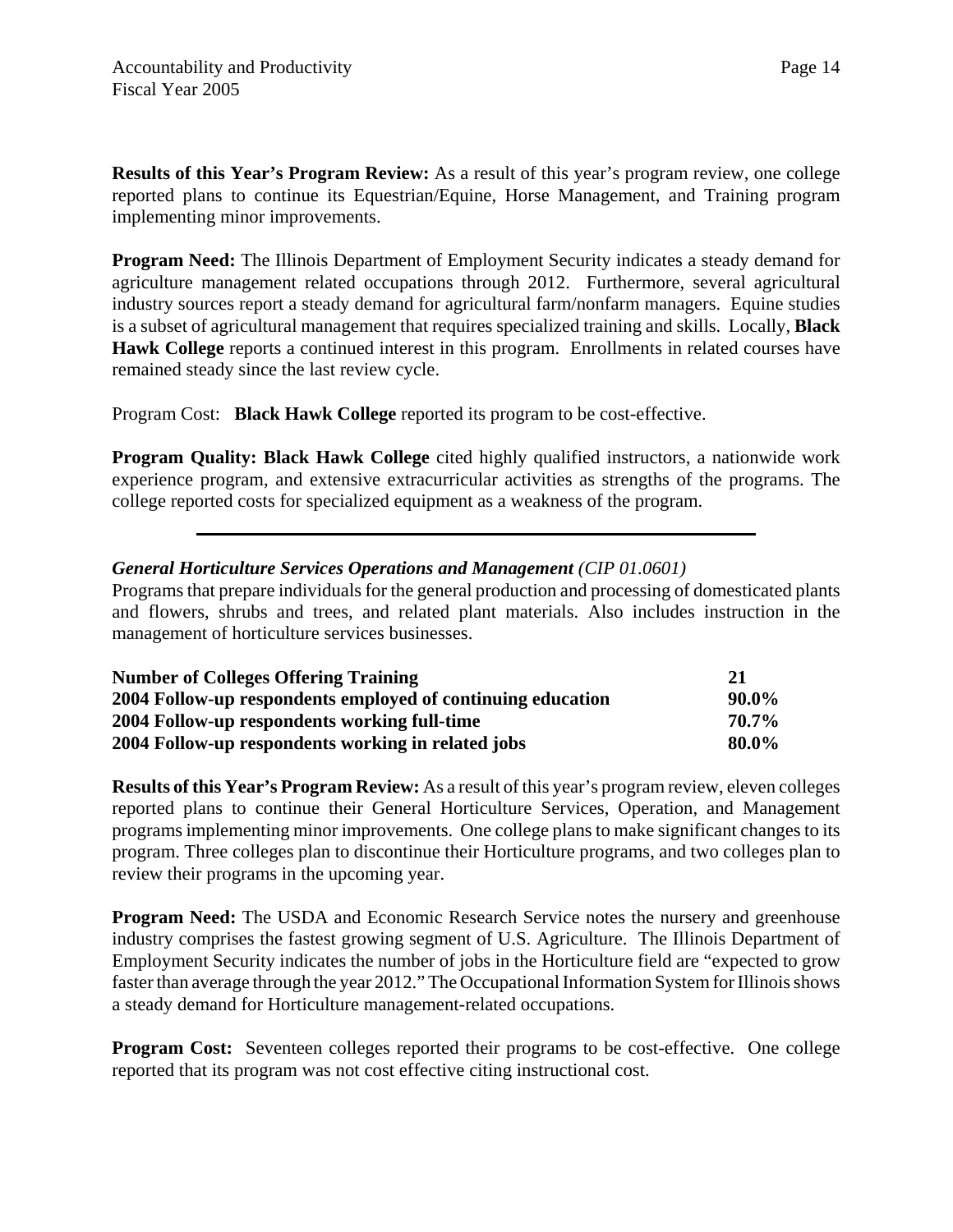**Program Quality:** Highly qualified instructors and staff, modern instructional facilities, community need, and availability of internships for students were all cited as strengths of the programs. Colleges reported aging facilities and cost for specialized equipment as weaknesses of their programs.

Specific quality improvements for general horticulture workers and managers include **Illinois Central College's** plans to explore the possibility of making Horticulture a regional program after receiving a five-year accreditation from the Associated Landscape Contractors of America. **Kishwaukee College** is in the process of developing a plan of action for replacement/renovation/ updating of greenhouse spaces. **Triton College** has recently developed a new course — Plants and Society — that has been approved as an IAI life science education alternative, providing students with another option to meet their science requirement.

#### *Arboriculture* (CIP 01.0602)

Programs that prepare individuals for cultivating trees and shrubs for ornamental purposes.

| <b>Number of Colleges Offering Training</b>                 |           |
|-------------------------------------------------------------|-----------|
| 2004 Follow-up respondents employed of continuing education | NA        |
| 2004 Follow-up respondents working full-time                | <b>NA</b> |
| 2004 Follow-up respondents working in related jobs          | NA        |

**Results of this Year's Program Review:** As a result of this year's program review, one college reported plans to continue its Arboriculture program implementing minor improvements.

**Program Need:** The Illinois Department of Employment Security indicates an average growth in the employment of arborists between 2002 -2012. Locally, the **College of Lake County** maintains there is a continued interest among students and the community for these courses and programs.

**Program Cost:** The **College of Lake County** reported its program to be cost-effective.

**Program Quality:** The **College of Lake County** cites highly qualified instructors, community support, and dedicated lab facilities as strengths of the programs. The college reported a need for updated equipment and difficulty with assessment as weaknesses of the program.

#### *Landscaping Operations and Management (CIP 01.0605)*

Programs that prepare individuals to manage and maintain indoor and/or outdoor ornamental plants and related plant materials and landscapes designed by landscape architects, building contractors, or individual clients (commercial or private).

| <b>Number of Colleges Offering Training</b>                 | 13       |
|-------------------------------------------------------------|----------|
| 2004 Follow-up respondents employed of continuing education | $85.7\%$ |
| 2004 Follow-up respondents working full-time                | $95.0\%$ |
| 2004 Follow-up respondents working in related jobs          | 68.4%    |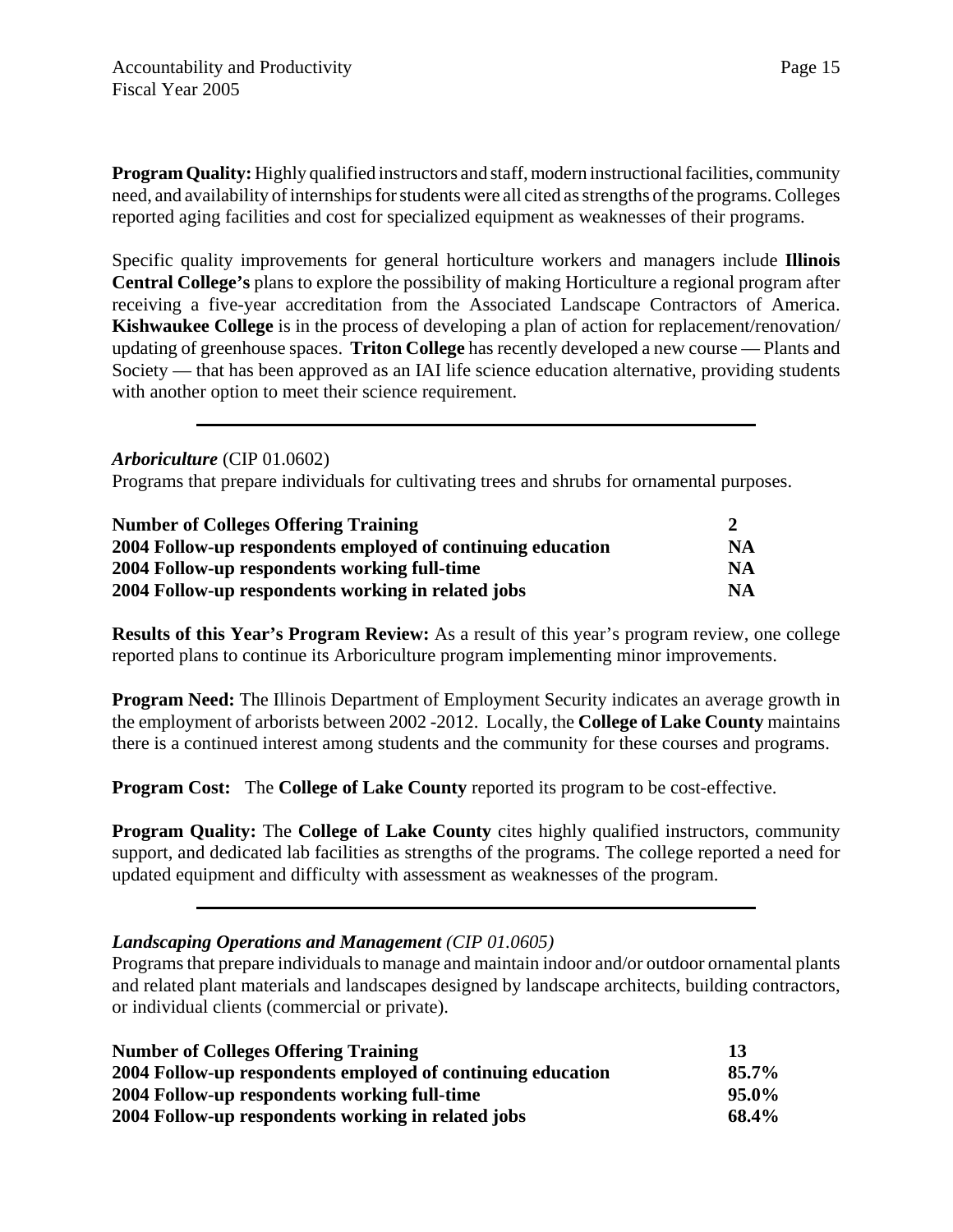**Results of this Year's Program Review:** As a result of this year's program review, four colleges reported plans to continue their programs in Landscaping Operations and Management with only minor improvements, and two colleges reported plans to discontinue programs in this area.

**Program Need:** According to the Illinois Department of Employment Security, growth in the employment of "landscape architects and designers" is anticipated to increase more than twice as fast as the average growth for all occupations statewide through 2012. Locally, colleges indicated there is a consistent interest for this program. Enrollments have remained fairly stable over the last five years for those colleges that reported plans to continue their programs. Colleges discontinuing programs cited very specific programmatic issues, such as loss of a major employer who supported the college's related certificate program.

**Program Cost:** Average unit cost for horticulture programs varies by district. While several colleges reported lower than the statewide average for unit cost in this program area, several others reported much higher than average costs. This was primarily due to faculty salaries and low enrollments.

**Program Quality:** Common strengths of landscape operations and management programs include highly qualified instructors and staff, modern instructional facilities, community need, and availability of internships for students. Colleges reported aging facilities and costs for specialized equipment as weaknesses of their programs. **Illinois Central College** reported on the success of its Horticulture Club in providing plants for purchase during the holidays and sponsoring a Haunted Forest open to the community.

#### *Turf Management (CIP 01.0607)*

Programs that prepare individuals for the installation, care and maintenance of ornamental or recreational grasses, such as those used for golf courses, parks, and athletic fields.

| <b>Number of Colleges Offering Training</b>                 | 12        |
|-------------------------------------------------------------|-----------|
| 2004 Follow-up respondents employed of continuing education | NA        |
| 2004 Follow-up respondents working full-time                | <b>NA</b> |
| 2004 Follow-up respondents working in related jobs          | NA        |

**Results of this Year's Program Review:** As a result of this year's program review, one college reported plans to continue their Turf Management program implementing minor improvements.

**Program Need:** The USDA and Economic Research Service note the nursery and greenhouse industry comprises the fastest growing segment of U.S. Agriculture. The Illinois Department of Employment Security indicates the number of jobs in the horticulture field are "expected to grow faster than the average through the year 2012" with a 19.02 percent increase in occupations from 2002-2012. Enrollments in related courses have remained steady, as have completions and placements for this program area over the last several years.

**Program Cost: Illinois Central College** reported its program to be cost-effective.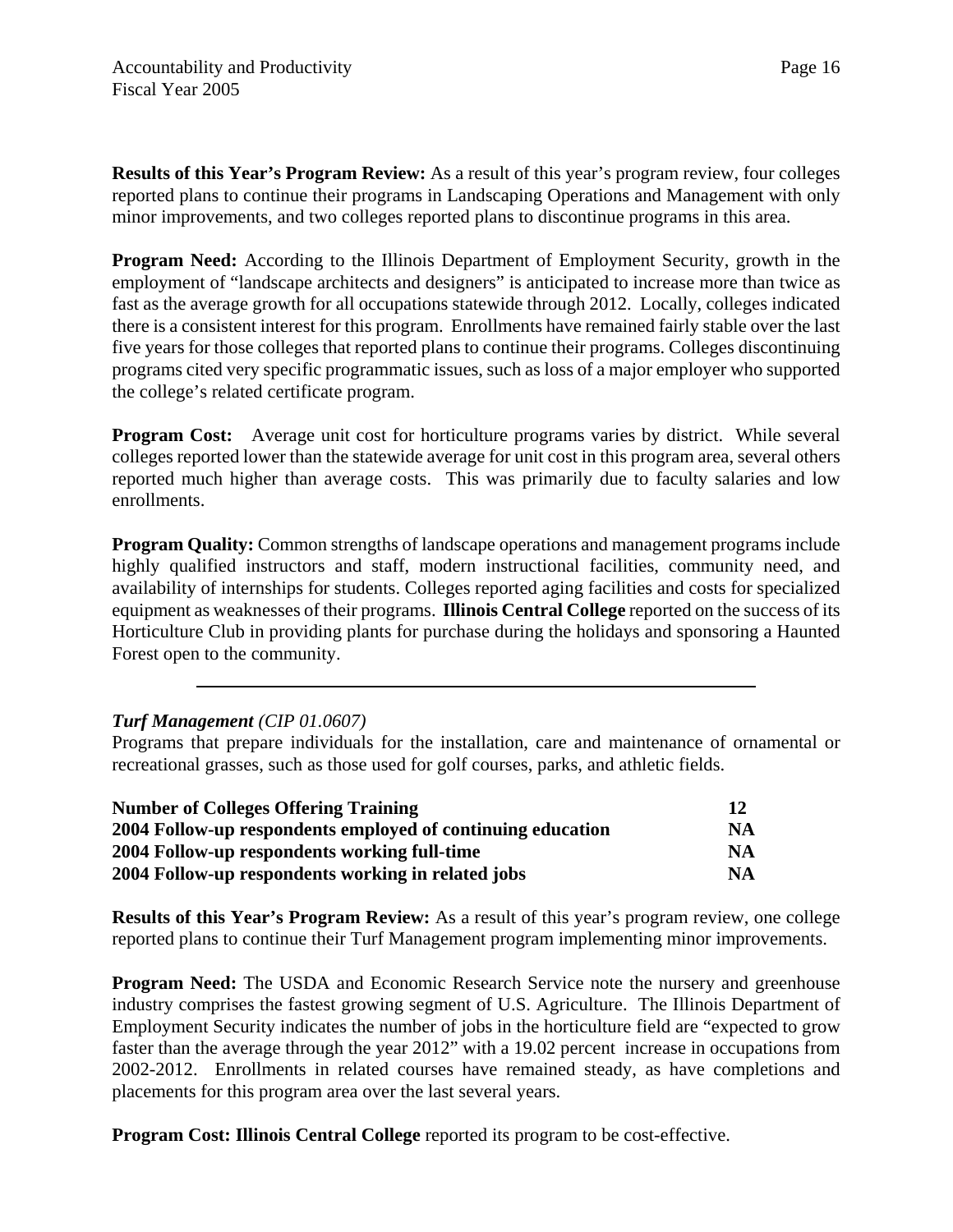**Program Quality: Illinois Central College** cited hands on experience, an association with the Landscape Contractors of American accredited program, highly qualified instructors and staff, modern instructional facilities, and community need as strengths of the programs.

#### *Forest Harvesting and Production Technology (CIP 03.0401)*

Programs that prepare individuals for assisting in the management and production of forest resoures. Includes instruction in woods and field skills, tree identification, timber measurement, logging and timber harvesting, forest propagation, and re-generation.

| <b>Number of Colleges Offering Training</b><br>2004 Follow-up respondents employed of continuing education | NA |
|------------------------------------------------------------------------------------------------------------|----|
|                                                                                                            |    |
| 2004 Follow-up respondents working in related jobs                                                         | NA |

**Results of this Year's Program Review:** As a result of this year's program review, one college reported plans to continue its Forestry Technology program implementing minor improvements.

**Program Need:** The Illinois Department of Employment Security data indicates a -2.25 percent decrease in occupations related to Forest Technology between 2002-2012. Locally, while the need for this training exists, student interest remains low.

**Program Cost: Southeastern Illinois College** reported a high unit cost for this program. Maintenance of equipment and program costs related to the update of curriculum and administrative expenses were cited as reasons for the increased cost.

**Program Quality: Southeastern Illinois College** cites curriculum revisions and articulated courses as strengths of the programs. The college reported a lack of enrollment as a weakness of program.

#### *Wildlife and Wildlands Management Technology (CIP 03.0601)*

Programs that prepare individuals to conserve and manage wilderness areas and wildlife reserves for recreational, commercial and ecological purposes.

| <b>Number of Colleges Offering Training</b>                 |       |
|-------------------------------------------------------------|-------|
| 2004 Follow-up respondents employed of continuing education | 100%  |
| 2004 Follow-up respondents working full-time                | 100%  |
| 2004 Follow-up respondents working in related jobs          | 40.0% |

**Results of this Year's Program Review:** As a result of this year's program review, one college reported plans to continue its Wildlife and Wildlands Management program implementing minor improvements.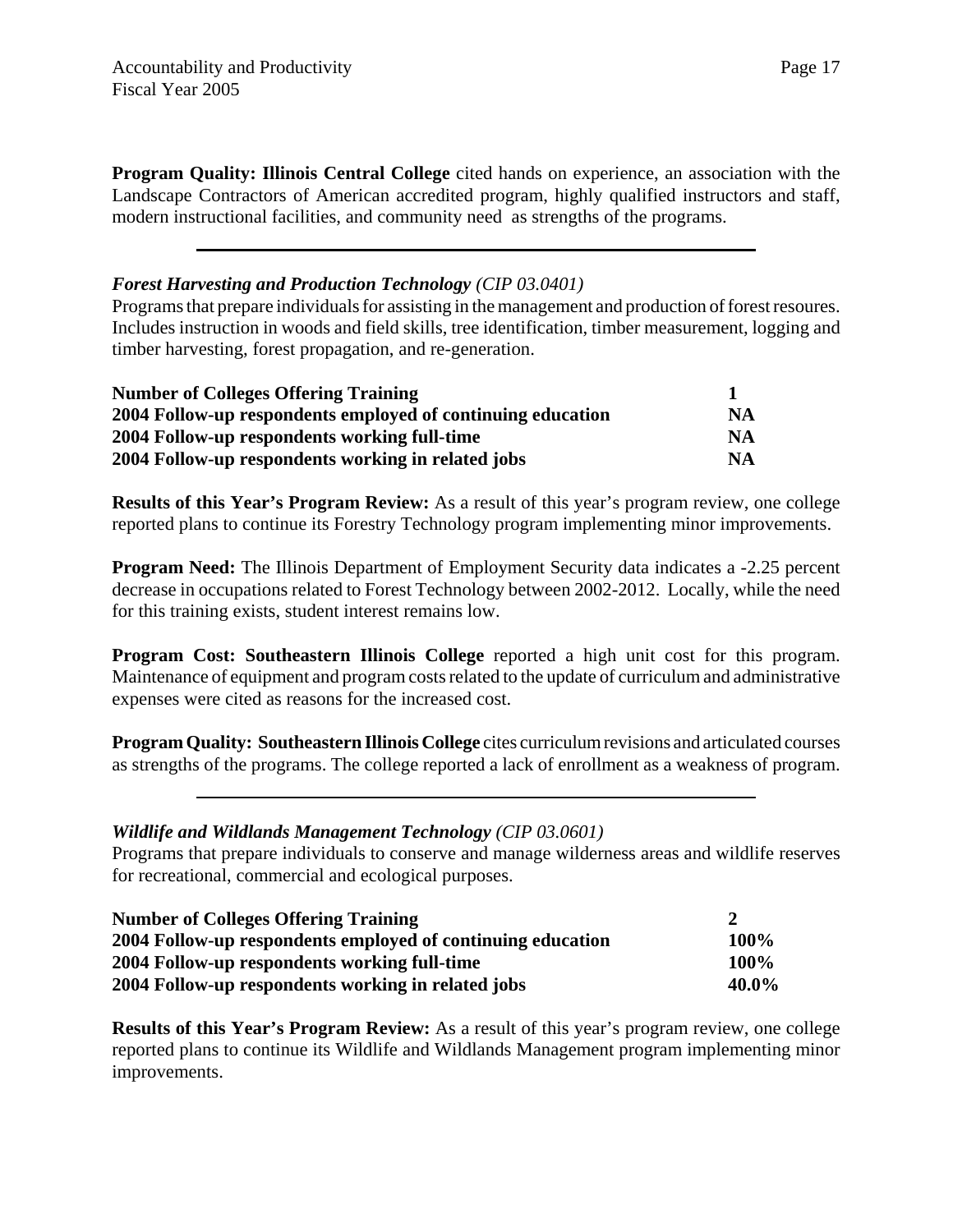**Program Need:** The Illinois Department of Employment Security data indicate a stable market for the wildlife and wildlands management occupations between 2002-2012. Enrollments in related courses have remained steady since the last review cycle.

**Program Cost: Southeastern Illinois College** reported its program to be cost-effective and cited scholarship money for internships as a key support for the program.

**Program Quality: Southeastern Illinois College** cited hands on experience, a uniqueness of the program, and a year-long internship as strengths of the programs. The college reported a need for updated equipment and lab facilities as weaknesses of program.

**Southeastern Illinois College** plans to develop a web page and a shooting lab area for the program.

*Fashion Merchandising (CIP 08.0102)*

Programs that prepare individuals to promote product lines/brands and organize promotional campaigns at the wholesale level to attract retailer interest, wholesale purchasing and supply contracts.

| <b>Number of Colleges Offering Training</b>                 | 6                |
|-------------------------------------------------------------|------------------|
| 2004 Follow-up respondents employed of continuing education | 100 <sup>%</sup> |
| 2004 Follow-up respondents working full-time                | 54.5%            |
| 2004 Follow-up respondents working in related jobs          | 63.6%            |

**Results of this Year's Program Review:** Four colleges reported plans to continue their programs in Fashion Merchandising with minor improvements, and one reported plans to discontinue its program.

**Program Need:** According to the Illinois Department of Employment Security, employment projections for positions as Merchandise Displayers and Window Trimmers are expected to grow at a rate of 15.2 percent between the years 2002 and 2012. **Harper College** reported that five other Illinois community colleges offer programs in Fashion Merchandising through a partnership with Harper and that75 percent of the graduates work in a related field. **Waubonsee Community College** plans to discontinue its program in fiscal year 2006 due to low enrollments.

**Program Cost:** The colleges planning on continuing their programs in Fashion Merchandising reported that they are cost-effective. However, some colleges reported that costs are rising due to the need to upgrade laboratory space in order to keep current with industry trends.

**Program Quality:** Well-prepared faculty, engaged advisory committees, and a strong connection with local retail establishments were cited numerous times as strengths of these programs. Additionally, **Harper College** reports that its program has consistently won top awards through the Fashion Group Foundation.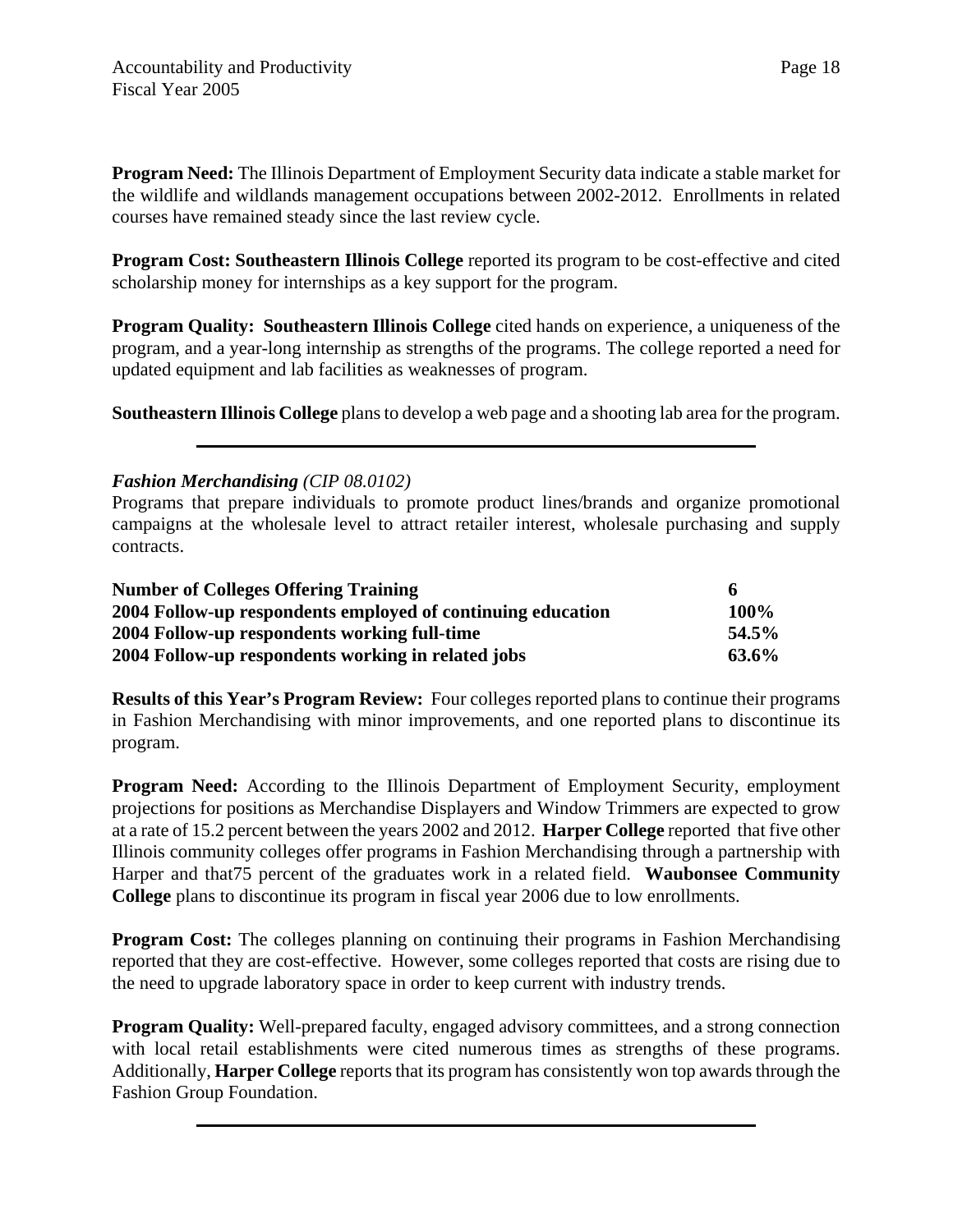#### *Entrepreneurship Studies (CIP 08.0301)*

Programs that prepare individuals to plan and develop, market and manage functions associated with owning and operating a business.

| <b>Number of Colleges Offering Training</b>                 | -11      |
|-------------------------------------------------------------|----------|
| 2004 Follow-up respondents employed of continuing education | 100%     |
| 2004 Follow-up respondents working full-time                | $50.0\%$ |
| 2004 Follow-up respondents working in related jobs          | 80.0%    |

**Results of this Year's Program Review:** Three colleges reported plans to continue their programs in Entrepreneurship with minor improvements.

**Program Need:** Given the broad scope of Entrepreneurship programs, they can be difficult to categorize into standard Illinois Department of Employment Security classifications; however, the colleges reporting cite tremendous growth. The **College of DuPage** reported that its program enrollments increased more than 310 percent during the reporting period, while **Lake Land College**'s program enrollments increased 250 percent.

**Program Cost:** Colleges reported these programs as generally cost-effective. **South Suburban College** states that Entrepreneurship is one of its lowest cost Business programs due to the lack of unique needs (hardware, software, classroom space, etc.).

**Program Quality:** Well-qualified faculty and the overall flexibility of these programs were cited as strengths of these programs. **South Suburban College** offers a series of one-credit hour courses in a compressed time format.

#### *Financial Services Marketing Operations (CIP 08.0401)*

Programs that prepare individuals for performing marketing tasks specifically related to banks and financial service institutions.

| <b>Number of Colleges Offering Training</b>                 |           |
|-------------------------------------------------------------|-----------|
| 2004 Follow-up respondents employed of continuing education | NA        |
| 2004 Follow-up respondents working full-time                | <b>NA</b> |
| 2004 Follow-up respondents working in related jobs          | <b>NA</b> |

**Results of this Year's Program Review:** One college reported plans to discontinue its programs in Financial Services Marketing Operations, and one college reported plans to schedule its program for further review.

**Program Need: Rock Valley College** cited low enrollments and a lack of need as reasons to withdraw its Financial Services Marketing Operations programs in January 2002. **Triton College** reported that its program has had low enrollments and no completers over the past five years. This, along with an overall decrease in business programs enrollments over the past five years, has spurred the college to review all business-related programs in fiscal year 2006.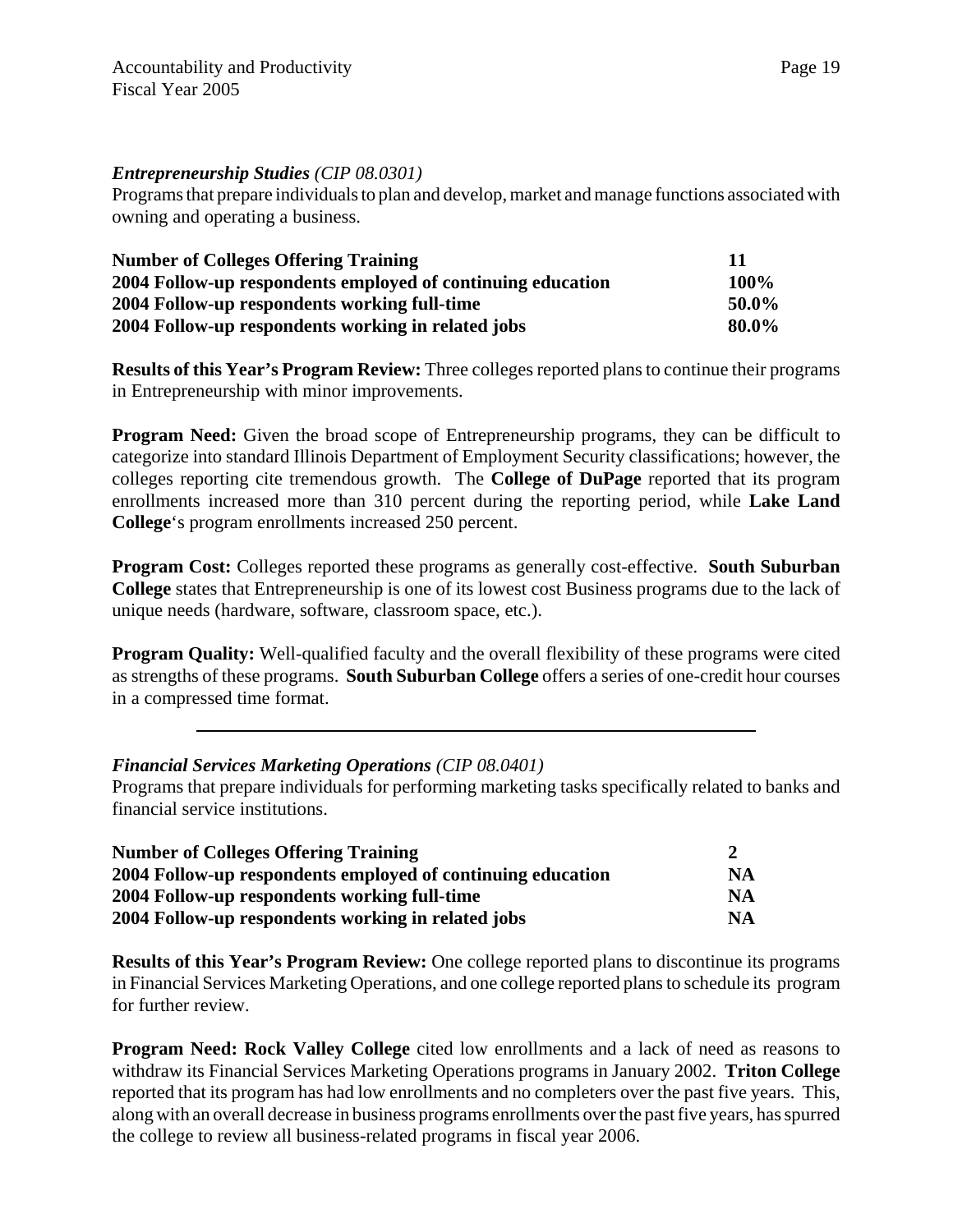**Program Cost: Triton College** reported that its program was cost-effective due to the reliance on traditional lecture courses already offered through accounting and business disciplines.

**Program Quality: Triton College** notes that courses in Financial Services Marketing Operations provide students with the option to transfer and continue their education at four-year institutions.

#### *General Retailing Operations (CIP 08.0705)*

Programs that prepare individuals to perform tasks specifically related to retail operations, such as store location and organization, buying and merchandising, pricing strategies, promotion and advertising, personnel management, and regulatory compliance.

| <b>Number of Colleges Offering Training</b>                 | 17    |
|-------------------------------------------------------------|-------|
| 2004 Follow-up respondents employed of continuing education | 82.9% |
| 2004 Follow-up respondents working full-time                | 73.1% |
| 2004 Follow-up respondents working in related jobs          | 55.0% |

**Results of this Year's Program Review:** Eight colleges reported plans to continue their programs in General Retailing Operations with minor improvements, one of those colleges reported plans to schedule a program for further review in the coming year, and one college reported plans to discontinue its program.

**Program Need:** According to the Illinois Department of Employment Security, employment projections for positions as Retail Salesperson are expected to grow at a rate of 9.56 percent between the years 2002 and 2012. **Wabash Valley College** reports a 90 percent job placement rate and strong demand for program graduates from local employers. However, several colleges did report a slight decline in enrollments in recent years.

**Program Cost:** The colleges planning on continuing their programs in General Retailing Operations reported that they are cost-effective. In most cases, the unit costs for these programs were below the college average, as well as the overall state average. **Moraine Valley Community College** noted that program costs are kept low by utilizing an effective mix of full- and part-time faculty. **Illinois Central College** points to the lack of special equipment needs as another reason why costs are low.

**Program Quality:** Highly qualified faculty, low student/faculty ratios, and established relationships with local high schools are cited as strengths of these programs. **Illinois Central College** has developed articulation agreements with various private universities in the area, allowing students to continue the program towards a bachelor's degree. **Wabash Valley College** offers two internship opportunities which give students experience in their chosen career areas.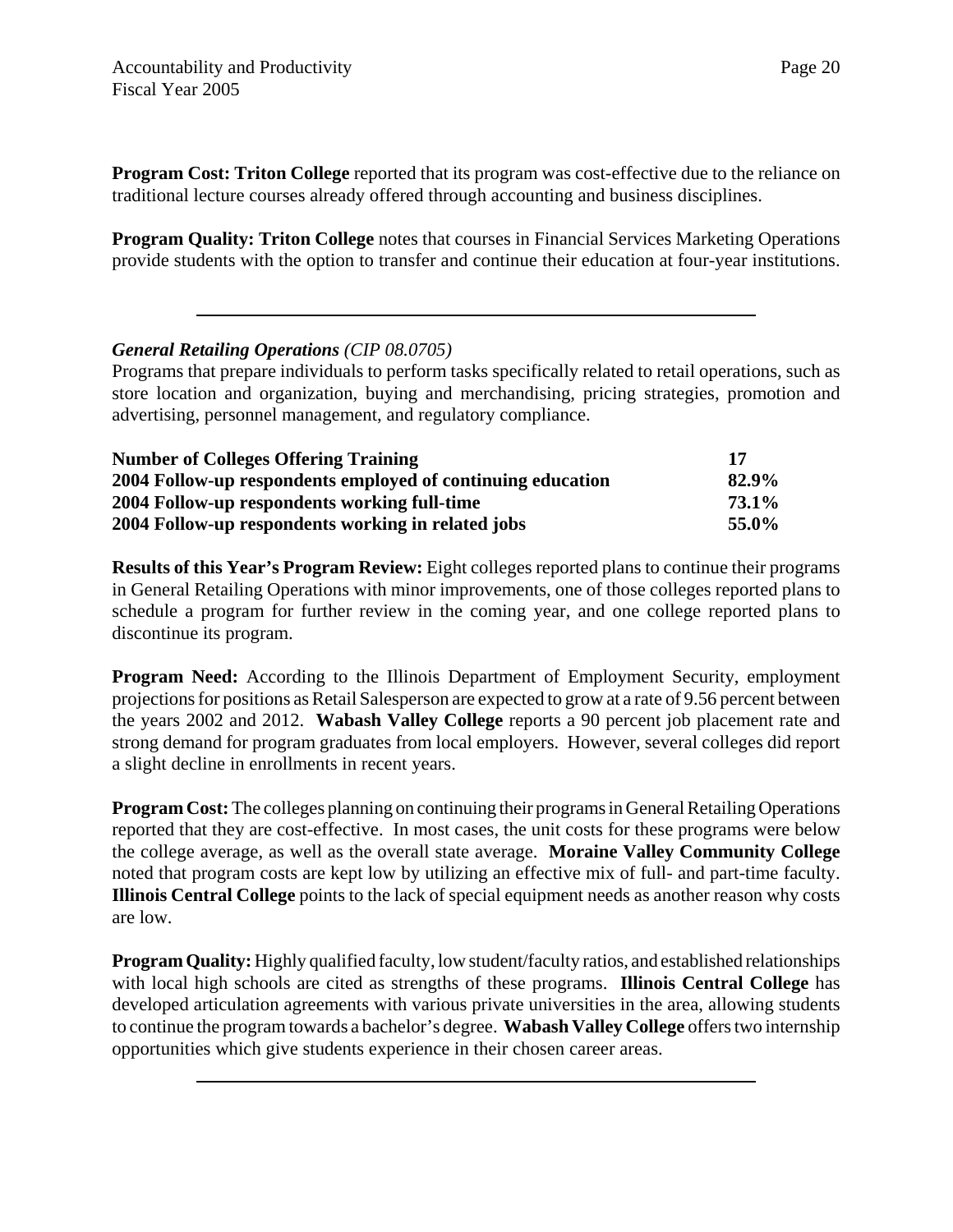#### *General Marketing and Sales Operations (CIP 08.0706/08.0708)*

Programs that prepare individuals for promoting, advertising, and persuading consumers in retail markets. Includes instruction in sales presentation, customer service, post-sales and legal/ethical issues.

| <b>Number of Colleges Offering Training</b>                 | 28    |
|-------------------------------------------------------------|-------|
| 2004 Follow-up respondents employed of continuing education | 95.5% |
| 2004 Follow-up respondents working full-time                | 92.5% |
| 2004 Follow-up respondents working in related jobs          | 80.0% |

**Results of this Year's Program Review:** Fifteen colleges reported plans to continue their programs in General Marketing and Sales Operations with minor improvements, three colleges reported plans to discontinue programs in this area, four others scheduled programs for further review, and one additional college significantly modified a program.

**Program Need:** According to the Illinois Department of Employment Security, employment projections for positions as Marketing Managers are expected to grow at a rate of 14.78 percent between the years 2002 and 2012. However, growth projections for Sales and Related Occupations are only projected to increase by 9.77 percent for the same time period. **McHenry County College** noted that its programs have increased enrollment by 65 percent since 1999, and the **College of DuPage** reported 80.47 percent growth. The colleges attributed this growth to many factors, most notably a rise in student interest in e-commerce and other related interactive marketing fields. This enrollment trend is not, however, being experienced statewide. A few colleges, including **Moraine Valley Community College** and **Harold Washington College** saw their enrollments drop sharply during the review period. In general, this decline was blamed on a lack of demand and low student interest.

**Program Cost:** The colleges planning on continuing their programs in General Marketing and Sales Operations reported that they are very cost-effective. This is due to the fact that the programs are often composed of courses offered through various other business programs and that these courses usually do not require special equipment or laboratory space.

**Program Quality:** In general, colleges reported that their programs in General Marketing and Sales Operations were successful due to dedicated faculty members who are active in their profession, proactive advisory committees, and strong connections with local business communities. The **College of DuPage** offers this program in many alternate modalities — including Fast Track, online, and independent learning — giving students a choice in selecting the methodology that best meets their personal needs. **Lewis and Clark Community College** offers several short-term certificates as a means of providing students with early recognition of their efforts. The courses in the shortterm certificate can be applied to a degree, thus giving students many options to continue their studies after earning an initial certificate. **Illinois Valley Community College** builds student interest and future program enrollments by offering area high school students the opportunity to earn credit for two courses in the certificate program and three courses in the AAS program through a proficiency exam.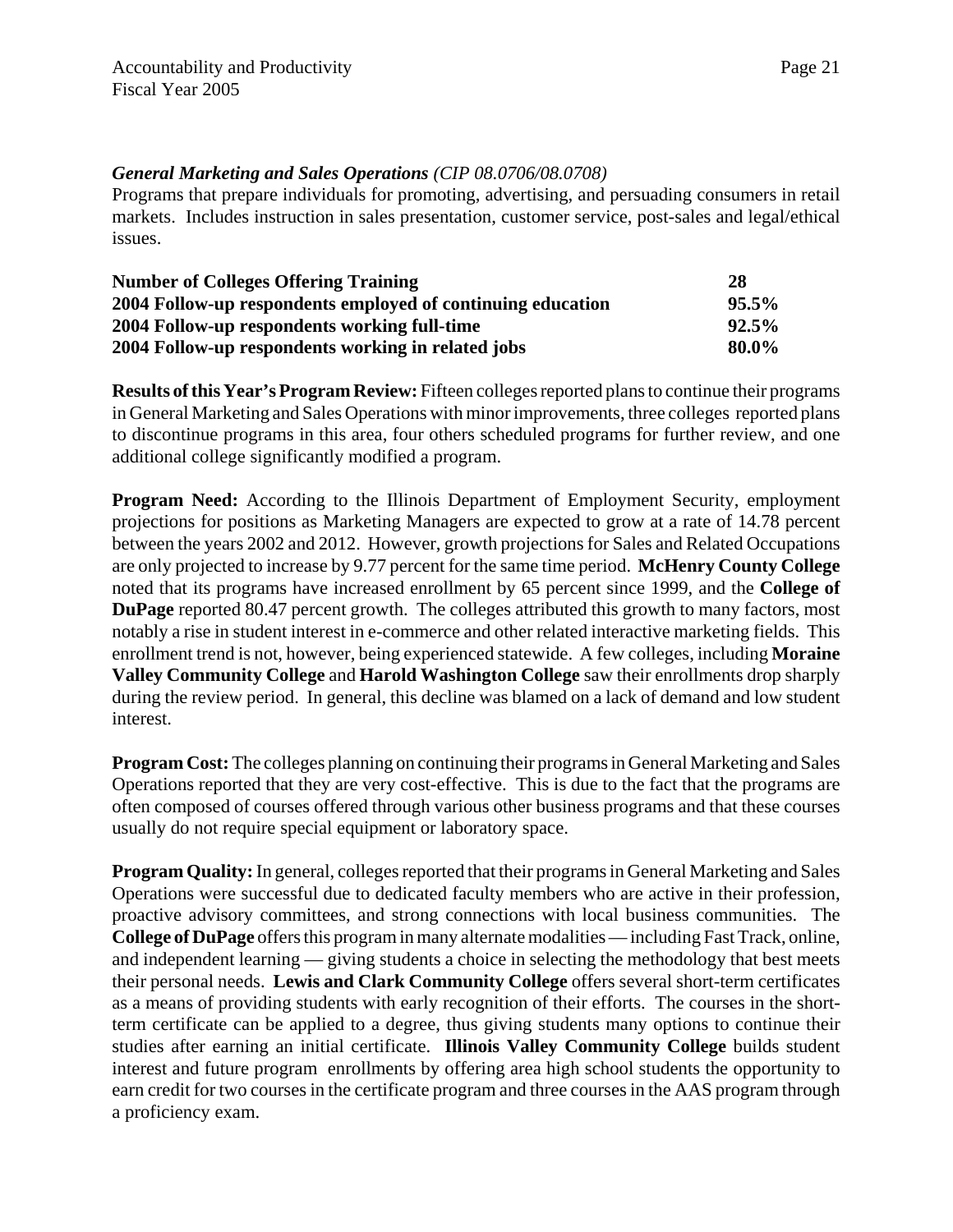#### *General Distribution Operations (CIP 08.0709)*

Programs that prepare individuals for planning and organizing the logistics of product distribution to wholesale and retail buyers and/or clients.

| <b>Number of Colleges Offering Training</b>                 | 6     |
|-------------------------------------------------------------|-------|
| 2004 Follow-up respondents employed of continuing education | 85.7% |
| 2004 Follow-up respondents working full-time                | 66.7% |
| 2004 Follow-up respondents working in related jobs          | 83.3% |

**Results of this Year's Program Review:** One college reported plans to continue its program in General Distribution Operations with minor improvements. Two colleges reported plans to discontinue their programs, and one of those colleges reported plans to continue a program with minor improvements.

**Program Need:** According to the Illinois Department of Employment Security, employment projections for positions as Transportation, Storage, and Distribution Managers are expected to grow at a rate of 14.09 percent between the years 2002 and 2012. **Oakton Community College** reports that program enrollment increased 50 percent from the 2000-2001 academic year. However, of the other two colleges reporting, one had just recently received ICCB approval and one indicated that its program had been inactive for several years.

**Program Cost:** Unit cost for the program at **Oakton Community College** has increased 27.5 percent from fiscal year 2003 to fiscal year 2004; however, the college still regards the program as cost-effective. **Richard J. Daley College** recently reopened its program and, therefore, unit cost data is not yet available.

**Program Quality:** Student satisfaction and success were cited by **Oakton Community College** as evidence of program quality. At **Richard J. Daley College**, an e-commerce component was added to the program as a result of the fiscal year 2000 review.

#### *Travel Services Marketing Operations (CIP 08.1105)*

Programs that prepare individuals to market, sell, and manage travel and tourism services and events.

| <b>Number of Colleges Offering Training</b>                 |          |
|-------------------------------------------------------------|----------|
| 2004 Follow-up respondents employed of continuing education | $87.5\%$ |
| 2004 Follow-up respondents working full-time                | 75.0%    |
| 2004 Follow-up respondents working in related jobs          | $48.2\%$ |

**Results of this Year's Program Review:** Four colleges reported plans to continue their programs in Travel Services Marketing Operations/Travel Agent with minor improvements, one reported plans to significantly modify its program, and one reported plans to discontinue its program.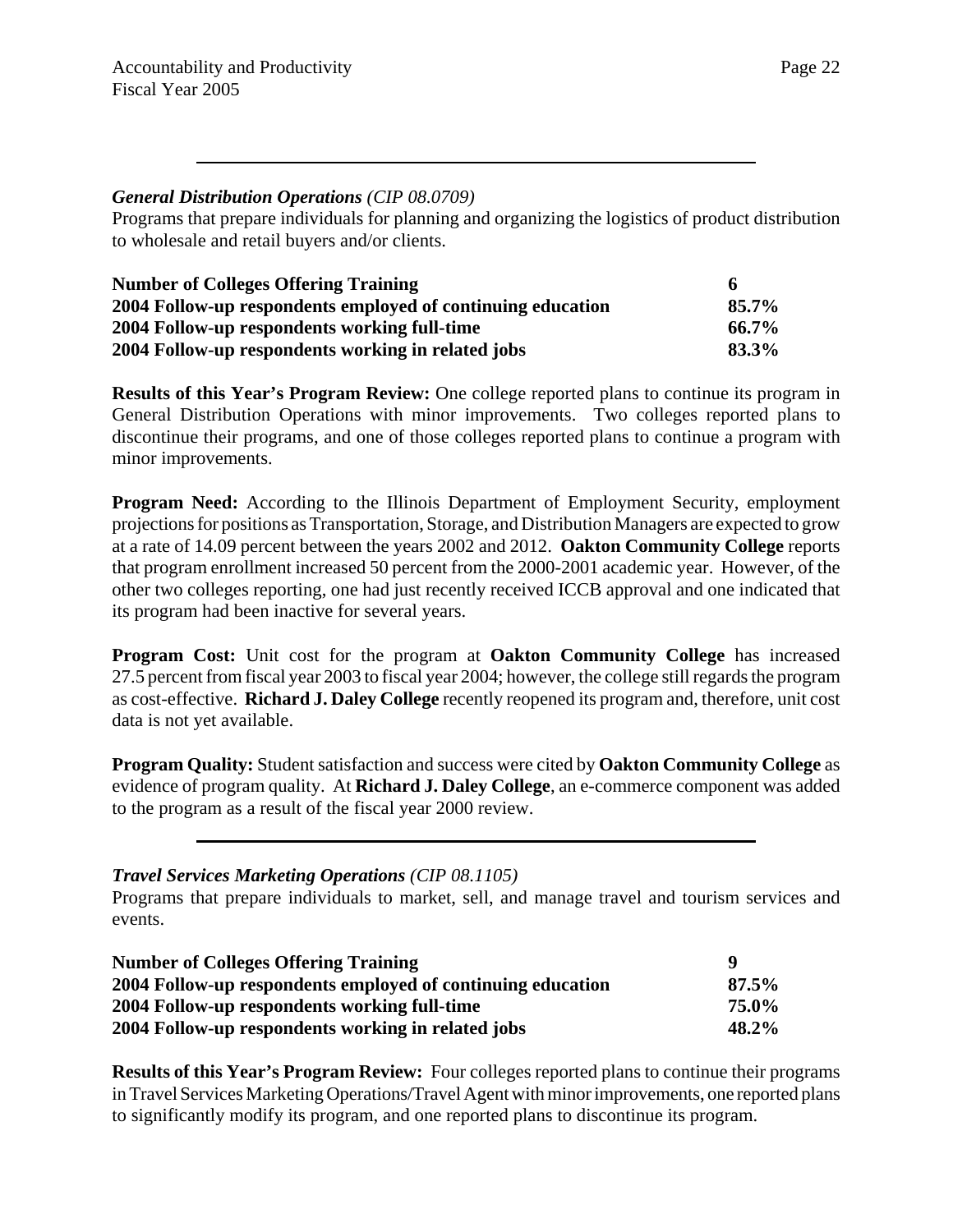**Program Need:** According to the Illinois Department of Employment Security, employment projections for positions as Travel Services Marketing Operations/Travel Agent are expected to decrease at a rate of 16.34 percent between the years 2002 and 2012. This decrease is attributed to the lasting effects of the 9/11 tragedy on tourism, as well as the increase in internet travel websites.

**Program Cost:** Three of the four colleges continuing programs in Travel Services Marketing Operations/Travel Agent described them as cost-effective. The other college cited the high cost of real-time airline ticketing systems as the main reason for increased costs. However, other colleges were able to reduce equipment costs by bringing students to local travel agencies to practice on industry computer systems.

**Program Quality:** Well-prepared faculty who are active travel agents, strong advisory committees, and the use of short-term certificates for quick entry into the workforce were cited as strengths of these programs. Additionally, the **College of DuPage** modified its program to focus on growth areas of the industry, such as conference planning and home-based travel sales. The program coordinator at **Moraine Valley Community College** sits on the American Society of Travel Agents National and Midwest Board of Directors.

#### *Water Quality and Wastewater Treatment Technology (CIP 15.0506)*

Programs that prepare individuals for assisting water quality engineers in planning and maintaining water storage processes and facilities, waterpower, and wastewater treatment systems.

| <b>Number of Colleges Offering Training</b>                 | 6         |
|-------------------------------------------------------------|-----------|
| 2004 Follow-up respondents employed of continuing education | <b>NA</b> |
| 2004 Follow-up respondents working full-time                | <b>NA</b> |
| 2004 Follow-up respondents working in related jobs          | <b>NA</b> |

**Results of this Year's Program Review:** Three colleges submitted program review summary reports on their Wastewater Management programs. Two colleges reported plans to discontinue the program and one reported plans to continue with minor improvements.

**Program Need:** According to the Illinois Department of Employment Security, employment projections for Wastewater Treatment Plant and System Operators predict lower than average growth at 6.19 percent. Locally, reports show that colleges are showing very limited enrollments in the programs, but have well-attended individual courses. The two colleges reporting cancellation of the programs cited difficulty in finding qualified instructors to teach the courses and minimal interest in the community.

**Program Cost:** The college that is continuing the program with minor improvements reports that the program is cost-effective and that the tuition covers program costs. Colleges reporting discontinuation of the program report that it is not cost-effective due to low enrollments.

**Program Quality:** Common strengths reported by the colleges included quality instruction, facilities, and curriculum content. **Lake Land College**, the only college reporting continuation of the program, reports very strong student assessment within the program using Employer Follow-up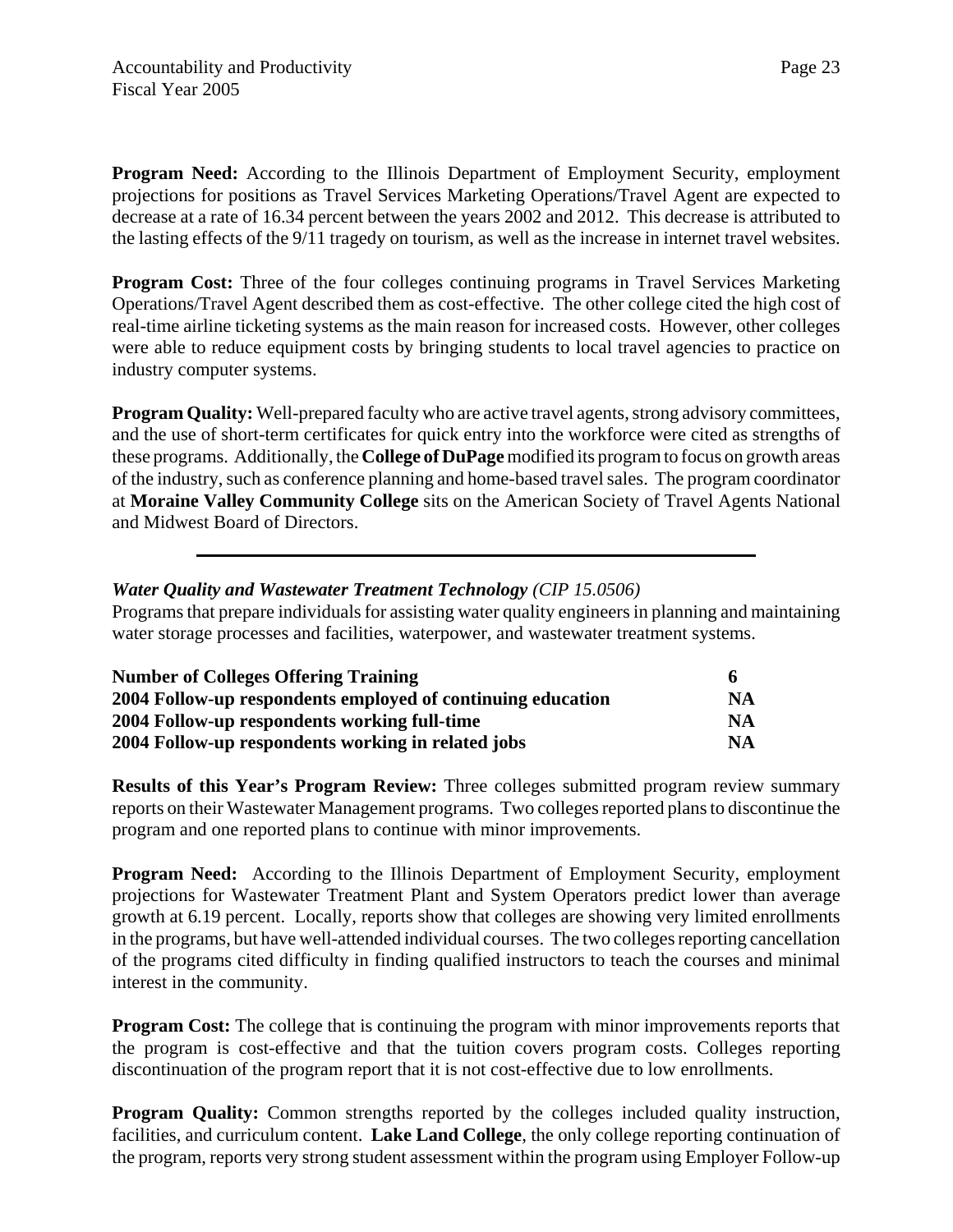Surveys, Occupational and Student Satisfaction Surveys, and the Academic Profile Exam. The Instructional Improvement and Assessment Committee monitors this process and acts as a catalyst for continual improvement. Commonly reported weaknesses included overall program enrollment, program not supporting a need, finding qualified instructors, and driving distance for students interested in the program.

#### *Environmental and Pollution Technology (CIP 15.0507)*

Programs that prepare individuals for assisting environmental engineers in planning and developing indoor and outdoor environmental and pollution control systems.

| <b>Number of Colleges Offering Training</b><br>2004 Follow-up respondents employed of continuing education | NA        |
|------------------------------------------------------------------------------------------------------------|-----------|
|                                                                                                            |           |
| 2004 Follow-up respondents working in related jobs                                                         | <b>NA</b> |

**Results of this Year's Program Review:** Only one college submitted a review summary report on its Environmental and Pollution Technology program and indicated plans to continue the program with minor improvements.

**Program Need:** According to the Illinois Department of Employment Security, employment projections for Environmental Scientists and Protection Techs predict much higher than average growth at 27.58 percent. **Wright College** reported a slight dip in enrollment due to the loss of the sole full-time faculty number in spring 2003, but still shows a high enrollment with an excellent retention rate of 93 percent.

**Program Cost:** The college that is continuing the program with minor improvements reports that the program is cost-effective. Only adjunct faculty teach the courses, and grant and contract funds enhance the program's budget, greatly reducing the unit cost.

**Program Quality:** The program at **Wright College** is the only environmental technology credit program in the state of Illinois. This program attracts workers seeking to build skills to enhance their chances for career growth. It has also succeeded in winning numerous grant and contract awards. Reported weaknesses included the fluctuation of job opportunities driven by the regulatory environment, lack of full-time faculty, and unchanging course offerings. Quality improvements recommended by the college include hiring a full-time faculty member in the program and development of new courses, specifically "Introduction to Atmospheric Sciences". **Wright College** is in the process of developing a new six-class certificate program focusing on sustainable energy technology and has developed an articulation agreement with Chicago State University.

#### *Elder Care Provider/Companion (CIP 20.0602)*

Programs that prepare individuals for providing basic assistance and treatment of the elderly and/or developmentally disabled adults.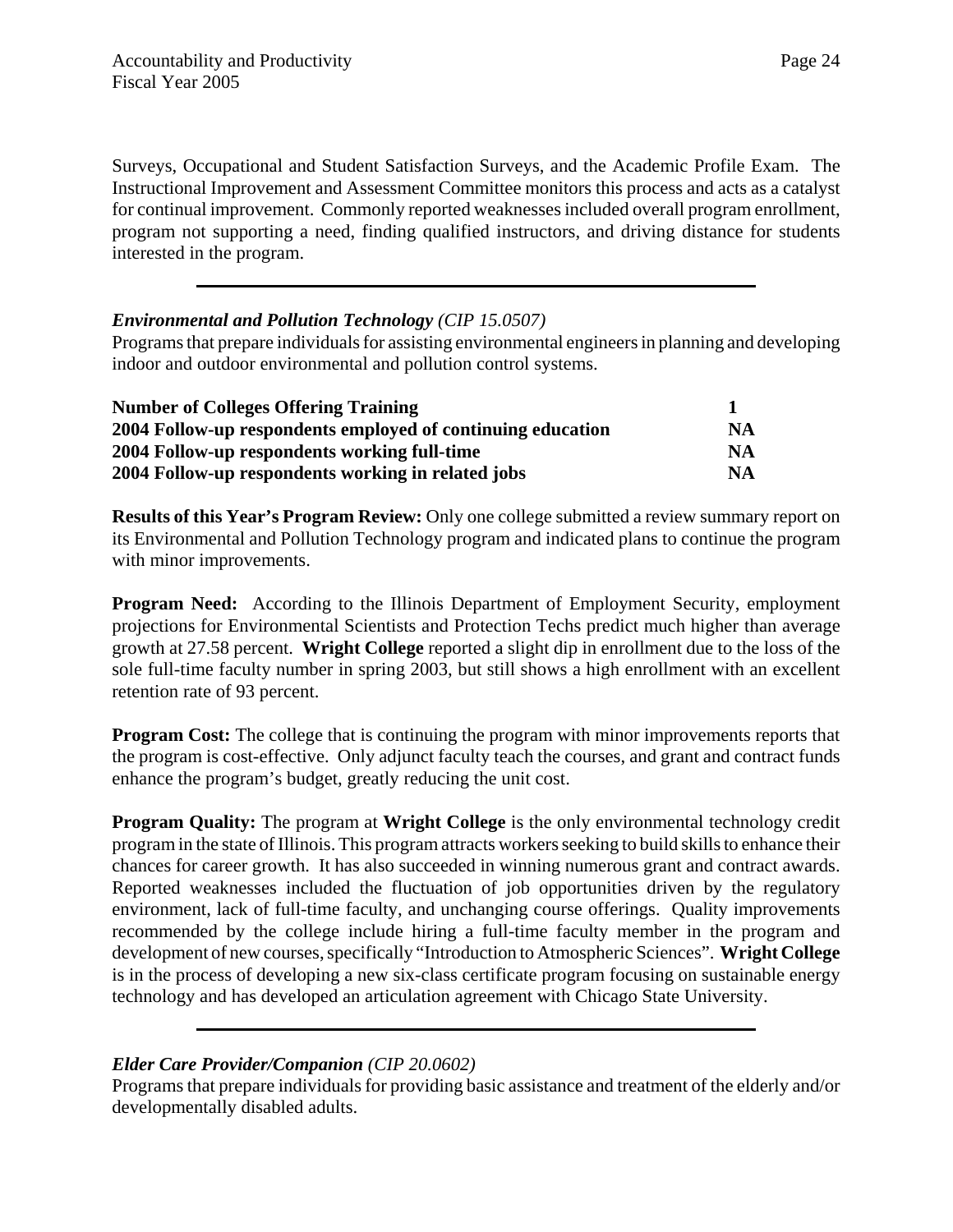| <b>Number of Colleges Offering Training</b><br>2004 Follow-up respondents employed of continuing education<br>2004 Follow-up respondents working full-time<br>2004 Follow-up respondents working in related jobs | NA<br><b>NA</b> |    |
|------------------------------------------------------------------------------------------------------------------------------------------------------------------------------------------------------------------|-----------------|----|
|                                                                                                                                                                                                                  |                 | NA |

**Results of this Year's Program Review:** Out of the two colleges that submitted a program review summary report on their Elder Care Provider/Companion program, one college plans to continue its program with minor improvements and one reported that the program would be discontinued.

**Program Need:** According to the Illinois Department of Employment Security, employment projections for Personal and Home Care Aides predict much higher than average growth at 26.34 percent. The program at **Lewis & Clark Community College** is offered as an online program and has shown consistent enrollment with approximately 15 completers, all employed in the geriatric nursing field.

**Program Cost:** The college that is continuing the program with minor improvements reports that the program is cost-effective. However, since the program's cost is covered within the nursing program, it is not possible to identify the exact unit cost.

**Program Quality:** The program at **Lewis and Clark Community College** is very convenient due to its online format, attracts students nationwide, serves a need for working with the aging population, and offers a certificate for completers. There are some communication problems between student and instructor due to the online nature of the course. Quality improvements made by the college included providing a direct link to the its library system to provide current full-text journals with up-to-date information.

#### *Custodial Maintenance (CIP 20.0604)*

Programs that prepare individuals to clean and care for buildings and operate maintenance equipment.

| <b>Number of Colleges Offering Training</b>                 | 10        |
|-------------------------------------------------------------|-----------|
| 2004 Follow-up respondents employed of continuing education | NA        |
| 2004 Follow-up respondents working full-time                | NA        |
| 2004 Follow-up respondents working in related jobs          | <b>NA</b> |

**Results of this Year's Program Review:** Nine colleges submitted program review summary reports on their Custodian/Caretaker programs. Seven colleges reported plans to continue their programs with minor improvements, two colleges plan to discontinue their programs, and one college reported that the program was scheduled for further review.

**Program Need:** According to the Illinois Department of Employment Security, employment projections for Janitors and Cleaners predict higher than average growth in employment through 2012 at 14.16 percent. Programs report strong enrollment, due to the limited time for completion and opportunities for employment. However, the high enrollment of inmates in the programs limits follow-up employment information.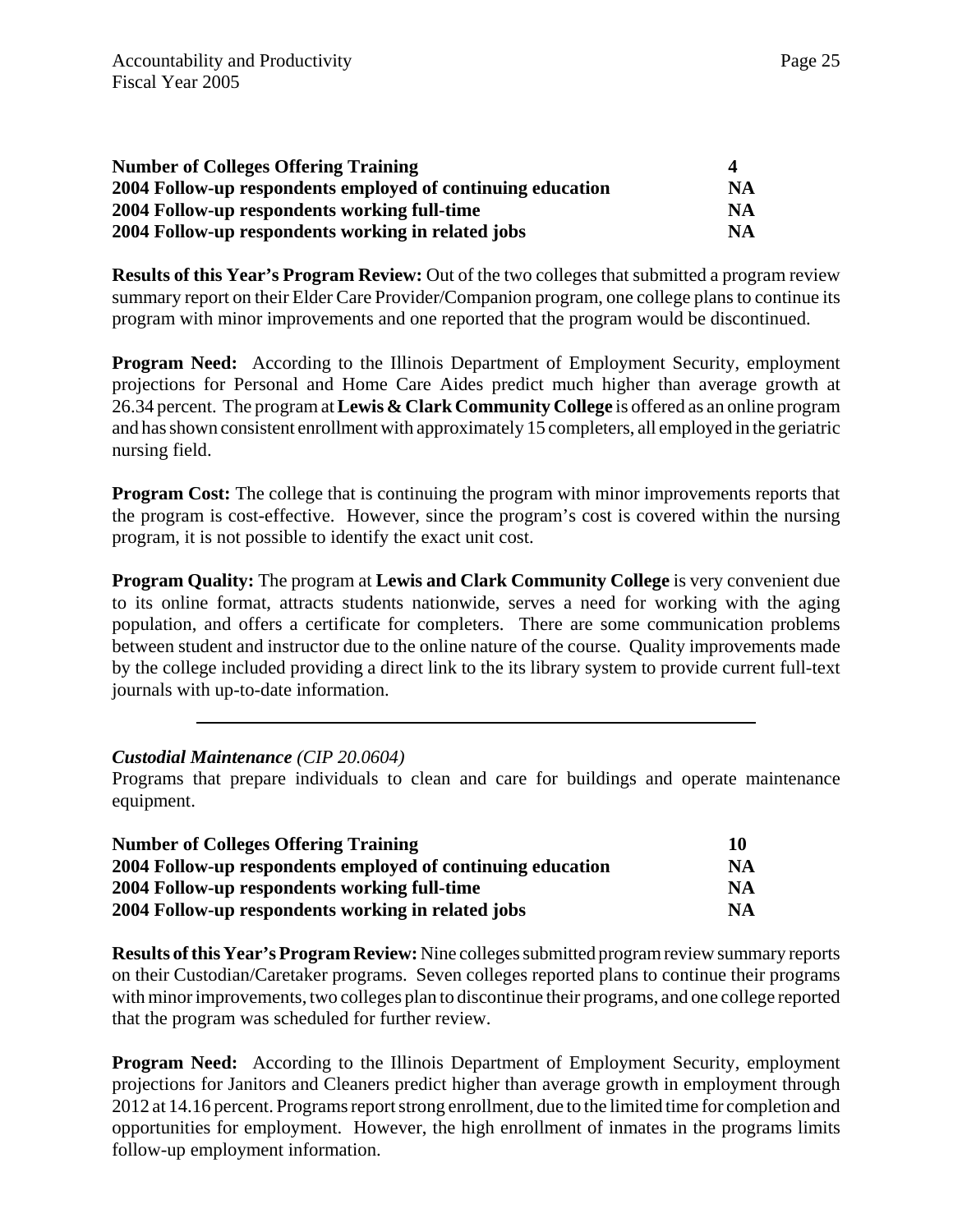**Program Cost:** Generally, colleges that are offering the program in conjunction with a correctional facility report that it is cost-effective, due to the fact that Department of Corrections funds the program. Those colleges who are training a high concentration of developmentally disabled students report that the program is not cost-effective, due to the need for extensive personal attention.

**Program Quality:** Programs cited several strengths including preparing students for immediate employment in a short time period, hands-on opportunities for students to prepare for this profession, qualified instructors, and flexible enrollment. Common weaknesses included difficulty in planning programs for inmates for security reasons, decrease in funds, and difficulty in monitoring completers. Quality improvements implemented by the colleges include additional training equipment, improved curriculum, seeking additional resources, and developing a procedure to monitor program completers.

*Parks, Recreation, and Leisure Facilities Management (CIP 31.0301)* Programs that prepare individuals to plan, develop, and manage park and recreation facilities, athletic training facilities, and other related recreational events or activities.

| <b>Number of Colleges Offering Training</b>                 | Q        |
|-------------------------------------------------------------|----------|
| 2004 Follow-up respondents employed of continuing education | 100%     |
| 2004 Follow-up respondents working full-time                | $72.7\%$ |
| 2004 Follow-up respondents working in related jobs          | $45.5\%$ |

**Results of this Year's Program Review:** Ten colleges submitted program review summary reports on their Parks, Recreation, and Leisure Facilities Management programs. Five colleges reported plans to continue their programs with minor improvements, four colleges plan to discontinue their programs, and one college reported that its program will be significantly modified.

**Program Need:** According to the Illinois Department of Employment Security, employment projections for Recreation Workers predict slightly higher than average growth in employment through 2012 at 12.59 percent. However, programs that specifically deal with Fitness Trainers show employment projections that are much higher than average at 38.35 percent, and this listed as a "Best Bet" occupation according to Illinois Occupational Outlook in Brief. Programs that are being discontinued cite low enrollments and lack of potential employment as their main decisions. The remainder of the programs cite steady to strongly increasing enrollments. The Fitness Trainer programs prepare their students to take national certification exams and/or transfer to a four-year sports management program.

**Program Cost:** Generally, colleges that are continuing to offer the program report that it is costeffective.

**Program Quality:** Programs cited several strengths including preparing students for immediate employment in a short time period, hands-on opportunities for students to prepare for this profession, qualified instructors, and flexible enrollment. Common weaknesses included difficulty in planning programs for inmates for security reasons, decrease in funds, and difficulty in monitoring completers. Quality improvements implemented by the colleges include additional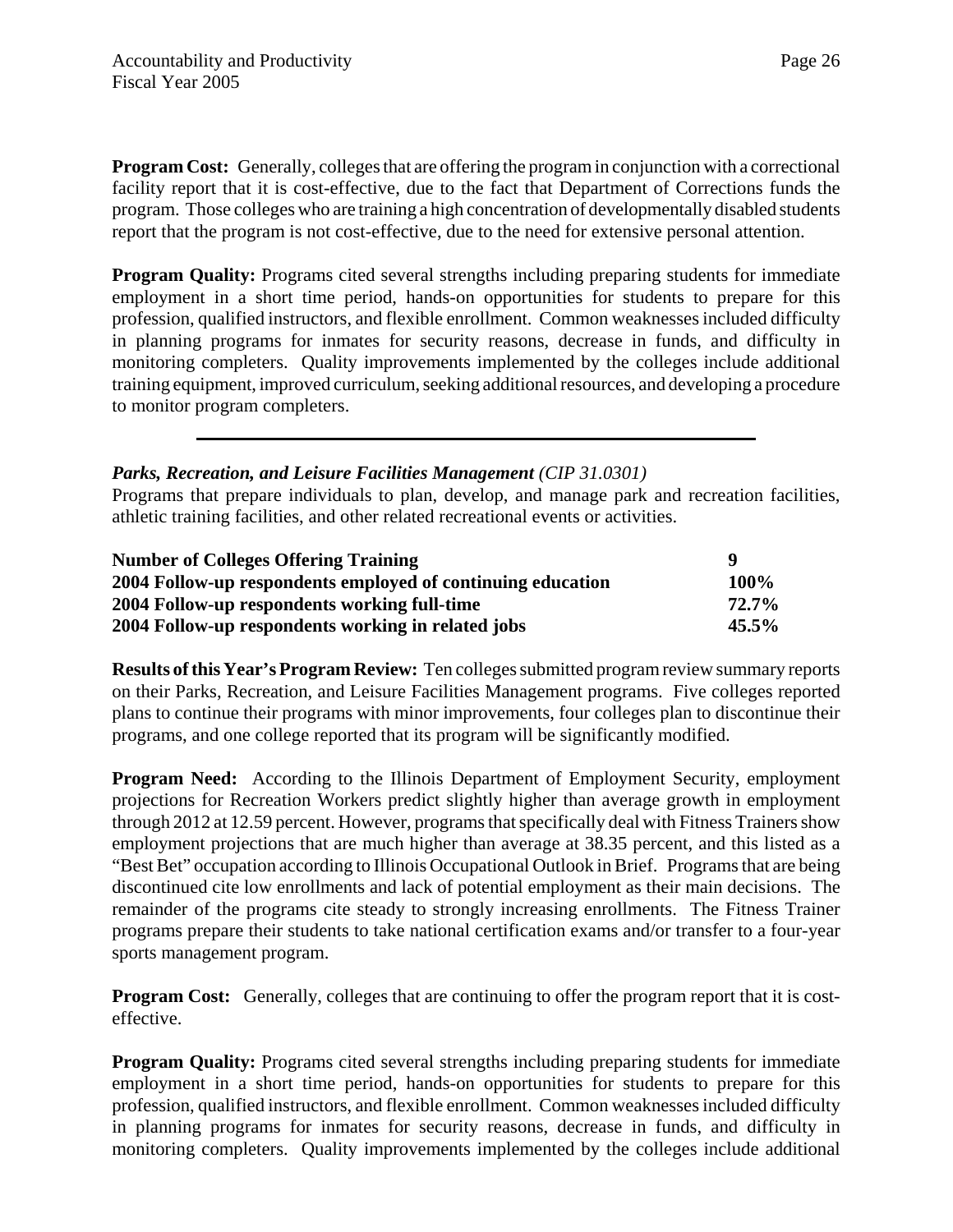Page 27

training equipment, improved curriculum, seeking additional resources, and developing a procedure to monitor program completers.

#### **Summary of Analyses of Career and Technical Education Program Reviews and Recommendations**

During fiscal year 2005, the career and technical education programs reviewed by the colleges remain strong as evidenced by information related to program need, program cost-effectiveness, and program quality. Career and technical education program review summaries for this year provided strong evidence that the colleges are utilizing their resources as effectively as possible. Colleges consistently indicated that sharing faculty, instructional space, equipment and other resources as appropriate contributed to the quality and cost-effectiveness of their programs. Common strengths identified by many of the colleges in their career and technical areas included a highly knowledgeable and qualified faculty, connections to business and industry, and active and involved advisory committees. Common weaknesses were lack of adequate instructional space, and out-ofdate equipment and/or technology. One challenge identified by several colleges, specifically those with training programs leading students towards a credentialing exam, was inability to track student credential attainment. Several colleges used the ICCB Performance Enhancement Grant to supplement student tracking of credential attainment through improving their data and recordkeeping systems, as well as maintenance policies and procedures.

From this year's review summaries, it is easy to see how community college career and technical education programs are affected by their local labor market. In many instances, programs continue to thrive with only minor improvements based on changes in local need. In others, colleges are being faced with reorganizing or eliminating programs that were anticipated to thrive under typical labor market conditions. As the economy continues to stall, our community colleges continue to strive towards meeting their communities' interests and needs, as well as offering new and emerging educational opportunities to students.

#### **Summary and Conclusions**

This report highlights and summarizes accountability activities and initiatives described by Illinois' 48 community colleges in their Accountability/Program Review Reports for fiscal year 2005. The reports submitted by the colleges provide evidence of the ongoing review processes that are in place to ensure that high levels of quality and productivity are achieved for programs and services that best support each college's mission. Through program review, the colleges examine targeted program areas and services to assess their ability to meet their intended purpose in a cost-effective, highquality manner.

The Illinois Community College Board *Fiscal Year 2005 Accountability and Productivity Report* provides analyses of program reviews in **199 academic disciplines**; **469 career and technical program areas**; **and 30 Adult Education and Family Literacy, English as a Second Language, and Developmental Education programs.** Highlights of the findings of the reports follow: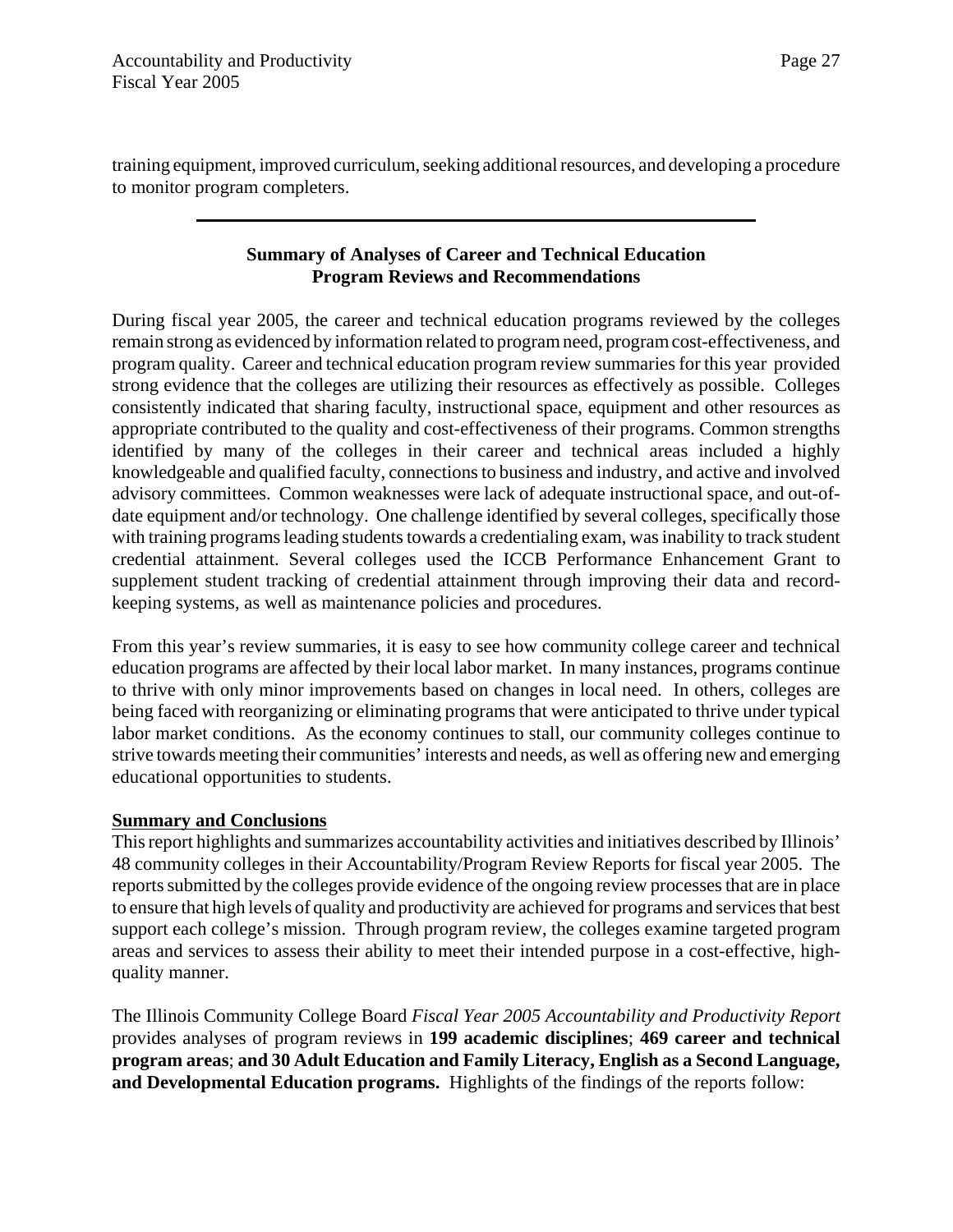- Annual reporting of the results of program reviews is a major accountability effort by the colleges that began in 1983. The review is based on three criteria: program need, program cost, and program quality. Programs are reviewed at least once every five years.
- During fiscal year 2005, colleges reviewed a total of **199 academic disciplines, 30 adult and developmental education and English as a Second Language programs, and 469 career and technical programs.**
- Findings of the reviews of academic disciplines indicated adequate need and costeffectiveness. Quality enhancements included expanding methods of assessment and continuing to use the results to improve instruction, applying technology to improve teaching and learning, adding ethics courses across the curriculum, and the use of portfolios to showcase student learning.
- Reviews of Adult Education and Family Literacy, English as a Second Language, and Developmental Education programs indicated that strong need for the programs continues, with particular growth noted in the need for ESL programs. Most colleges indicated these programs are cost-effective due to the use of part-time instructors and staff and large enrollments. In cases where program costs exceeded the average, colleges still considered them to be cost-effective in relation to the needs of the populations served. Commonly noted program strengths included experienced and dedicated faculty and staff, flexible class schedules and formats, multiple instructional sites, and access to student support services. Commonly noted program concerns included the need for more full-time staff and the need for additional staff to provide more intensive follow-up services for students. A common focus for quality improvements was on providing support to transition students to collegelevel courses and track their success.
- As a result of reviews of career and technical programs, **392 programs were continued with minor improvements, 12 programs were significantly modified, 51 programs were identified for elimination, and 14 programs were scheduled for further review during the coming year.**
- The most commonly identified strengths for career and technical programs were wellqualified faculty, active advisory committees, external accreditation (where applicable), industry and local partnerships, and placement of program completers. The most common weaknesses were low enrollments, low completions, the need to continually upgrade and/or replace curricula and equipment to keep pace with changing technologies, and the need to provide more flexible scheduling options.

Program review has been the major accountability tool by which community colleges demonstrate the quality and effectiveness of the programs and services they offer to students. However, the demand for institutional accountability for student learning outcomes has intensified at the state and national level, leading to the development of external systems to measure the performance and effectiveness of postsecondary programs and services. For example, the Department of Education, Office of Vocational and Adult Education, requires colleges to report annual progress toward meeting performance goals for career and technical programs, and the Illinois Board of Higher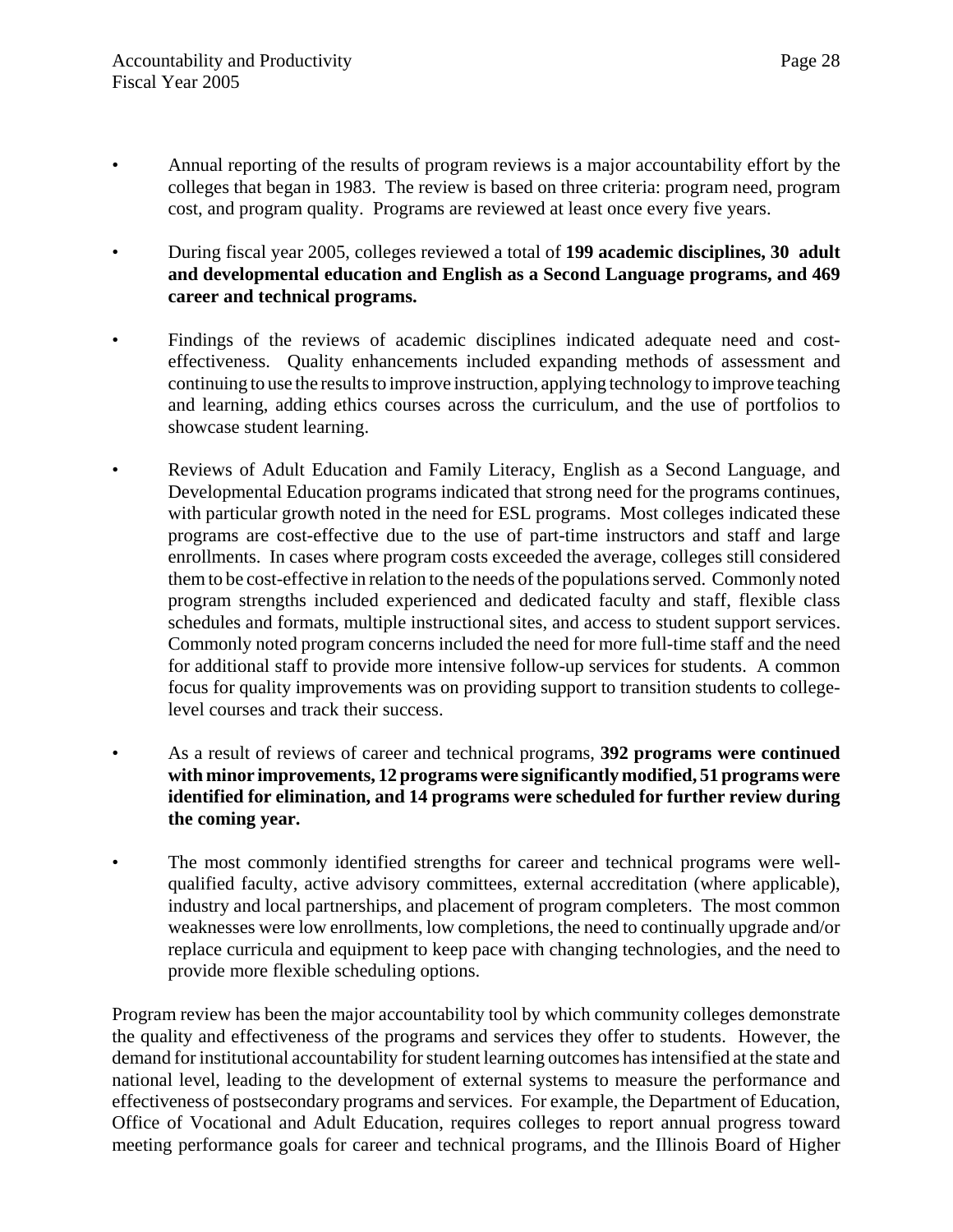Education has recently implemented a system of performance indicators as part of the annual *Performance Report* as well as a requirement that all academic programs systematically assess student learning and use the results to improve programs. Program review needs to be the mechanism that brings all of this information together for use in an evaluation of programs and services that leads to continuous improvement.

**Status of Recommendations from 2004 Report:** A recommendation in the report *Accountability and Productivity in Illinois Community Colleges Fiscal Year 2003* stated that, **"To ensure that the program review process continues to be a major accountability tool for Illinois community colleges, during fiscal year 2005 ICCB staff should convene a work group to examine the process and make recommendations to enhance the process to provide increased accountability and to reduce duplicative reporting."** During the past fiscal year, ICCB staff along with the project consultant team (Drs. Kathleen Kelly, Ivan Lach, and Sharon Kristovich) coordinated a comprehensive review of the existing process, drafted preliminary recommendations, met with various stakeholders in program review to seek input on the draft report, and have since presented the Illinois Community College Board with final recommendations for revising the statewide program review process. These final recommendations were accepted by the Board on September 16, 2005. During the remainder of this fiscal year, the consultant team will produce a program review manual and host a series of regional training sessions for college staff. Finally, ICCB staff continues working with the consultant team to achieve revisions of the current process as outlined in the final recommendations, to identify pilot colleges and to ensure smooth transitioning into the new reporting system for the colleges.

**Conclusion.** The report of *Accountability and Productivity in Illinois Community Colleges Fiscal Year 2005* provides evidence that Illinois' comprehensive community colleges play a vital role in the state's educational and workforce preparation. They provide access and opportunity to nearly one million diverse students annually, including those seeking assistance deciding on a new career or upgrading skills for their current occupation, persons interested in transferring to another college or university, and students who need to sharpen their basic skills. In addition, they are a valuable resource to businesses and industries and a partner in economic development in the districts they serve. The report also illustrates that the colleges are committed to continuous improvement of their programs and services. As enrollments increase and fiscal constraints continue, the colleges have implemented strategies to maintain their level of service to their districts. The content of the reports affirms that Illinois community colleges continue to play an essential role in preparing the welleducated, high-skilled citizenry the state must have to strengthen the economy and support a desirable living environment.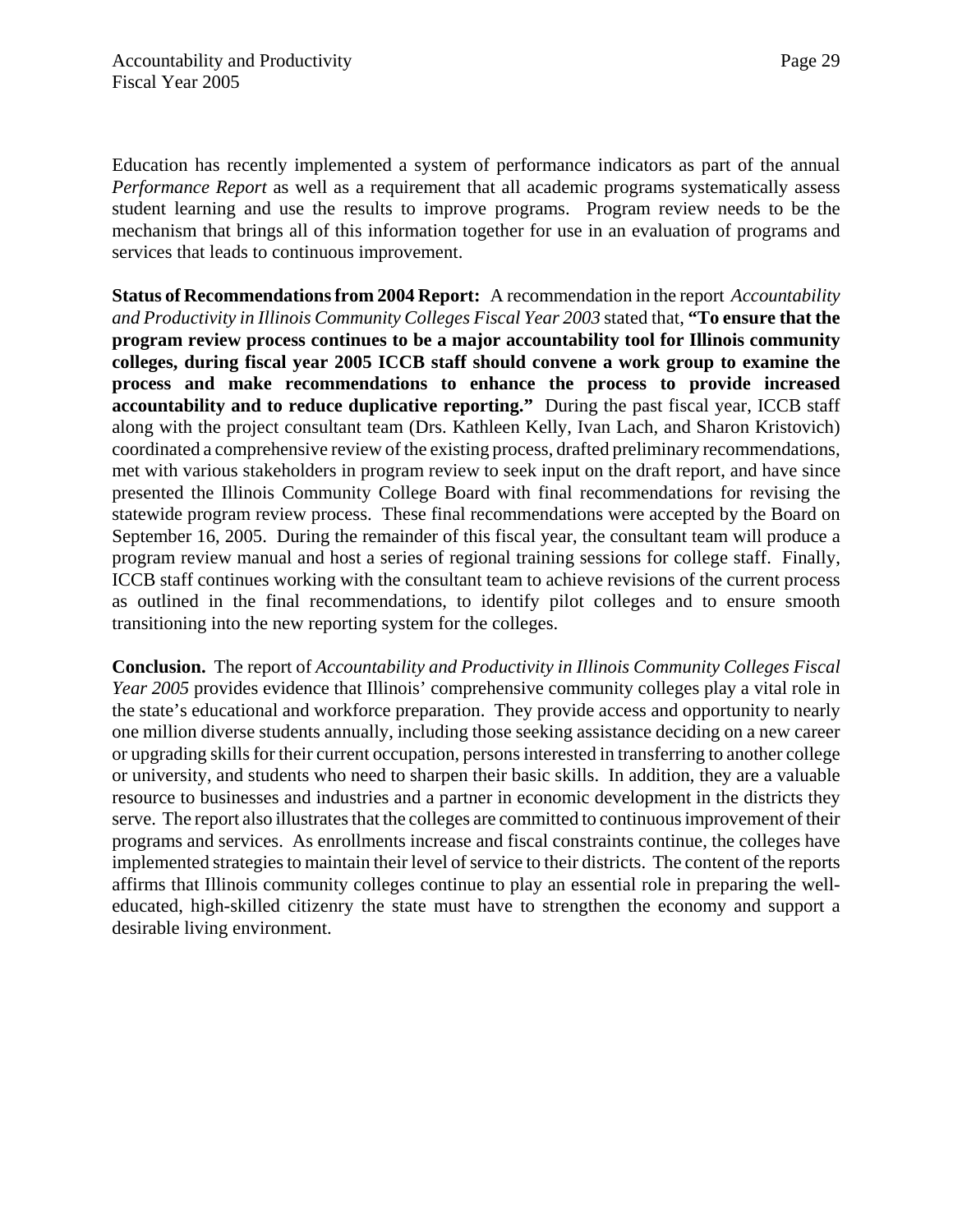Appendix A

## **COMMUNITY COLLEGE PROGRAM REVIEW SUMMARY TABLES**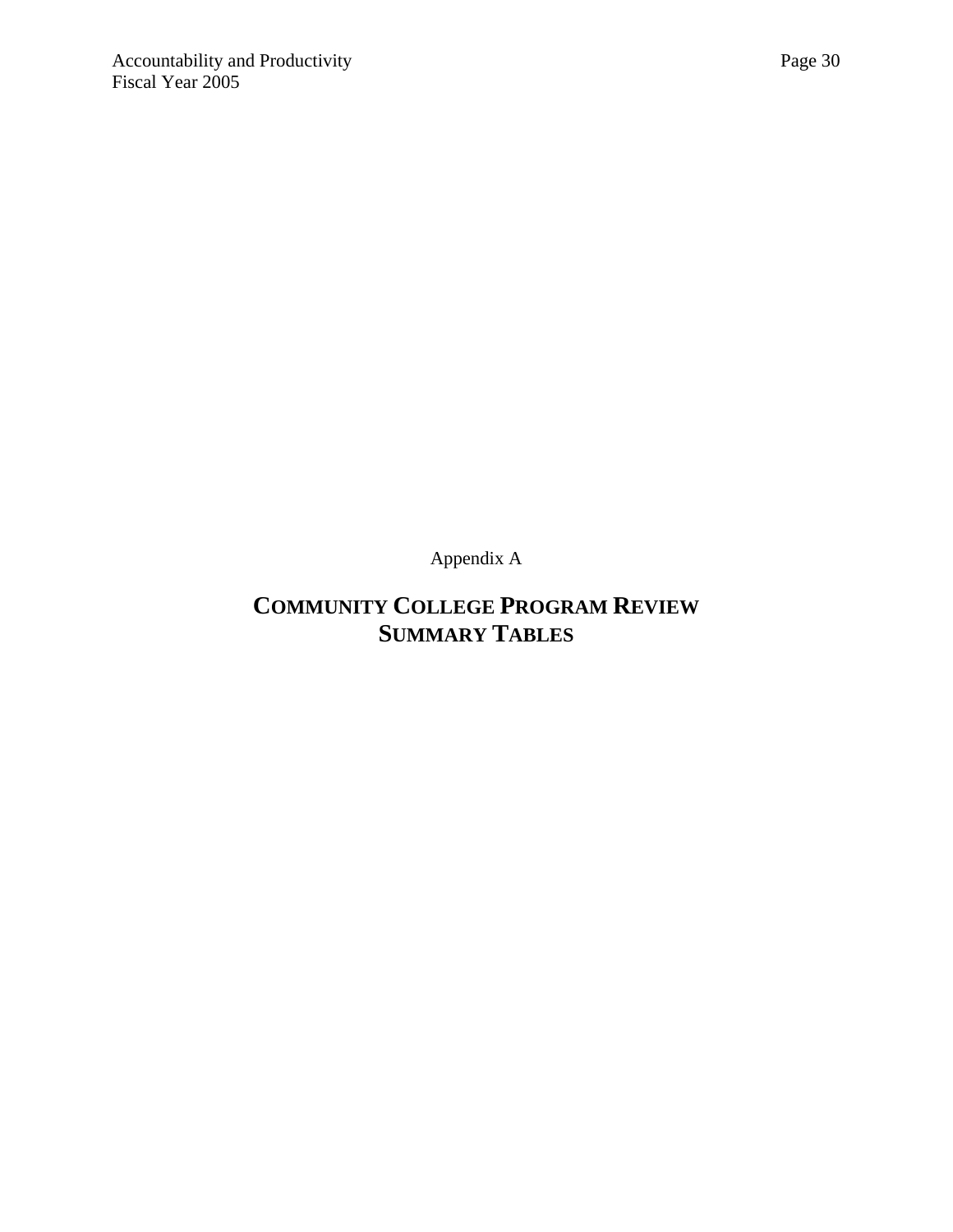| Illinois Community College Board<br>Table A-1<br>LIST OF PROGRAMS REVIEWED BY COMMUNITY COLLEGES<br><b>DURING FISCAL YEAR 2005</b> |                                                 |                                               |                                                          |
|------------------------------------------------------------------------------------------------------------------------------------|-------------------------------------------------|-----------------------------------------------|----------------------------------------------------------|
| College                                                                                                                            | $#$ of<br>Occupational<br>Curricula<br>Reviewed | $#$ of<br>Academic<br>Disciplines<br>Reviewed | $#$ of<br>Dev/Adult<br>Education<br>Programs<br>Reviewed |
| <b>Black Hawk</b>                                                                                                                  | 19                                              | 9                                             | $\boldsymbol{0}$                                         |
| Chicago                                                                                                                            |                                                 |                                               |                                                          |
| Daley                                                                                                                              | 12                                              | $\boldsymbol{0}$                              | 1                                                        |
| Kennedy-King                                                                                                                       | 6                                               | $\boldsymbol{0}$                              | 0                                                        |
| Malcolm X                                                                                                                          | $\overline{c}$                                  | 10                                            | 0                                                        |
| Olive-Harvey                                                                                                                       | $\overline{c}$                                  | 3                                             | 0                                                        |
| Truman                                                                                                                             | 1                                               | 3                                             | 0                                                        |
| Washington                                                                                                                         | 10                                              | $\overline{c}$                                | 0                                                        |
| Wright                                                                                                                             | $\overline{4}$                                  | 11                                            | 0                                                        |
| Danville                                                                                                                           | 9                                               | 2                                             | 4                                                        |
| DuPage                                                                                                                             | 24                                              | 6                                             | 0                                                        |
| Elgin                                                                                                                              | 7                                               | 7                                             | 0                                                        |
| Harper                                                                                                                             | 16                                              | 4                                             | 1                                                        |
| Heartland                                                                                                                          | $\overline{4}$                                  | 10                                            | $\boldsymbol{0}$                                         |
| Highland                                                                                                                           | 5                                               | 7                                             | 0                                                        |
| IL Central                                                                                                                         | 20                                              | 0                                             | 0                                                        |
| Illinois Eastern                                                                                                                   |                                                 |                                               |                                                          |
| Frontier                                                                                                                           | $\mathbf{1}$                                    | $\mathbf{1}$                                  | $\boldsymbol{0}$                                         |
| Lincoln Trail                                                                                                                      | $\boldsymbol{7}$                                | $\,1$                                         | $\boldsymbol{0}$                                         |
| Olney                                                                                                                              | 3                                               | 9                                             | $\boldsymbol{0}$                                         |
| Wabash                                                                                                                             | $\boldsymbol{7}$                                | $\mathbf{1}$                                  | $\boldsymbol{0}$                                         |
| IL Valley                                                                                                                          | 10                                              | $\boldsymbol{0}$                              | $\boldsymbol{0}$                                         |
| Joliet                                                                                                                             | 31                                              | $\overline{4}$                                | $\boldsymbol{0}$                                         |
| Kankakee                                                                                                                           | $\mathfrak{Z}$                                  | $\boldsymbol{0}$                              | $\boldsymbol{0}$                                         |
| Kaskaskia                                                                                                                          | 13                                              | $\boldsymbol{0}$                              | $\boldsymbol{0}$                                         |
| Kishwaukee                                                                                                                         | 16                                              | 6                                             | $\boldsymbol{0}$                                         |
| Lake County                                                                                                                        | 13                                              | 7                                             | $\boldsymbol{0}$                                         |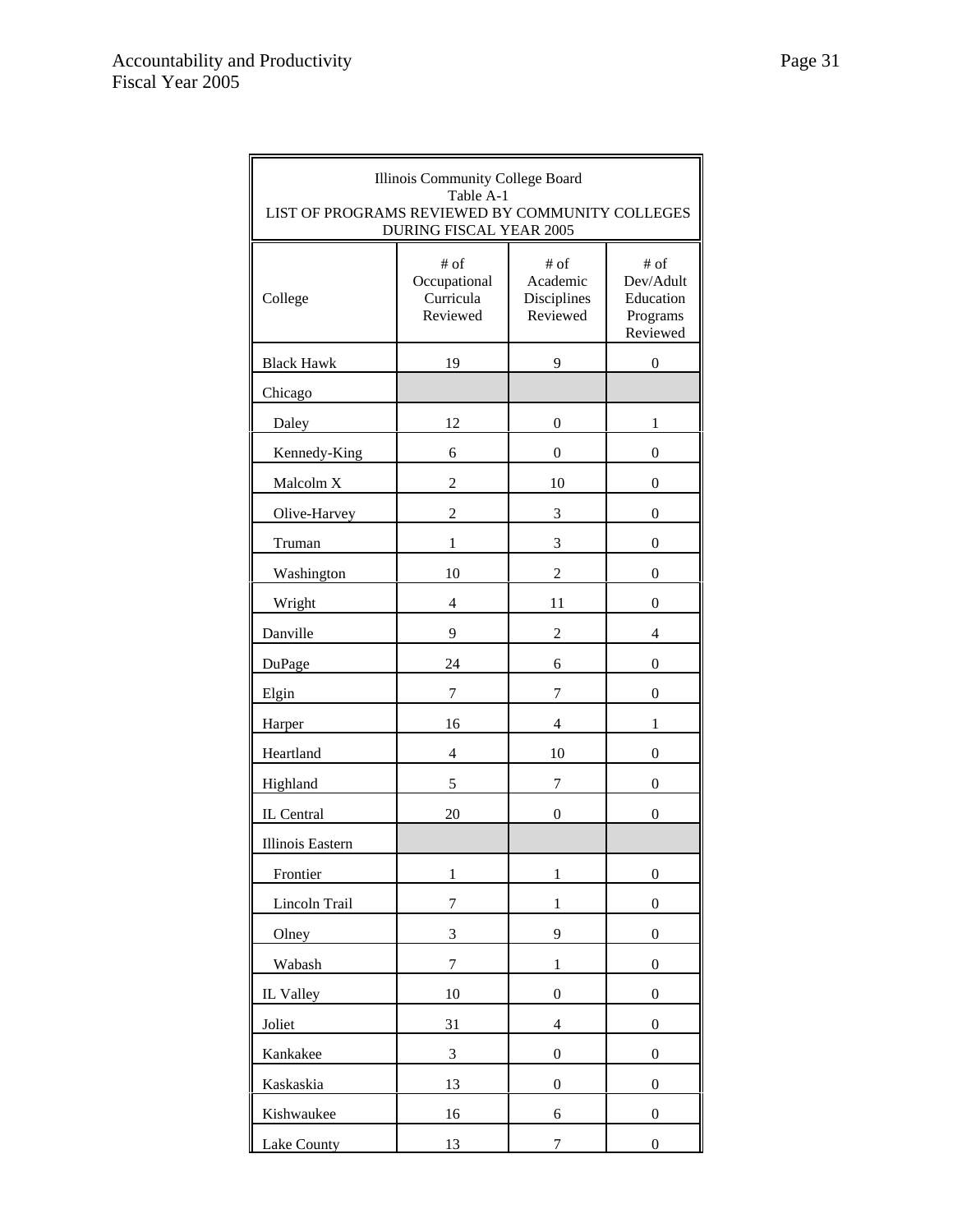| Illinois Community College Board<br>Table A-1<br>LIST OF PROGRAMS REVIEWED BY COMMUNITY COLLEGES<br><b>DURING FISCAL YEAR 2005</b> |                                                 |                                               |                                                        |
|------------------------------------------------------------------------------------------------------------------------------------|-------------------------------------------------|-----------------------------------------------|--------------------------------------------------------|
| College                                                                                                                            | $#$ of<br>Occupational<br>Curricula<br>Reviewed | $#$ of<br>Academic<br>Disciplines<br>Reviewed | # of<br>Dev/Adult<br>Education<br>Programs<br>Reviewed |
| Lake Land                                                                                                                          | 14                                              | 5                                             | $\boldsymbol{0}$                                       |
| Lewis & Clark                                                                                                                      | 7                                               | 3                                             | 2                                                      |
| Lincoln Land                                                                                                                       | 8                                               | 10                                            | 4                                                      |
| Logan                                                                                                                              | 5                                               | 2                                             | 0                                                      |
| McHenry                                                                                                                            | 6                                               | 4                                             | 0                                                      |
| Moraine Valley                                                                                                                     | 9                                               | 6                                             | 3                                                      |
| Morton                                                                                                                             | 3                                               | 4                                             | 4                                                      |
| Oakton                                                                                                                             | 25                                              | 9                                             | 0                                                      |
| Parkland                                                                                                                           | NA                                              | <b>NA</b>                                     | <b>NA</b>                                              |
| Prairie State                                                                                                                      | 3                                               | 5                                             | 3                                                      |
| Rend Lake                                                                                                                          | 11                                              | $\overline{0}$                                | $\mathbf{0}$                                           |
| Richland                                                                                                                           | 8                                               | 1                                             | 1                                                      |
| Rock Valley                                                                                                                        | 24                                              | 6                                             | 3                                                      |
| Sandburg                                                                                                                           | 13                                              | 1                                             | 0                                                      |
| Sauk Valley                                                                                                                        | 3                                               | $\overline{c}$                                | 0                                                      |
| Shawnee                                                                                                                            | 3                                               | $\overline{c}$                                | 0                                                      |
| South Suburban                                                                                                                     | 18                                              | 3                                             | 1                                                      |
| Southeastern                                                                                                                       | 15                                              | 3                                             | $\boldsymbol{0}$                                       |
| Southwestern                                                                                                                       | 12                                              | $8\,$                                         | $\boldsymbol{0}$                                       |
| Spoon River                                                                                                                        | $\mathfrak{Z}$                                  | 6                                             | $\boldsymbol{0}$                                       |
| Triton                                                                                                                             | 13                                              | 11                                            | $\overline{c}$                                         |
| Waubonsee                                                                                                                          | $8\,$                                           | $\overline{\mathbf{4}}$                       | $\boldsymbol{0}$                                       |
| Wood                                                                                                                               | 13                                              | $\mathbf{1}$                                  | $\mathbf{1}$                                           |
| <b>TOTALS</b>                                                                                                                      | 469                                             | 199                                           | 30                                                     |

NA =Data Not Available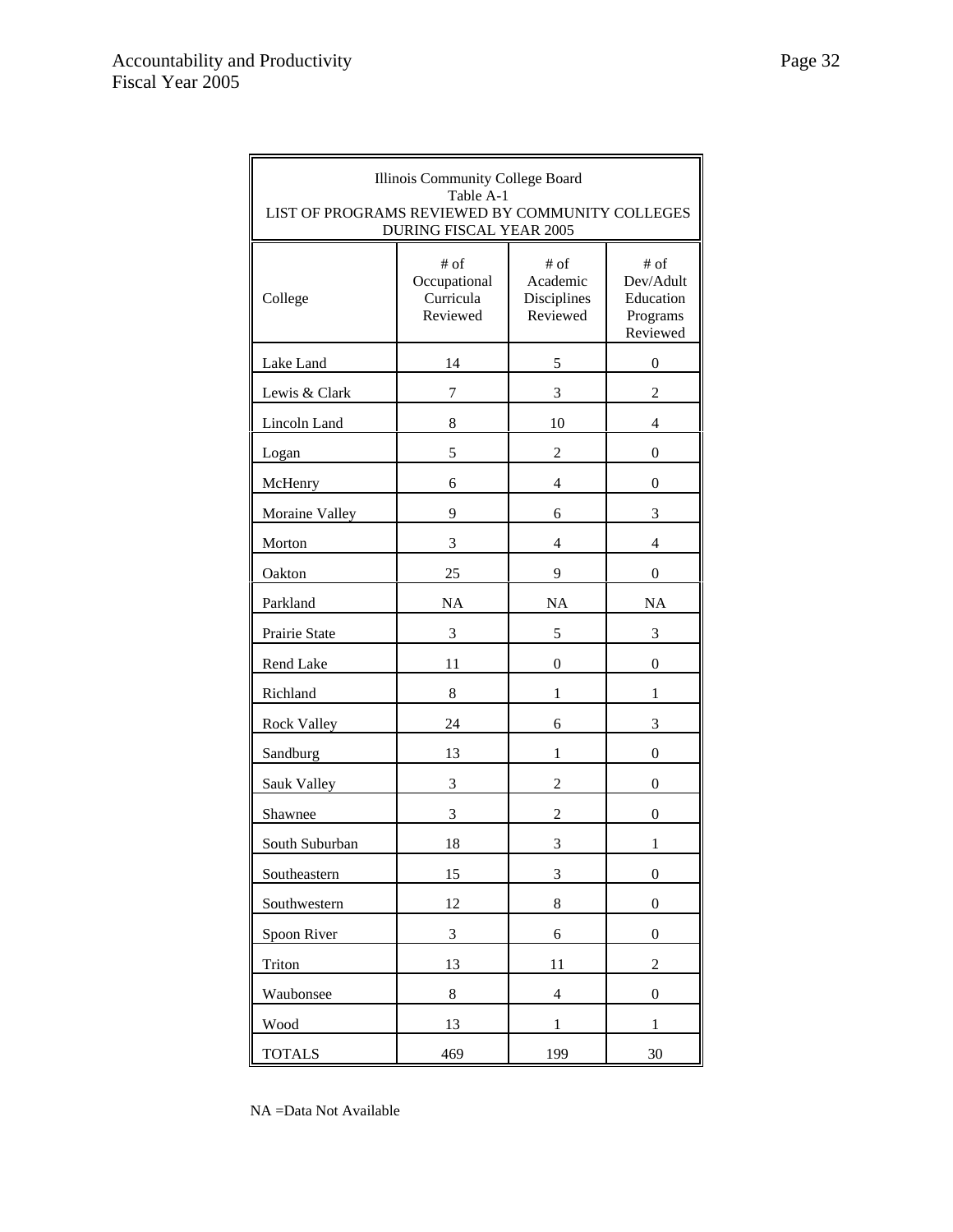| Illinois Community College Board<br>Table A-2<br>SUMMARY OF FISCAL YEAR 2005 REVIEWS OF<br>OCCUPATIONAL PROGRAMS BY COLLEGE |                                   |                                                      |                                         |                                             |                                                         |
|-----------------------------------------------------------------------------------------------------------------------------|-----------------------------------|------------------------------------------------------|-----------------------------------------|---------------------------------------------|---------------------------------------------------------|
| College                                                                                                                     | Number of<br>Programs<br>Reviewed | $(1)$ Number<br>Continued with<br>Minor Improvements | (2) Number<br>Significantly<br>Modified | (3) Number<br>Identified for<br>Elimination | $(4)$ Number<br>Identified for<br><b>Further Review</b> |
| <b>Black Hawk</b>                                                                                                           | 19                                | 16                                                   | $\overline{2}$                          |                                             | 1                                                       |
| Chicago                                                                                                                     |                                   |                                                      |                                         |                                             |                                                         |
| Daley                                                                                                                       | 12                                | $\epsilon$                                           |                                         | 6                                           |                                                         |
| Kennedy-King                                                                                                                | 6                                 | $\sqrt{5}$                                           |                                         | 1                                           |                                                         |
| Malcolm X                                                                                                                   | $\overline{c}$                    | $\mathbf{1}$                                         | 1                                       |                                             |                                                         |
| Olive-Harvey                                                                                                                | $\overline{2}$                    | 1                                                    | $\mathbf{1}$                            |                                             |                                                         |
| Truman                                                                                                                      | 1                                 | 1                                                    |                                         |                                             |                                                         |
| Washington                                                                                                                  | 10                                |                                                      | $\mathbf{1}$                            | 9                                           |                                                         |
| Wright                                                                                                                      | $\overline{\mathcal{A}}$          | 4                                                    |                                         |                                             |                                                         |
| Danville                                                                                                                    | $\mathbf{9}$                      | $8\,$                                                |                                         | $\mathbf{1}$                                |                                                         |
| DuPage                                                                                                                      | $24\,$                            | $23\,$                                               |                                         | $\mathbf{1}$                                |                                                         |
| Elgin                                                                                                                       | $\boldsymbol{7}$                  | 6                                                    |                                         | $\mathbf{1}$                                |                                                         |
| Harper                                                                                                                      | 16                                | 12                                                   |                                         |                                             | 4                                                       |
| Heartland                                                                                                                   | 4                                 | $\ensuremath{\mathfrak{Z}}$                          |                                         | $\mathbf{1}$                                |                                                         |
| Highland                                                                                                                    | 5                                 | $\overline{\mathbf{4}}$                              |                                         |                                             | 1                                                       |
| Illinois Central                                                                                                            | 20                                | 15                                                   | $\mathbf{1}$                            | $\overline{4}$                              |                                                         |
| Illinois Eastern                                                                                                            |                                   |                                                      |                                         |                                             |                                                         |
| Frontier                                                                                                                    | 1                                 | 1                                                    |                                         |                                             |                                                         |
| Lincoln Trail                                                                                                               | $\boldsymbol{7}$                  | 5                                                    |                                         |                                             | $\sqrt{2}$                                              |
| Olney                                                                                                                       | 3                                 | 3                                                    |                                         |                                             |                                                         |
| Wabash Valley                                                                                                               | $\boldsymbol{7}$                  | $\boldsymbol{7}$                                     |                                         |                                             |                                                         |
| Illinois Valley                                                                                                             | $10\,$                            | $\,8\,$                                              |                                         | $\overline{2}$                              |                                                         |
| Joliet                                                                                                                      | $31\,$                            | 31                                                   |                                         |                                             |                                                         |
| Kankakee                                                                                                                    | $\overline{3}$                    | 3                                                    |                                         |                                             |                                                         |
| Kaskaskia                                                                                                                   | 13                                | $\,8\,$                                              |                                         | $\overline{4}$                              | $\mathbf{1}$                                            |
| Kishwaukee                                                                                                                  | $16\,$                            | 16                                                   |                                         |                                             |                                                         |
| Lake County                                                                                                                 | $13\,$                            | 13                                                   |                                         |                                             |                                                         |
| Lake Land                                                                                                                   | $14\,$                            | $14\,$                                               |                                         |                                             |                                                         |
| Lewis & Clark                                                                                                               | $7\phantom{.0}$                   | $6\phantom{.}6$                                      |                                         |                                             | 1                                                       |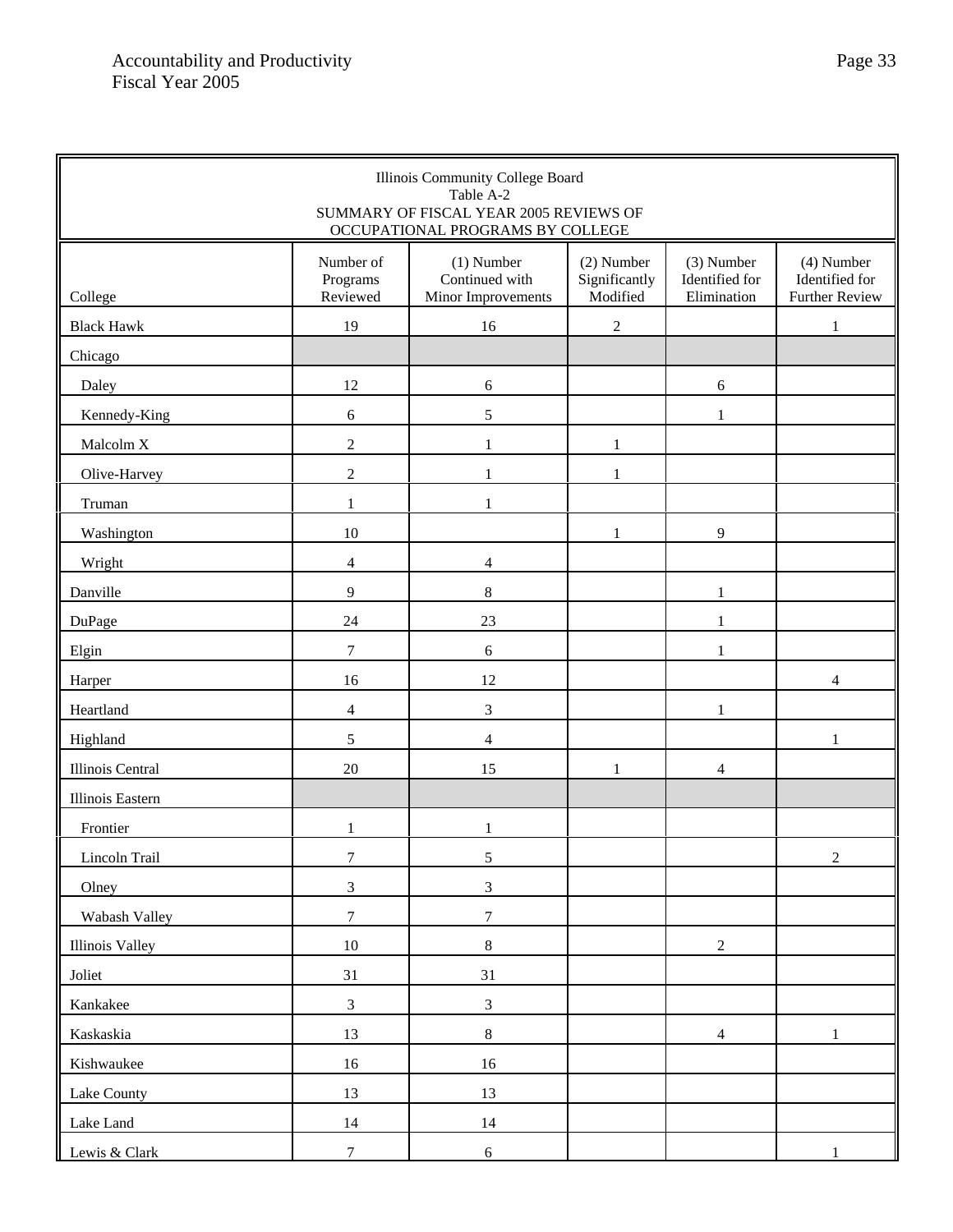| Illinois Community College Board<br>Table A-2<br>SUMMARY OF FISCAL YEAR 2005 REVIEWS OF<br>OCCUPATIONAL PROGRAMS BY COLLEGE |                                   |                                                      |                                         |                                             |                                                       |
|-----------------------------------------------------------------------------------------------------------------------------|-----------------------------------|------------------------------------------------------|-----------------------------------------|---------------------------------------------|-------------------------------------------------------|
| College                                                                                                                     | Number of<br>Programs<br>Reviewed | $(1)$ Number<br>Continued with<br>Minor Improvements | (2) Number<br>Significantly<br>Modified | (3) Number<br>Identified for<br>Elimination | (4) Number<br>Identified for<br><b>Further Review</b> |
| Lincoln Land                                                                                                                | $8\,$                             | $\boldsymbol{7}$                                     |                                         | $\mathbf{1}$                                |                                                       |
| Logan                                                                                                                       | 5                                 | $\sqrt{5}$                                           |                                         |                                             |                                                       |
| McHenry                                                                                                                     | 6                                 | 3                                                    | $\boldsymbol{2}$                        |                                             | 1                                                     |
| Moraine Valley                                                                                                              | 9                                 | $\boldsymbol{7}$                                     | $\mathbf{1}$                            |                                             | $\mathbf{1}$                                          |
| Morton                                                                                                                      | 3                                 | $\mathfrak{Z}$                                       |                                         |                                             |                                                       |
| Oakton                                                                                                                      | 25                                | 25                                                   |                                         |                                             |                                                       |
| Parkland                                                                                                                    | <b>NA</b>                         | <b>NA</b>                                            | <b>NA</b>                               | <b>NA</b>                                   | $\rm NA$                                              |
| Prairie State                                                                                                               | $\mathfrak{Z}$                    | $\mathfrak{Z}$                                       |                                         |                                             |                                                       |
| Rend Lake                                                                                                                   | 11                                | 11                                                   |                                         |                                             |                                                       |
| Richland                                                                                                                    | $8\,$                             | $\,8\,$                                              |                                         |                                             |                                                       |
| Rock Valley                                                                                                                 | 24                                | $\overline{9}$                                       |                                         | 15                                          |                                                       |
| Sandburg                                                                                                                    | 13                                | 12                                                   | $\mathbf{1}$                            |                                             |                                                       |
| Sauk Valley                                                                                                                 | 3                                 | $\mathfrak 3$                                        |                                         |                                             |                                                       |
| Shawnee                                                                                                                     | 3                                 | $\ensuremath{\mathfrak{Z}}$                          |                                         |                                             |                                                       |
| South Suburban                                                                                                              | 18                                | 15                                                   | $\mathbf{1}$                            | $\mathbf{1}$                                | 1                                                     |
| Southeastern                                                                                                                | 15                                | 13                                                   |                                         | $\overline{c}$                              |                                                       |
| Southwestern                                                                                                                | 12                                | 11                                                   |                                         | $\mathbf{1}$                                |                                                       |
| Spoon River                                                                                                                 | 3                                 | $\boldsymbol{2}$                                     | $\mathbf{1}$                            |                                             |                                                       |
| Triton                                                                                                                      | 13                                | 12                                                   |                                         |                                             | $\mathbf{1}$                                          |
| Waubonsee                                                                                                                   | $8\,$                             | $\boldsymbol{7}$                                     |                                         | $\mathbf{1}$                                |                                                       |
| Wood                                                                                                                        | 13                                | 13                                                   |                                         |                                             |                                                       |
|                                                                                                                             |                                   |                                                      |                                         |                                             |                                                       |
| <b>TOTALS</b>                                                                                                               | 469                               | 392                                                  | 12                                      | 51                                          | 14                                                    |

NA- Data Not Available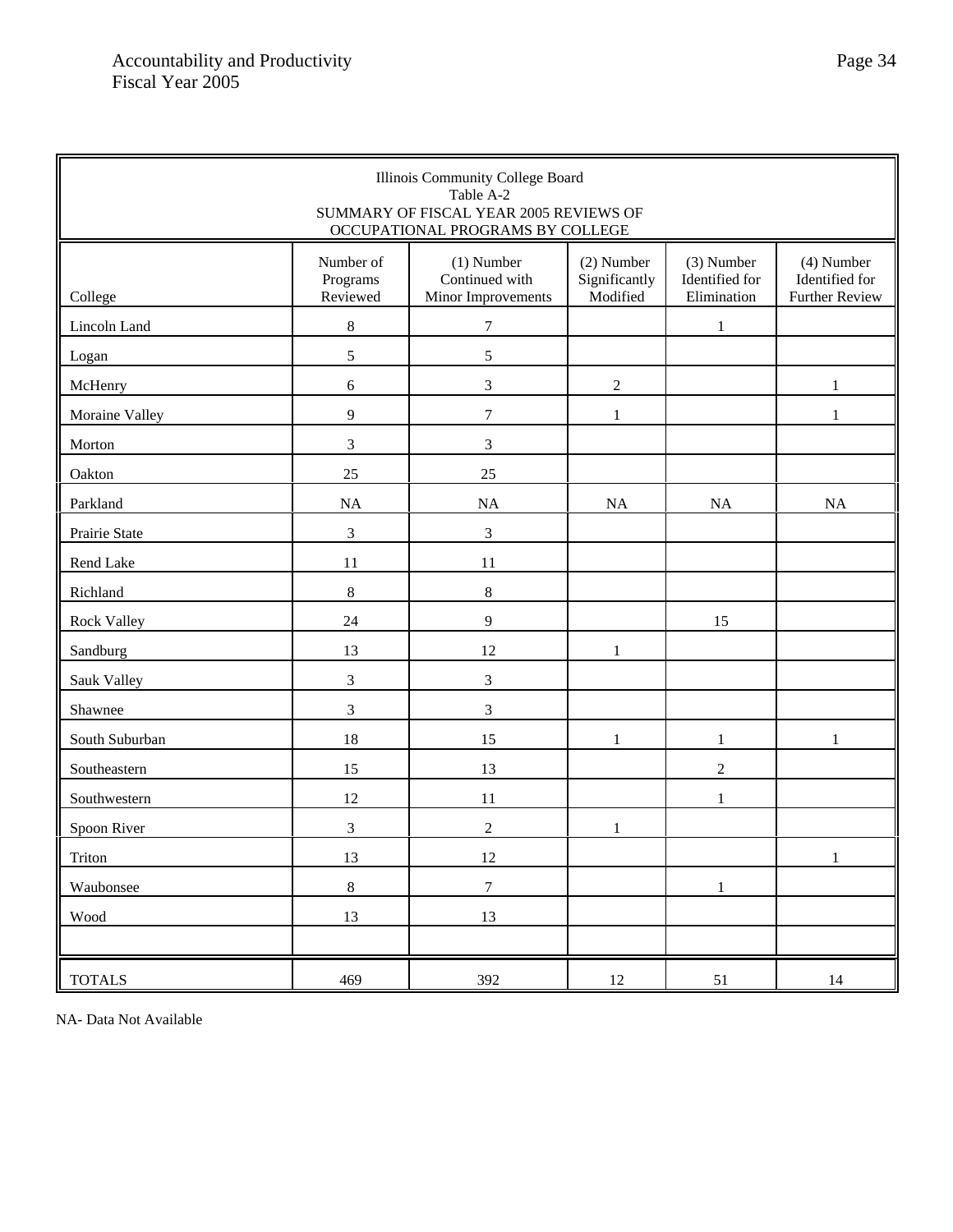| Illinois Community College Board<br>Table A-3<br>OCCUPATIONAL PROGRAMS ELIMINATED THROUGH PROGRAM REVIEW<br>IN FISCAL YEAR 2005 |                                                   |         |  |
|---------------------------------------------------------------------------------------------------------------------------------|---------------------------------------------------|---------|--|
| District/College                                                                                                                | Program Title                                     | CIP     |  |
| CCC - Richard J. Daley                                                                                                          | Home Health Aide Certificate                      | 51.1615 |  |
|                                                                                                                                 | Nursing Asst. Advanced Certificate                | 51.1614 |  |
|                                                                                                                                 | Nursing Asst. Basic Certificate                   | 51.1614 |  |
|                                                                                                                                 | <b>Transportation AAS</b>                         | 08.0709 |  |
|                                                                                                                                 | <b>Transportation Advanced Certificate</b>        | 08.0709 |  |
|                                                                                                                                 | <b>Transportation Basic Certificate</b>           | 08.0709 |  |
| CCC - Kennedy-King                                                                                                              | Recreational Leadership Certificate               | 31.0301 |  |
| CCC-Harold Washington                                                                                                           | Merchandising and Marketing AAS                   | 08.0706 |  |
|                                                                                                                                 | Merchandising and Marketing Advanced Certificate  | 08.0706 |  |
|                                                                                                                                 | Merchandising and Marketing Basic Certificate     | 08.0706 |  |
|                                                                                                                                 | Ornamental Horticulture Advanced Certificate      | 01.0601 |  |
|                                                                                                                                 | Recreational Leadership AAS                       | 31.0301 |  |
|                                                                                                                                 | Recreational Leadership Certificate               | 31.0301 |  |
|                                                                                                                                 | Travel and Tourism AAS                            | 08.1105 |  |
|                                                                                                                                 | Travel and Tourism Advanced Certificate           | 08.1105 |  |
|                                                                                                                                 | Travel and Tourism Basic Certificate              | 08.1105 |  |
| Danville Area Comm. Coll.                                                                                                       | Wastewater Treatment Certificate                  | 15.0506 |  |
| College of DuPage                                                                                                               | <b>International Marketing Certificate</b>        | 08.0706 |  |
| Elgin Comm. College                                                                                                             | Gerontology/Mental Health Certificate             | 20.0602 |  |
| Heartland Comm. College                                                                                                         | Life & Health Insurance Certificate               | 08.1001 |  |
| IL. Central College                                                                                                             | Periopertive Nursing Certificate                  | 51.1612 |  |
|                                                                                                                                 | Transportation and Traffic Management Certificate | 08.0709 |  |
|                                                                                                                                 | Wastewater Treatment Certificate                  | 15.0506 |  |
|                                                                                                                                 | Water Treatment Certificate                       | 15.0506 |  |
| IL. Valley Comm. College                                                                                                        | <b>Agriculture AAS</b>                            | 01.0101 |  |
|                                                                                                                                 | <b>Agriculture Certificate</b>                    | 01.0101 |  |
| Kaskaskia College                                                                                                               | Horticulture AAS                                  | 01.0601 |  |
|                                                                                                                                 | Horticulture Certificate                          | 01.0601 |  |
|                                                                                                                                 | Horticulture Technician Certificate               | 01.0601 |  |
|                                                                                                                                 | Horticulture Specialist Certificate               | 01.0601 |  |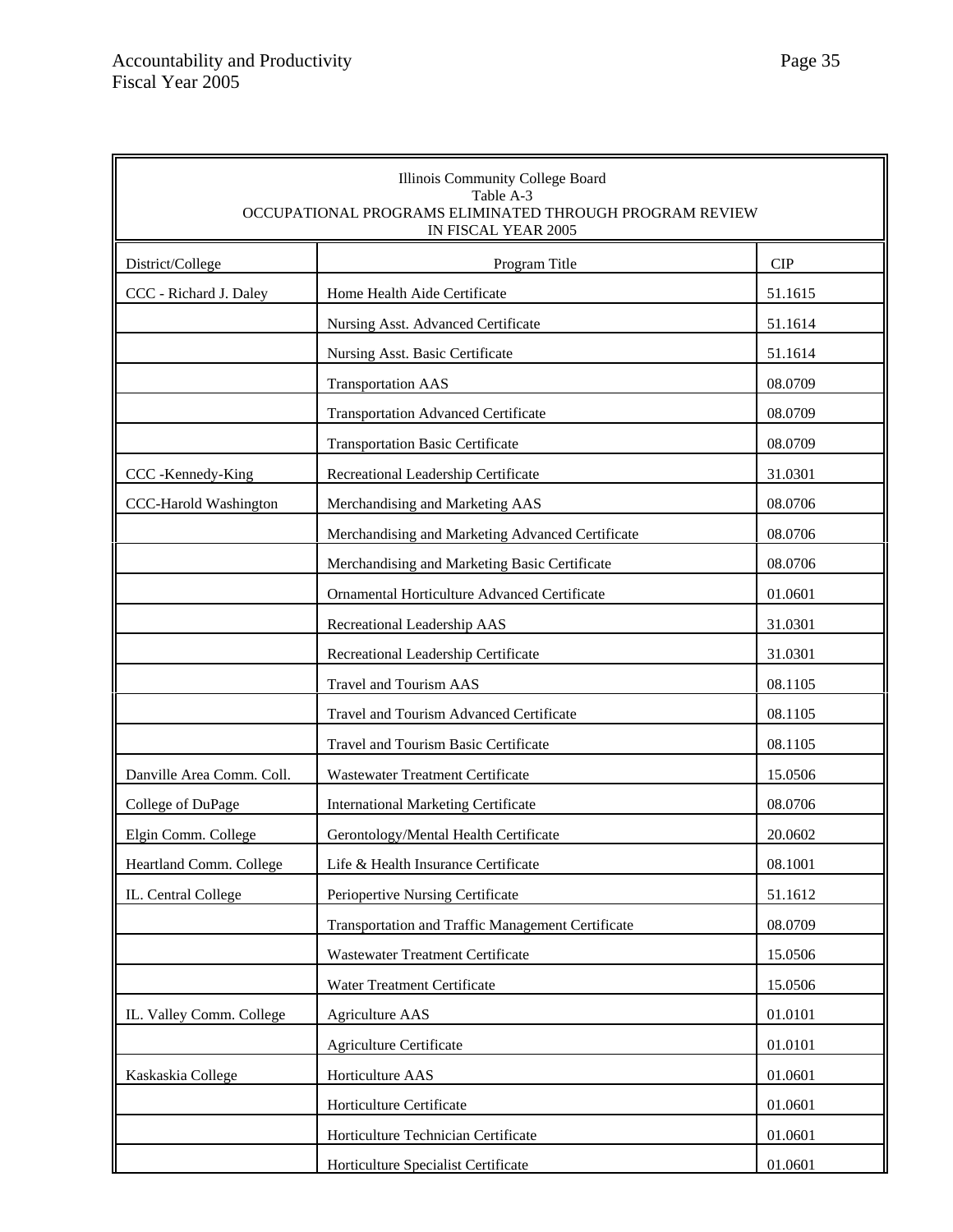| Illinois Community College Board<br>Table A-3<br>OCCUPATIONAL PROGRAMS ELIMINATED THROUGH PROGRAM REVIEW<br>IN FISCAL YEAR 2005 |                                                               |         |  |
|---------------------------------------------------------------------------------------------------------------------------------|---------------------------------------------------------------|---------|--|
| District/College                                                                                                                | Program Title                                                 | CIP     |  |
| Lincoln Land Comm. College                                                                                                      | Landscape Horticulture AAS                                    | 01.0605 |  |
| Lincoln Trail College                                                                                                           | Air Conditioning Refrigeration Certificate                    | 47.0201 |  |
|                                                                                                                                 | <b>Architectural Drafting AAS</b>                             | 48.0102 |  |
|                                                                                                                                 | Architectural Drafting Certificate                            | 48.0102 |  |
|                                                                                                                                 | <b>Computer Aided Drafting Certificate</b>                    | 15.0810 |  |
|                                                                                                                                 | <b>Industrial Engineering Drafting AAS</b>                    | 15.0805 |  |
|                                                                                                                                 | <b>Industrial Engineering Drafting Certificate</b>            | 15.0805 |  |
|                                                                                                                                 | <b>Quality Improvement Specialist AAS</b>                     | 15.0702 |  |
|                                                                                                                                 | Quality Improvement Specialist Certificate                    | 15.0702 |  |
|                                                                                                                                 | <b>Sheet Metal Certificate</b>                                | 48.0506 |  |
| Rock Valley College                                                                                                             | <b>Commercial Lending Certificate</b>                         | 08.0401 |  |
|                                                                                                                                 | Marketing Certificate                                         | 08.0705 |  |
|                                                                                                                                 | Mini-Certificate Water Activities                             | 31.0301 |  |
|                                                                                                                                 | <b>Officiating Certificate</b>                                | 31.0301 |  |
|                                                                                                                                 | Recreational Leadership AAS                                   | 31.0301 |  |
|                                                                                                                                 | Recreational Leadership Aide Certificate                      | 31.0301 |  |
|                                                                                                                                 | Rec. Lead Aide Cert. Skills Certificate                       | 31.0301 |  |
|                                                                                                                                 | Rec. Lead Cert. Professional Certificate                      | 31.0301 |  |
|                                                                                                                                 | Savings and Loan Certificate                                  | 08.0401 |  |
|                                                                                                                                 | Savings and Loan Certificate of Achievement                   | 08.0401 |  |
|                                                                                                                                 | Savings and Loan Certificate of Distinction                   | 08.0401 |  |
|                                                                                                                                 | Savings and Loan Certificate (Financial Spec.)                | 08.0401 |  |
|                                                                                                                                 | Savings and Loan Certificate (General)                        | 08.0401 |  |
|                                                                                                                                 | Savings and Loan Certificate (Mortgage Lending Spec.)         | 08.0401 |  |
|                                                                                                                                 | Savings and Loan Certificate (Savings Spec.)                  | 08.0401 |  |
| South Suburban College                                                                                                          | <b>General Subcontracting Building Technology Certificate</b> | 46.1000 |  |